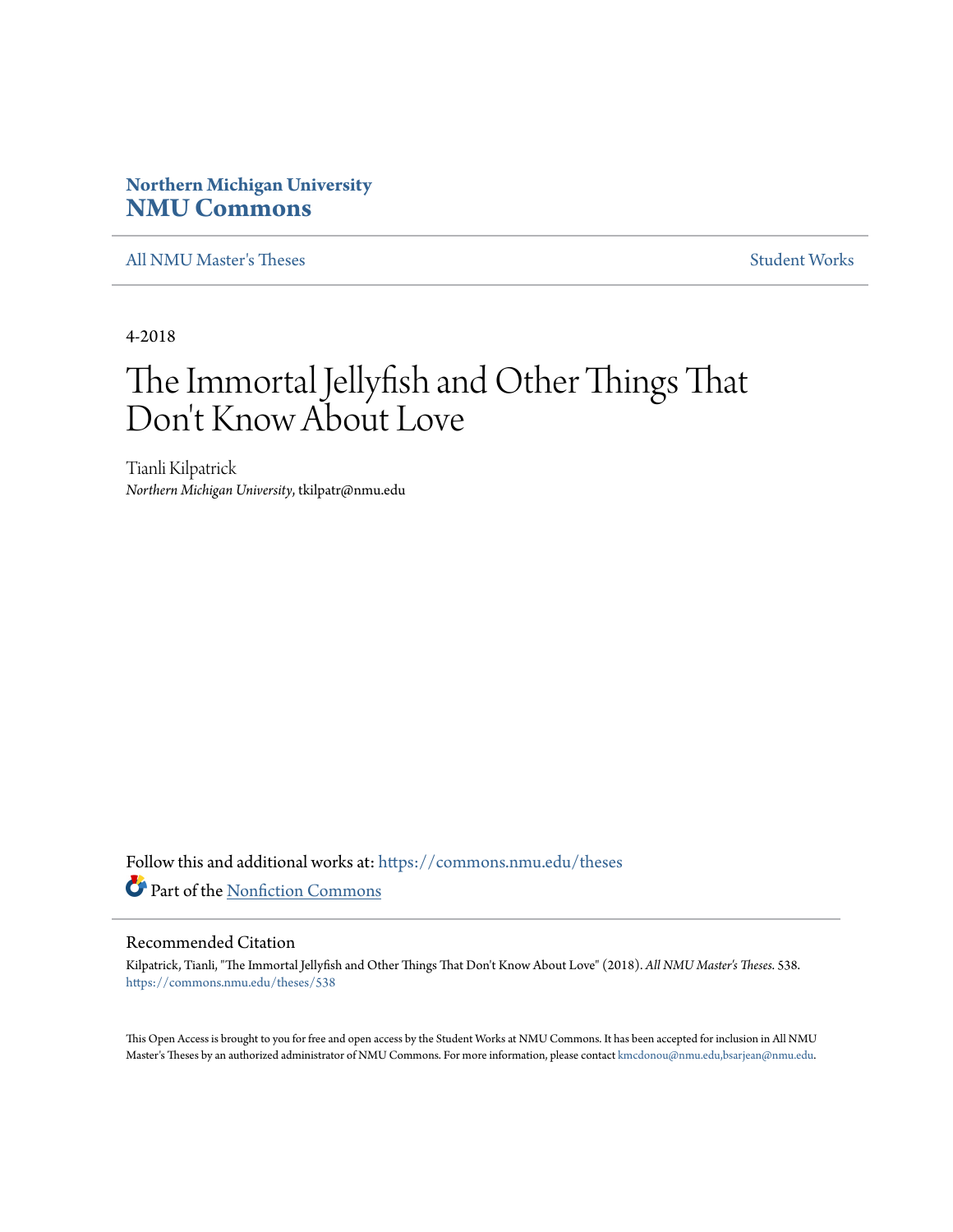# THE IMMORTAL JELLYFISH AND OTHER THINGS THAT DON'T KNOW ABOUT LOVE

By

Tianli Quinn Kilpatrick

# THESIS

Submitted to Northern Michigan University In Partial fulfillment of the requirements For the degree of

# MASTER OF ARTS

Office of Graduate Education and Research

April 2018

© 2018 Tianli Kilpatrick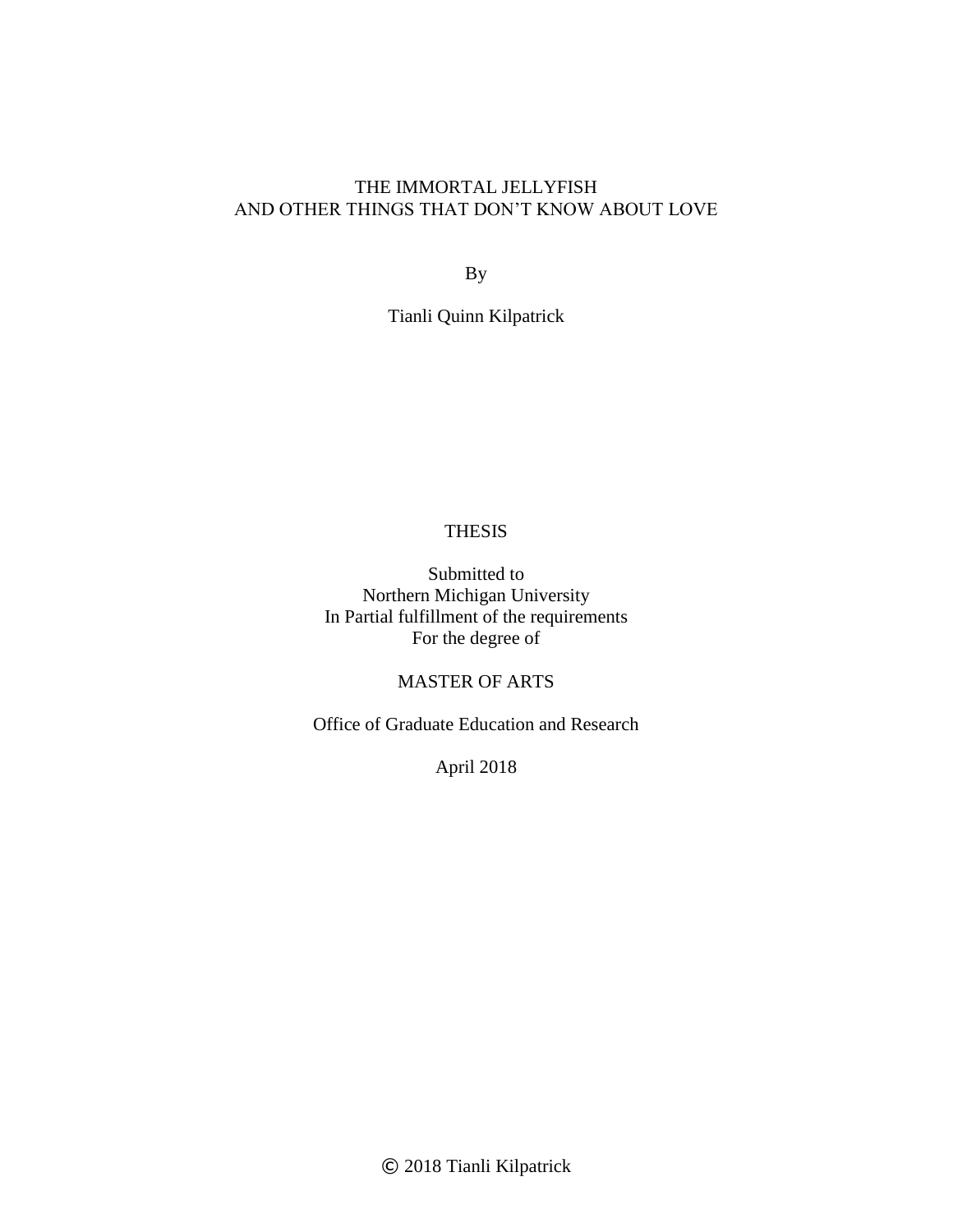#### ABSTRACT

## THE IMMORTAL JELLYFISH AND OTHER THINGS THAT DON'T KNOW ABOUT LOVE

By

#### Tianli Quinn Kilpatrick

My thesis is a collection of creative nonfiction essays that play with form and language in an attempt to show that trauma can create beauty. This thesis originated with trauma theory and specifically deals with sexual assault trauma, but it also covers topics including international adoption, self-injury, and oceanic life. Jellyfish are a recurring image and theme, both the physical jellyfish itself and the mythological connection to Medusa. Jellyfish do not have brains, but they have developed complex stinging tentacles that for all their beauty make them dangerous. I chose jellyfish because their dual representation fascinates me. I think they were the perfect vessel for me to explore my own traumas.

This project speaks to larger systematic abuse issues. Many writers have addressed these topics before my thesis and many will continue to write about them after. I hope that my essays, and their eventual publication as part of a collection, will add to the public conversations, and remind abuse survivors that beauty can still exist.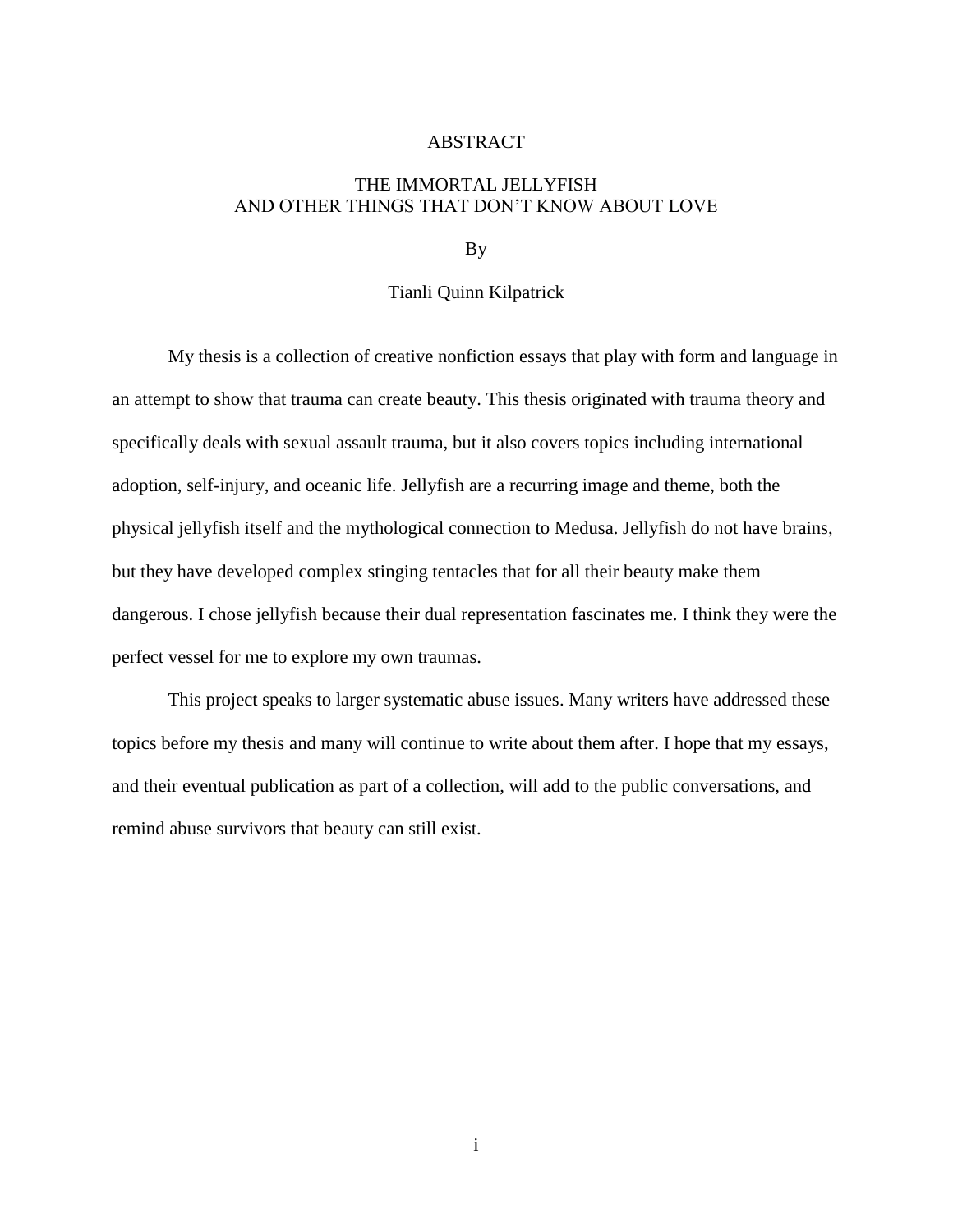#### ACKNOWLEDGEMENTS

This thesis would not be what it is without the amazing, continued support from Matthew Gavin Frank throughout each step of this process. Thank you so much Matt. I'd like to thank Caroline Krzakowski for her time and commitment, and for frying my brain each night of her classes because I learned so much and loved every second of it. I'm grateful to the English Department for their support and for offering me a Graduate Teaching Assistantship. Thank you to the Modern Language Association whose eighth edition style guide this thesis follows. Thank you to Northern Michigan University for the Excellence in Education grant which helped me to get a head start on my research. Thank you to the Three Minute Thesis competition for giving me a platform to present my thesis, both at NMU and at the Midwest Association of Graduate Schools Conference in Grand Rapids.

I'd like to thank my officemates and friends, Jackson Keller, Ethan Brightbill, Bill Nyfeler, Cameron Contois, and Amy Hinrichs for the many Starbucks and Fieras distractions and for pulling me out of my rabbit holes of research. Thank you to Laura Soldner, Lisa Eckert, David Wood, and Matthew Ferrence who all cared about me as a person above anything I wrote. Thank you to the other MA and MFA students who read early drafts of some of these essays in workshops. Lastly, thank you to my UP barn family, Joni, Phil, Kelsey, and Liz, and all the horses, dogs, and cats who provided the free therapy to get me through this and who gave me a home these past two years.

ii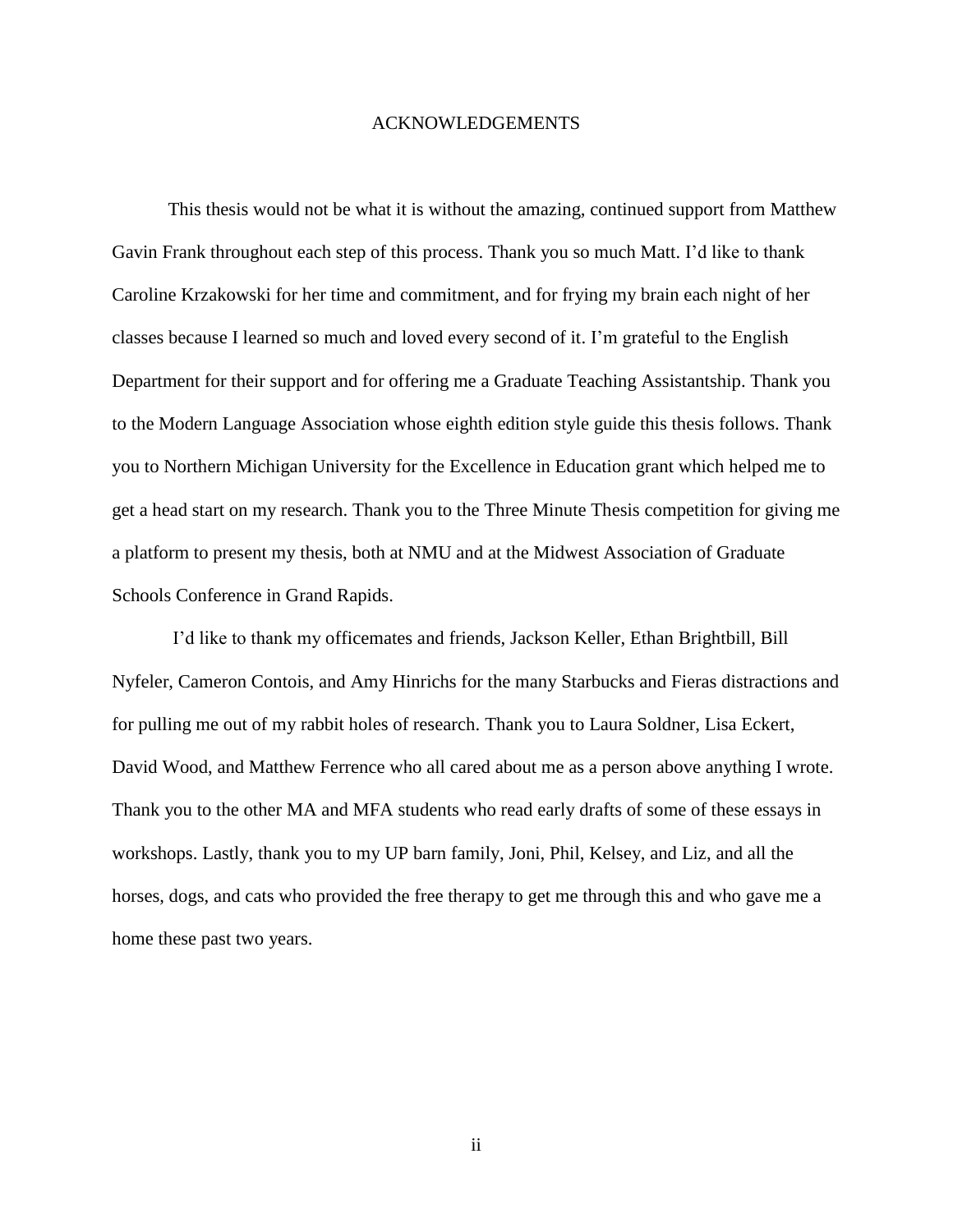# TABLE OF CONTENTS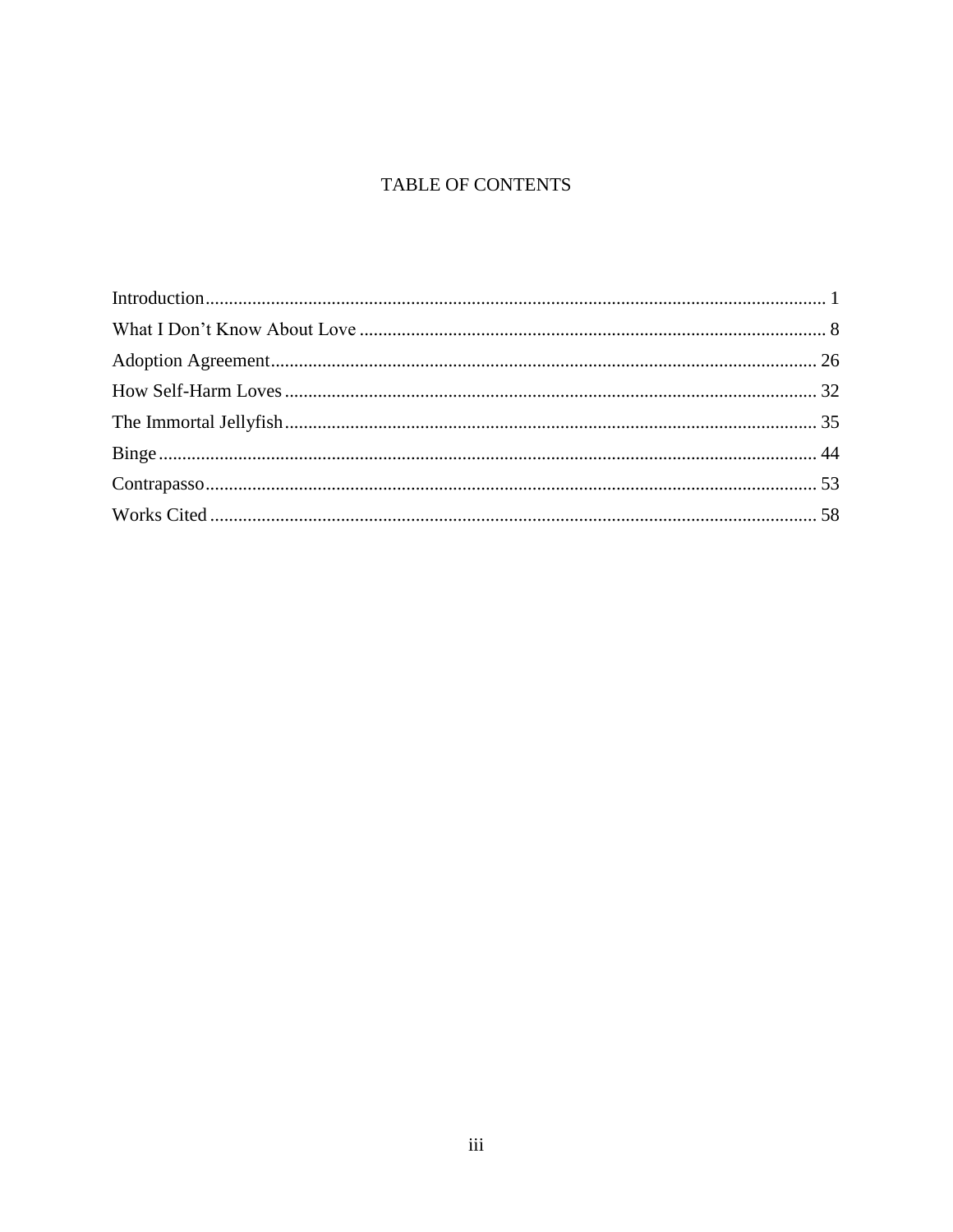#### INTRODUCTION

<span id="page-5-0"></span>My interest in producing a thesis that engaged and interrogated the various causes, parameters, and consequences of trauma, began in the EN504 Principles of Critical Investigation class during the Fall 2016 semester. In this class, I first read excerpts from *Unclaimed Experience* by Cathy Caruth where she puts forth the idea that trauma is a dual language, in the sense that it entangles the "complex ways of knowing and not knowing" (*Unclaimed Experience* 4). This duality "[oscillates] between a *crisis of death* and the correlative *crisis of life*: between the story of the unbearable nature of an event and the story of the unbearable nature of its survival" (7). While my thesis specifically deals with the trauma of sexual assault and how traumatic events influence my sense of self, many trauma survivors live in a liminal space between a desire to remember the event and a desire to forget it. In this sense, survival itself can be a crisis.

The liminality Caruth speaks of interested me most acutely because of a word I learned while studying in Greece in 2014. The word is χαρμολύπ—*harmolypi*—which roughly translates into "beautiful sadness." I understood this as a state wherein a person does not want to die but does not want to live either. It is a state that I have lived in for years since my first assault, and it's a reality that I think is true for many people. Once I had connected this Greek term to Caruth's theory, this became the driving force behind "The Immortal Jellyfish" essay.

The title essay "The Immortal Jellyfish" braids jellyfish facts, associative inquiry thereon, and personal sexual assault narrative, in order to weave both the beauty and devastation that can result from one traumatic event. I hoped that this stylistic braided form would present a platform where the jellyfish imagery mirrored my personal narrative. The deadliness of jellyfish is often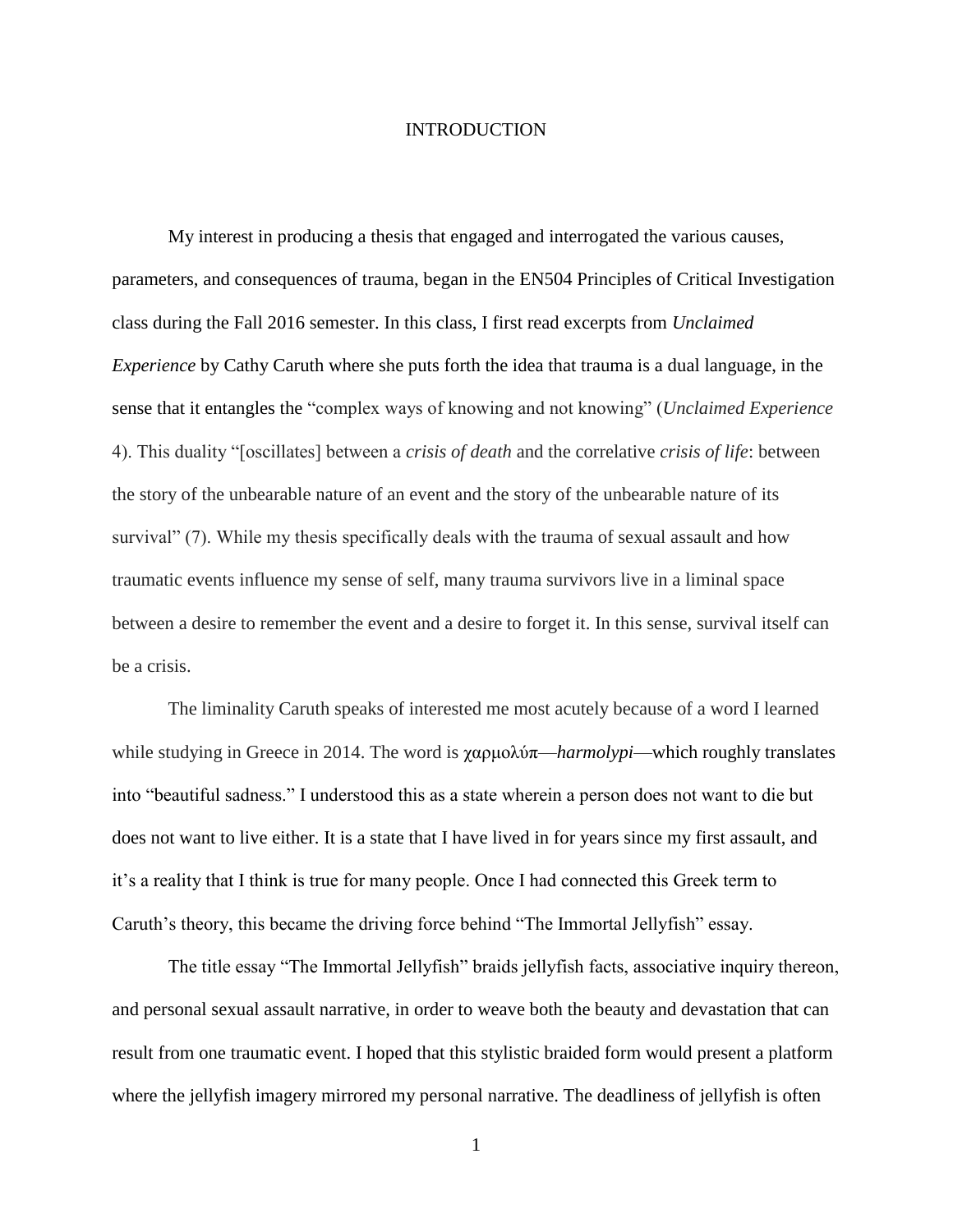overlooked for more predominant predators, like sharks, and I feel like the aftermath of trauma is overlooked in a similar way because the traumatic event itself looms larger to the public eye. The aftermath of trauma is messy and often worse than the event itself because its suffering is prolonged. I think this is why this essay spends more time on the effects of the assault rather than the assault itself.

One text that exemplifies this unintentional living in liminality is Maggie Nelson's *Something Bright, Then Holes*. In her poem, "Night-sitting," she writes: "The water was black or just / the darkest green, ultra-perilous / its slow lapping bringing back / my old impulse to suicide / suddenly, without being / unhappy, or at least without / knowing it…" (Nelson 12). In this moment, the crises of life and death conflict. The slow lapping, the beauty of water "the darkest green," triggers an old, but well-known, suicidal impulse. In a way, these lines are a comfort moving into a different comfort; the comfort of this watery scene coupled with the comfort of an old, familiar thought. Nelson is connecting impulse to water imagery, emotion to place. I try to mimic this in my essay "Contrapasso," where notions of safety on land converses with the lives of sea creatures through elliptical imagery. In one section, I pair the images: "I remember what the tree looks like where you died. Hagfish chew a hole in the whale's side, making a home sheltered by ribs." Like Nelson, I am creating a parallel between emotion and place, but my essay differs by connecting different ideals of safety to a specific place: the ocean.

\*

In my essay "Adoption Agreement," I wrote about my adoption entirely in test format multiple choice, true/false, and short answer questions. I ask questions like, "The amount your parents paid for your international adoption is equal to your worth" (true/false) and "Why might your adoptive family reverse your adoption?" (short answer). Since I do not know all the answers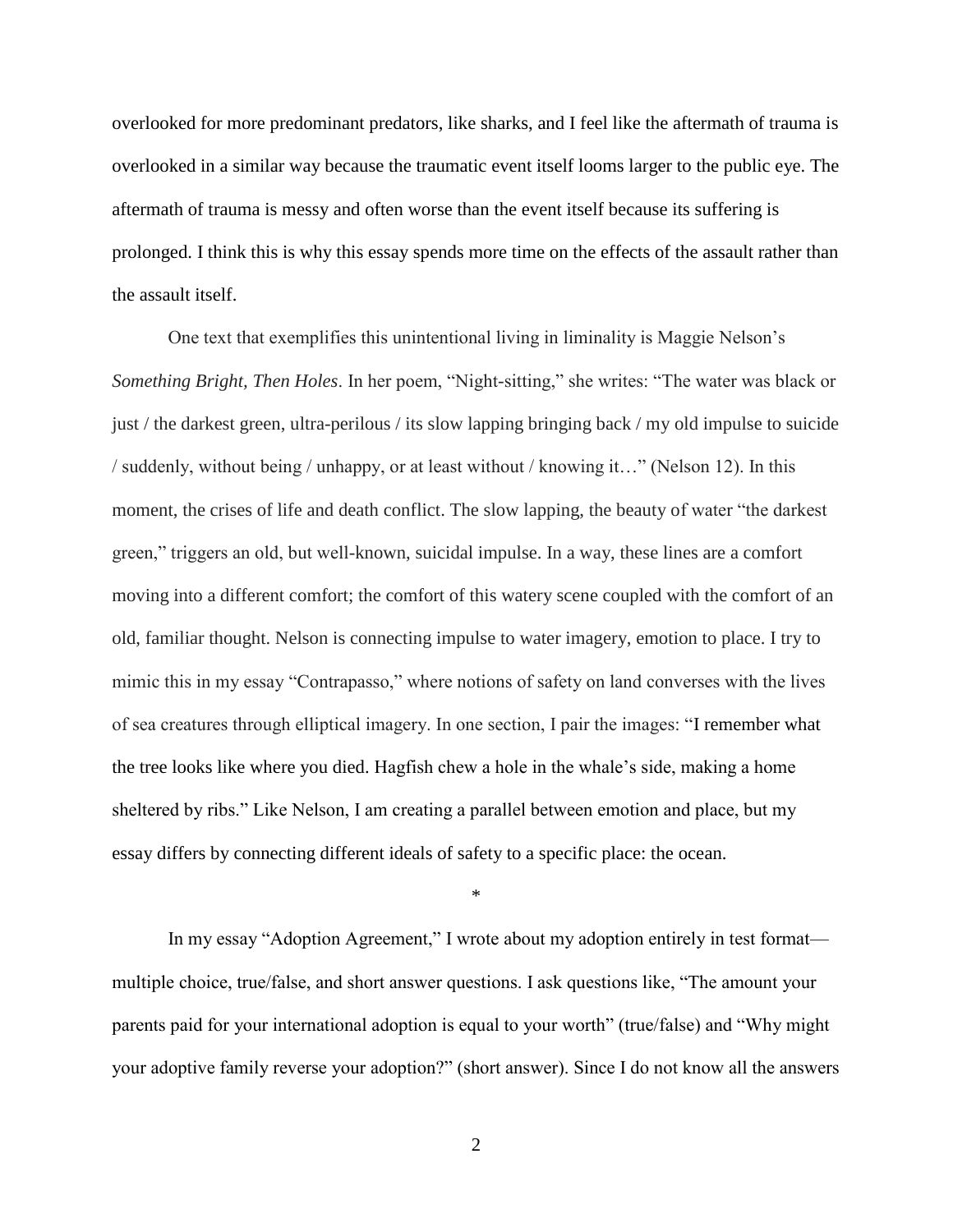to the questions I ask, I wrote a footnote for each question. The footnotes follow a different narrative, one about me riding a horse at night. The footnotes talk about how I can feel the "concussion of hitting the ground ripple up through [the horse's] suspensory ligament, along the cannon bone, and up across my radius;" how I can identify the different horses by the sounds of their greetings. I want the horse narrative to respond to the standardized questions because not every adoptee has the same story or knows the same information, so I am more willing to label myself an equestrian before I label myself an adoptee. Standardized tests standardize the person themselves. In this essay, I tried to resist this idea that my answers to a question could put me in a box and label me within the same parameters of other adoptees. On the few adoption studies I have participated in, I have never encountered a question asking what I am doing with my life now and whether being adopted influenced that decision. I hoped this essay could be my way of answering by saying those questions on adoption surveys cannot be answered just with an adoption narrative. Instead, I am answering them with the narrative I have created, one that was not constrained by being an adoptee.

In my essay "Medusa," I combined an exploration of my mother's depression, neurotransmitters and synapses in the brain, and a rewriting of the Perseus and Medusa Greek myth. In this rewrite, Perseus does not kill Medusa because he realizes she never asked for the violence brought against her. Generally, the focus of this myth is Medusa's death. However, the trauma I focused on was her rape by Poseidon. Either way, this myth is about abuse and power over another. Since these myths came from the Ancient Greeks trying to make sense of their world, violence naturally made it into each story. The trauma in this essay is not just Medusa's, it's also my mothers. There is generational violence that we cannot avoid. It seems that violence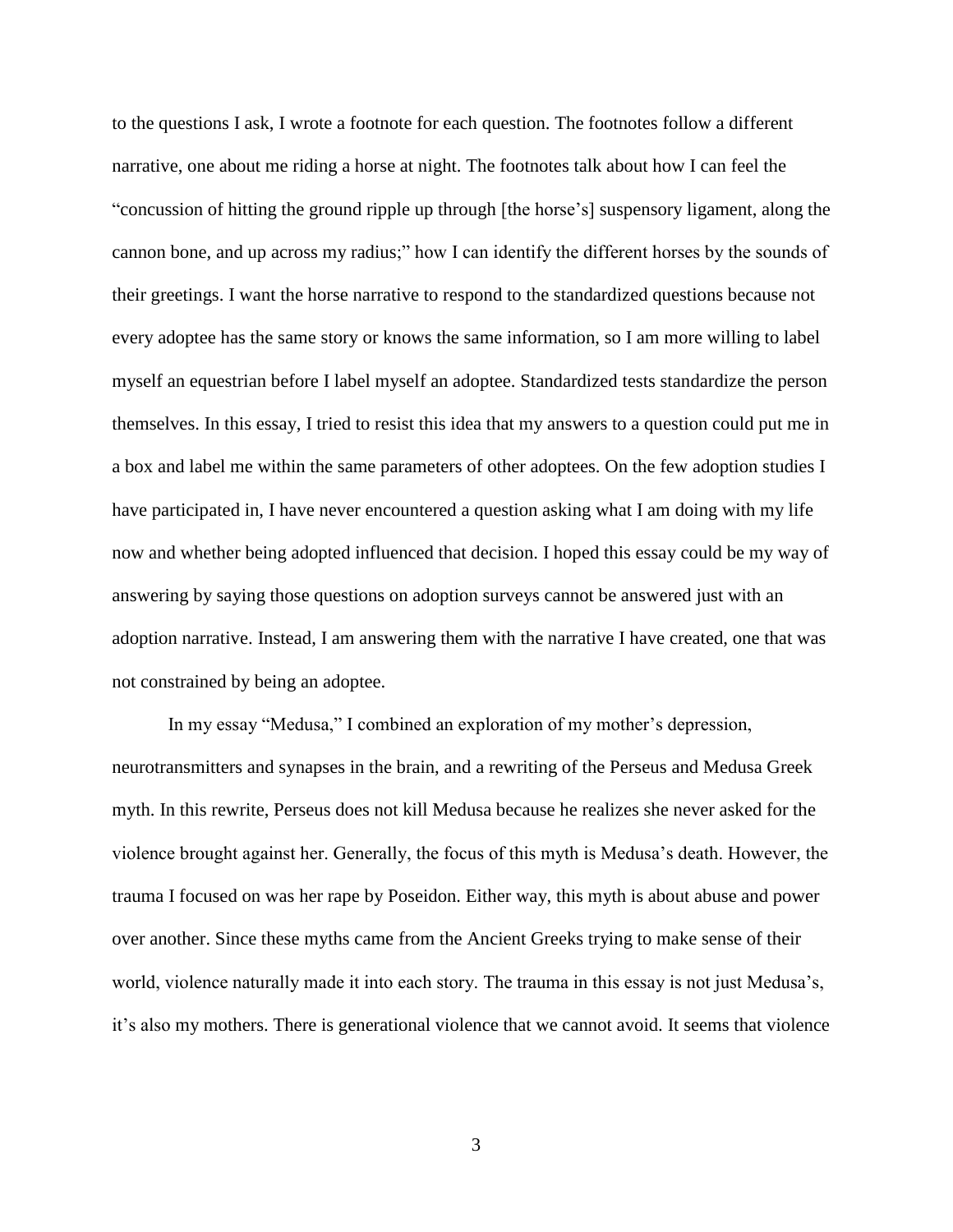and trauma are innate parts of life, and so have found ways into my essays when I did not want them there.

I worry about becoming the kind of writer who can only write about her abuse. Many of my essays include a trauma narrative that I have made converse with something else. I cannot escape my concern that my traumas define me, but even if they do, at least I can find new ways to write about them. For example, my essay, "What I Don't Know About Love," ends with the lines, "But there's fear in love too. The fear that the next time he touches you, he won't be gentle," and I never wanted this to be part of the essay. However, despite my attempts to write about something else, a line or two about consent or physical violence sneaks its way in, and sometimes I don't catch it until I've read through the essay several times.

\*

I think we can get in the way of our own survival; maybe writing about the past is keeping me in it for too long. In *The Colossus of Maroussi*, Henry Miller admits: "I had vanquished all my enemies one by one, but the greatest enemy of all I had not even recognized *myself*" (Miller 70). There is a disconnect between events and the survivor's understanding of what happened. In Miller's terms, I have become my "greatest enemy" because my writing has not let go my personal traumas. By writing and researching my own experiences, I have stayed there in those scenes. Maybe I thought I could use this thesis as a way out of that history, that writing about trauma would nullify its effects. I know this sounds ridiculous; I have pretended for too long that this is possible. Perhaps instead of silencing myself, this thesis has encouraged me to look differently at my history and so change the way I talk about it. To start with, I am talking about it, even if it is just through writing, and that is significant by itself, but I am doing so through various lyric forms that confront the identity trauma creates. Lyric essays worked for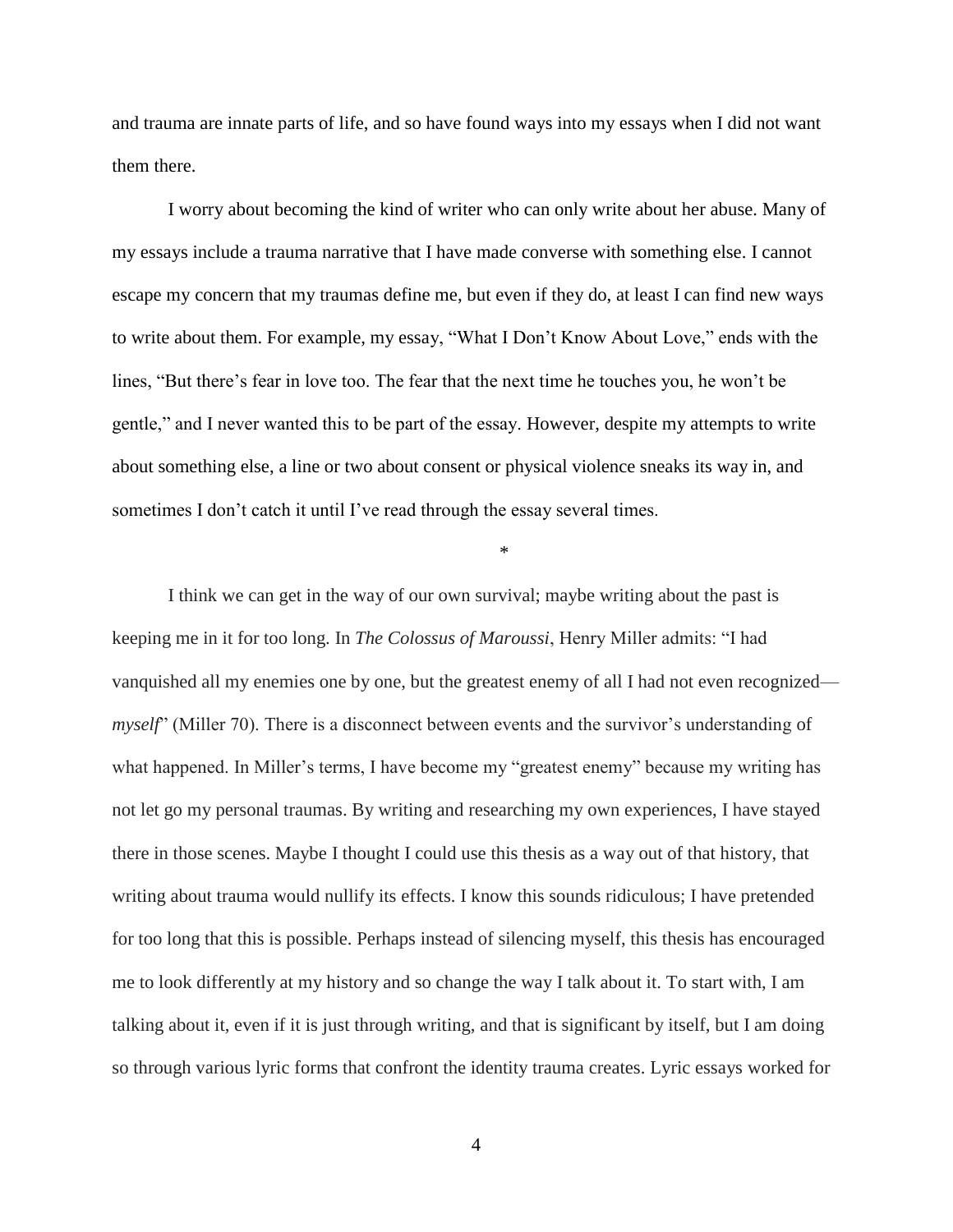me in writing about my traumas because the white spaces personifies both the silence that results from trauma and the silence handed down through generations.

\*

The aftermath of trauma is a dead language, a language that is always playing catch-up, always under construction. It is no secret that in a rape case, saying "no" only once is legally not enough (Krakauer 43). And so we write, "we tell ourselves stories in order to live," because maybe that will be enough (Jamison 179). Trauma does not have solid edges and so cannot be described by a universal language. This is the construct Caruth sets up, that the language of trauma is the language within the event itself, its anxiety aftermath; it is what has changed between the first assault and the writing of it, between Greece and this thesis.

In this sense, language heals with the survivor. Language and storytelling provide agency and power. One example of this is Sonya Huber's *Pain Woman Takes Your Keys*, a memoir on chronic pain. She describes pain as a frustrated entity that is "trapped in a body that is ill-fitting for its unfolded shape…. It folds up its wings and legs and spindles quietly and blinks up at you when you say 'I know'" (Huber 4-5). She personifies its presence as something like a friend because it is a constant she can rely on. I modeled my essay "How Self-Harm Loves" based on her "What Pain Wants" essay. Like in Huber's essay, I personify my own pain associated with self-injury in lines like "Self-harm uses the serrated edges of bottle caps to make Venn diagrams on your skin" and "Self-harm draws triangles and 3D boxes across your wrists with black pen while you sit in class." While Huber is writing about chronic pain's influence on her daily actions, the pain in my essay feels like a younger sibling who is indignant and frustrated and surprised that it has a voice in both public and private places. In the unconscious ways trauma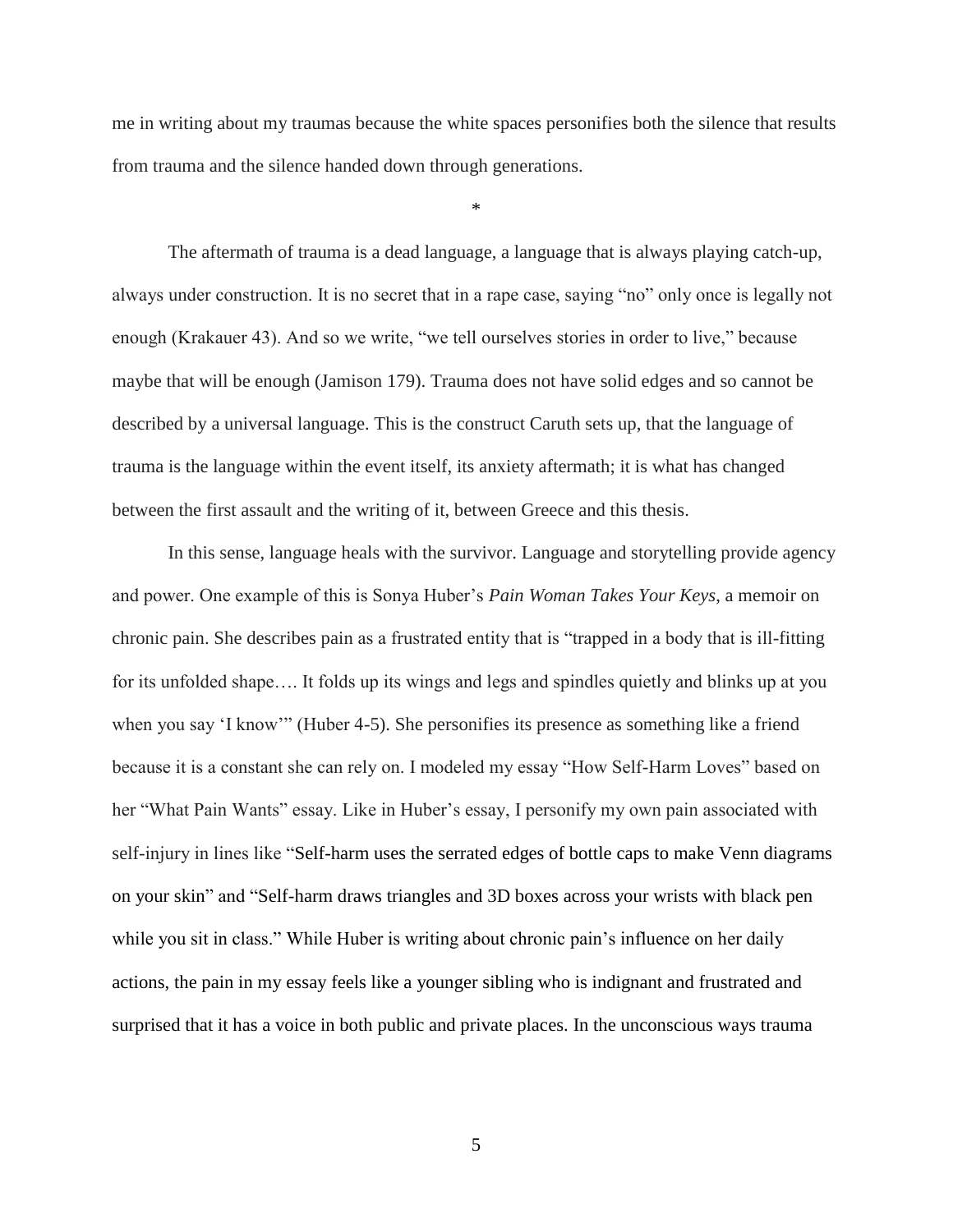enters my essays, this voice of pain comes with me to Old Navy and Bed, Bath & Beyond. We eat pizza together.

\*

Writing can be a solace, just as much as pain can be, and yet our attachments to these comforts keep us in a place of ever experiencing the PTSD aftermath. In Frances Driscoll's book *Seaglass Picnic with a splash of posttraumatic stress*, she writes: "…we don't get to choose. / If, later, we want death, / we have to murder ourselves. / There are a lot of ways to do that. / …My list includes: / Lack of exercise. Red Meat. Cigarettes. / Loss of both night & peripheral vision. Irish whiskey. / Neat" (Driscoll 47). Compared to a crisis of life, the crisis of death has so many options. I think about what my list entails: horses, Tylenol, trauma narratives, overworking, jellyfish, myth. Sometimes the silence that surrounds these crises is part of a strategy to maintain agency, authorship, and control over an experience. Silence about a traumatic event is a choice, and much like a decision to talk, not one easily made. I used to think silence was a tool to perpetuate cycles of abuse, and it can, but it can also be used as a weapon by consciously omitting details. In "The Immortal Jellyfish," I wrote about the assault only briefly. The majority of that narrative explores the aftermath. I avoided writing the specifics of the assault, not because I do not remember, I remember everything, but because I do not have the language to write it. In the case of this essay specifically, not writing directly about the event says more than writing about it.

I'm attracted to the sub-genre of the lyric essay, not only for the room it makes through its use of line breaks and white space, but because that white space asks the reader to interpret the text in their own way, to see their own personal narratives between mine. Originally, the audience for my thesis was myself. I wrote these essays because I needed to write them.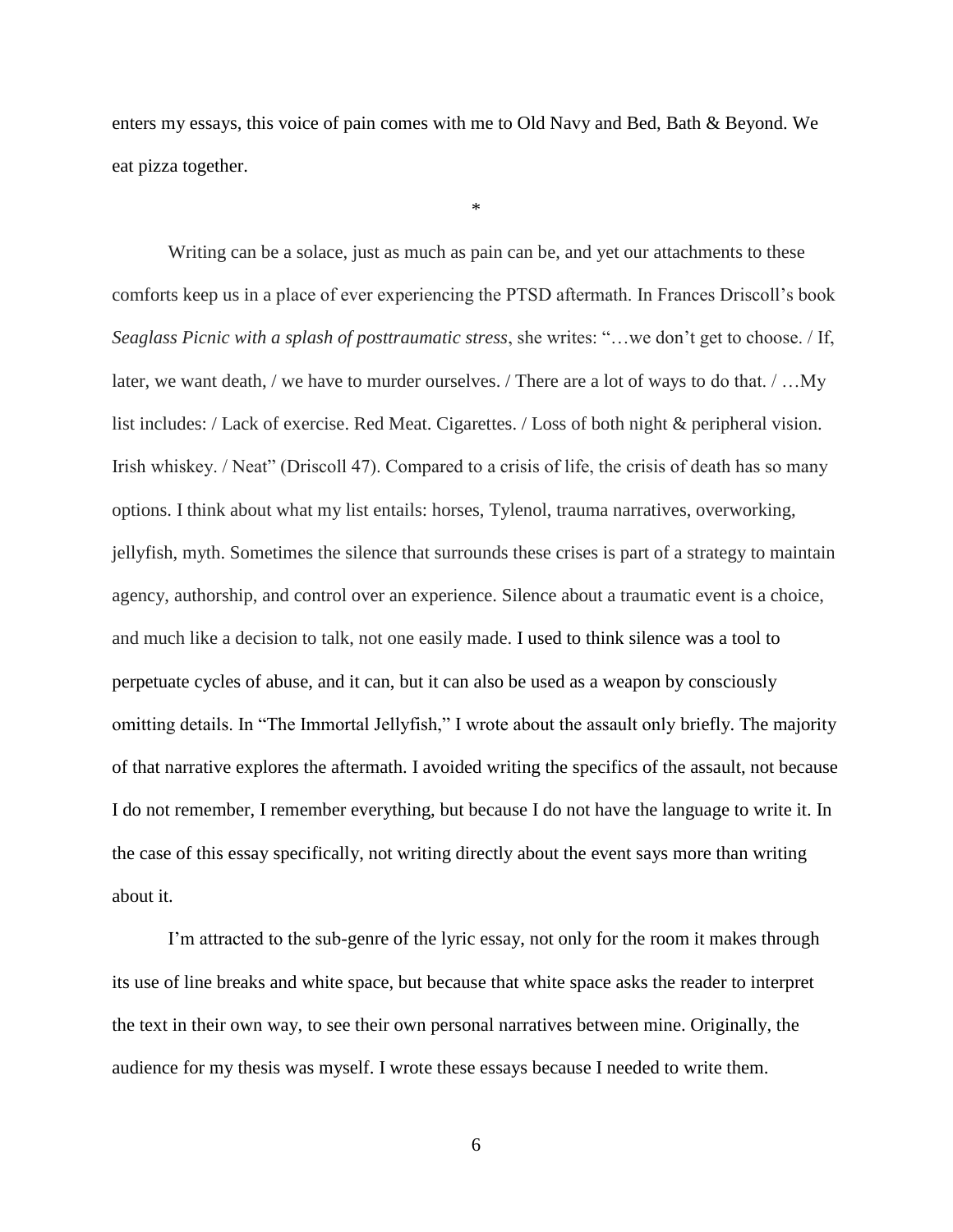However, that audience changed after reading Roxane Gay's *Hunger*. I admired the way she bluntly confronted her traumas and I noticed a change in my writing after reading her memoir. My writing became braver, more willing to write what I wanted without letting my fear of telling the truth hold me back. Now, I'd like to think the audience is survivors of abuse, and I hope that these essays and their eventual publication, will help a reader somewhere to write about his or her own traumas by not letting a fear of telling the truth hinder creativity or silence their voices within this larger narrative to white we all respond. Writing about my traumas, and what I have learned from writing about them, allowed me to explore and dictate the parameters of PTSD and memory. I control how they converse with jellyfish, Macintosh apples, and wooden playgrounds.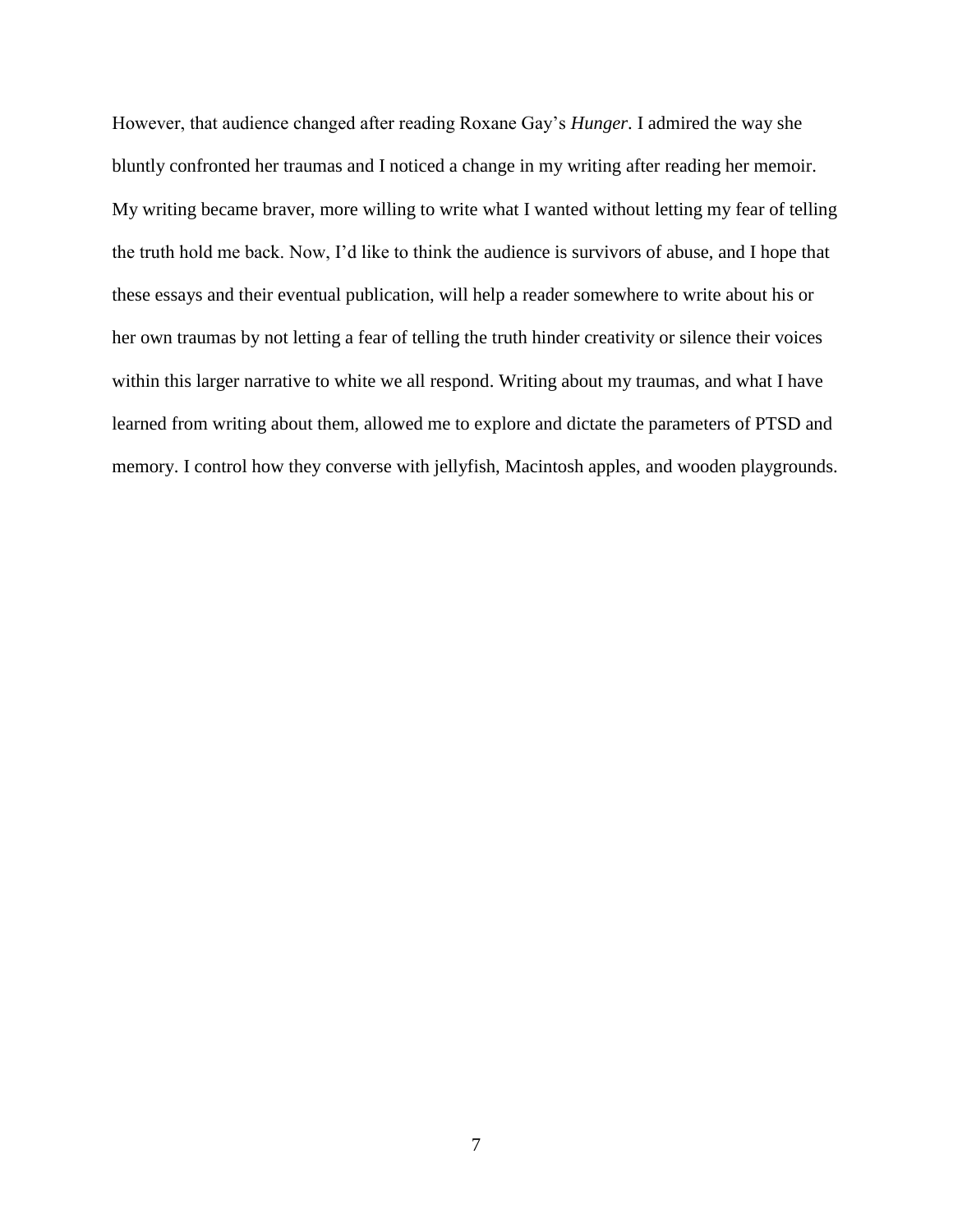#### What I Don't Know About Love

<span id="page-12-0"></span>1.

On the weekends I don't drink coffee, sometimes just to see if I'll survive. I didn't go to the hospital when you flatlined. There's an apple on my kitchen table rotting. I took out the trash last night and left the apple behind. The Law of Conversation of Mass states that matter can neither be created nor destroyed. I was states away when my dog was put down; saying goodbye over the phone is not a hug. You never saw a cardiologist; you knew you had a heart problem. I once kept a snowball on a plate in the freezer. Mom threw it outside because she didn't have room for waffles. I collect soda tabs, wine corks, keychains. You retell the story of how you were dead for 30 seconds. I keep a tally of how many times.

#### 2.

When Zeus released two eagles to encircle the world, one flying west and the other flying east, they met in Delphi, marking it as the world's center. I only buy hand soap with fish engraved on them. I dreamed I made friends with a blacktip reef shark and named her Layla because it's the Hebrew word for night. Ravens mediate between life and death, friends with the lost souls drifting in liminality. Ravens croak and crows caw. Odin's Huginn and Muninn were ravens, not crows. Fish become soap, become clean, never fully used. Love is synonymous with consent. According to the laws of thermodynamics, the sum of the world's entropies create a central zero. Sometimes I imagine waking up in an animal's body, tonight a flying squirrel with little paws to hold things or a nightingale with an inquisitive call, tomorrow a whale shark unafraid of going deep.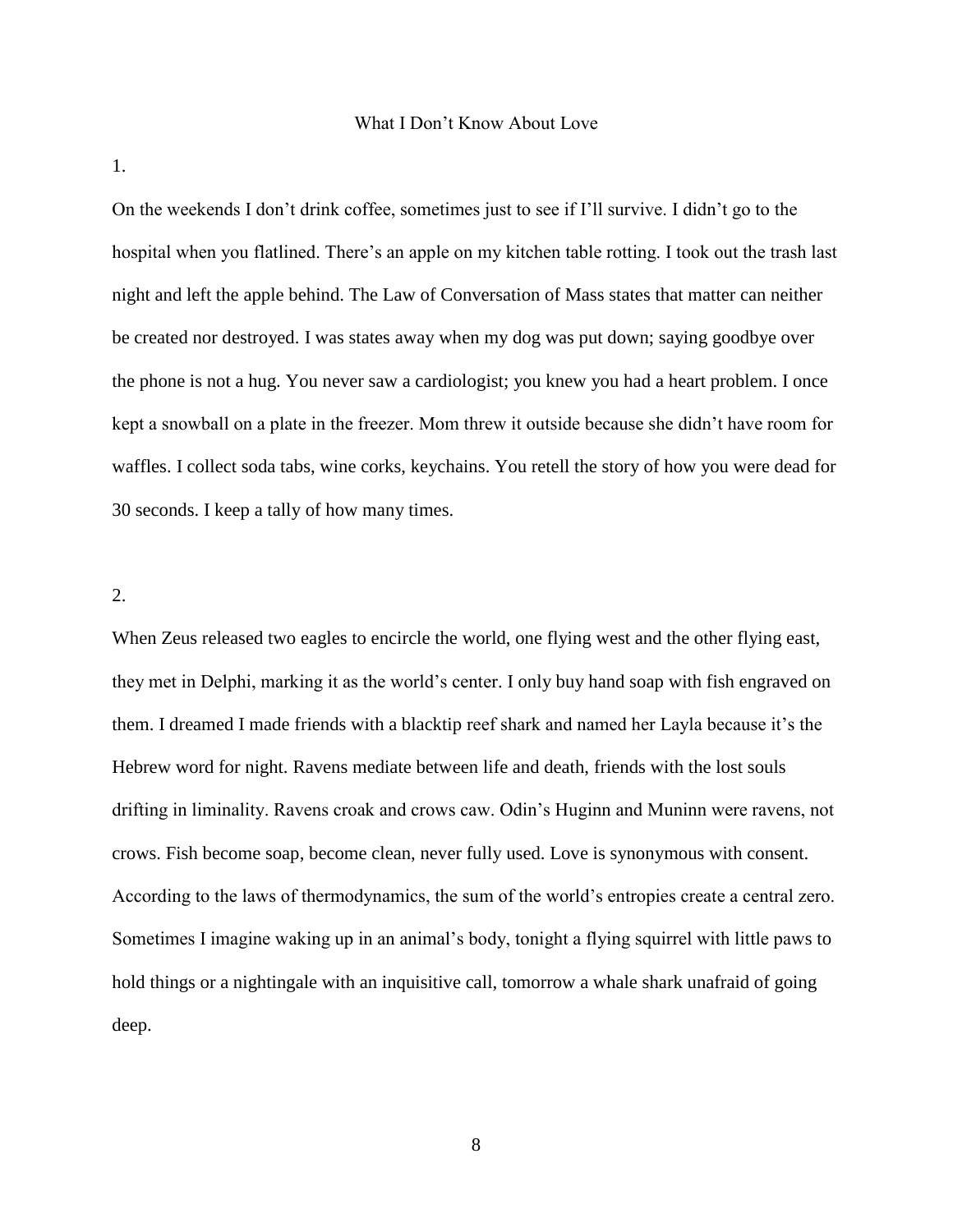They say the heart is the container of happiness and whatever overflows still resides inside the body. Hollow love is me standing above a grave dug too shallow for me to join you. The redcheckered blanket we've wrapped your body in takes up too much room. A poetry professor once told me never to use the word "love" in my poems. *It's vague,* he said, *tasteless*. But I am still learning not to be afraid of this word; pain is not a side effect of love. In my after death checklist for my best friend, I've instructed her to go horseback riding, to tell that guy I still love him, to burn my journals and roast marshmallows over their flame, to remember me.

4.

I flirt with Death, but I'm not serious. If I wasn't a writer, maybe I'd be working with horses full time, maybe I'd be working on a snorkel/dive boat, maybe I'd be doing something else I have never done before like studying law or playing with pyrotechnics. Macintosh is my favorite apple. The desire to die can be addicting, but so can the will to live. It all comes down to a choice. I don't question the writer's job, I question my ability. The inside of a sea urchin is orange and spongy. I thought myself immune to the helpless kind of fear. When my mom tells me she's suicidal, living at a graduate school 1,085 miles away has never been harder. I love the crunch of biting into a mac, the way it fits perfectly in my cupped hand, the way my teeth grind against skin, against teeth.

5.

There is nothing wrong with loving pain. The bottle cap warms in my palm as the sharp edges print Venn diagrams across my skin. I still play on wooden playgrounds when given the chance;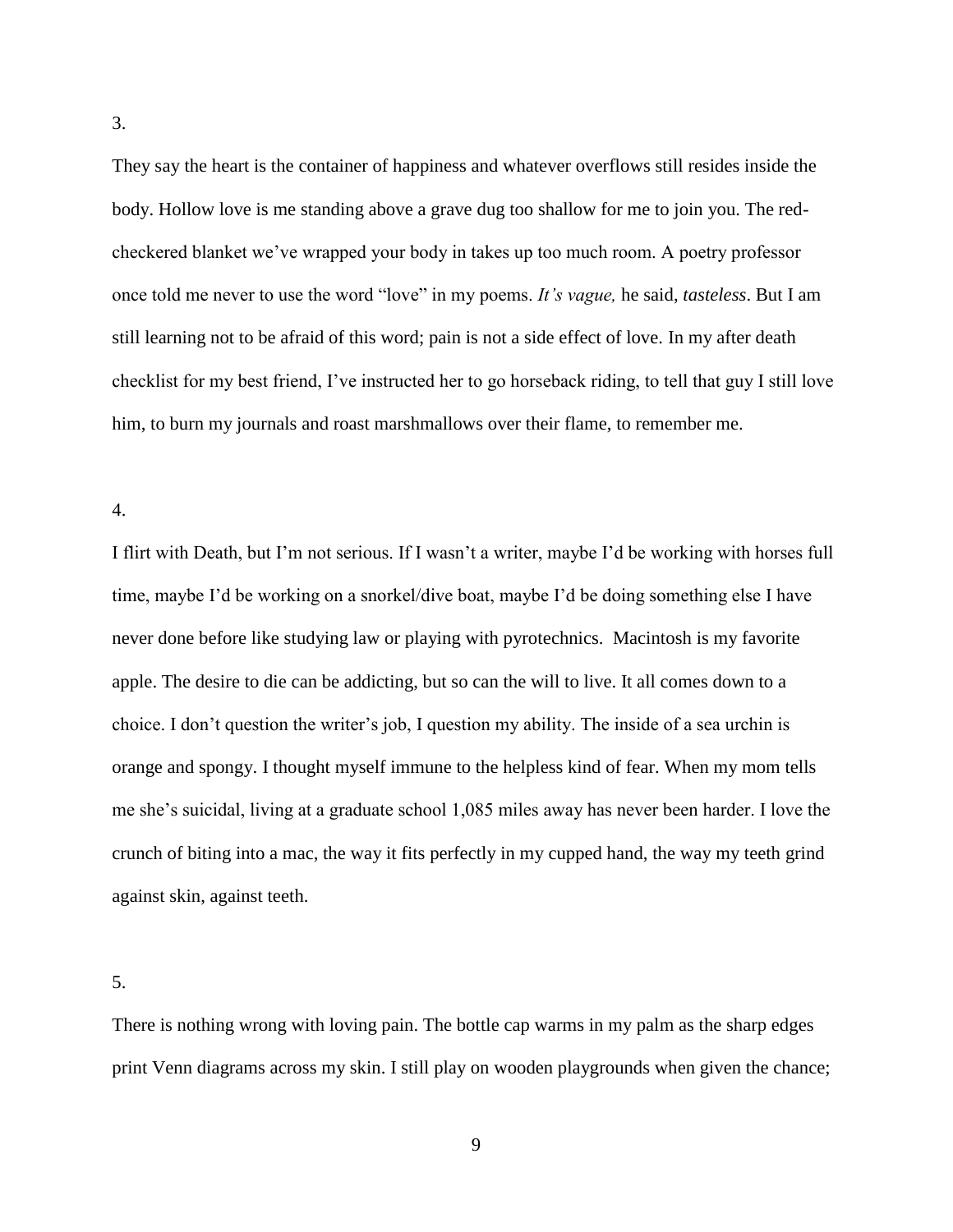I don't have to pretend to be a kid. Trauma is a science; it intensifies memory to make it feel ever present. The first playground was built in 1859 in a park in Manchester, England. At some point, we all go through a crucible. Some people come out changed, some people come out dead. But there are some that don't leave. Some sit in the flames and learn to love the fire. Some stay become it's easier to embrace the pain. Playgrounds originated in Germany as a platform for teaching children how to play correctly. I am a student of trauma. I let splinters live under my skin until they decide to leave.

#### 6.

The gravitational force at Earth's center is zero. I light a candle in my apartment, watch its shadows dance across the walls. It jerks its body back and forth to music only it hears. I welcome the pain in my neck from staring too long at stars. Popcorn is not even the first ingredient in popcorn balls. The flame flickers, then is still, then flickers again. I know that nothing anyone ever does to me can be worse than what I do to myself. Gravity spins everything with mass in the universe and I forget that we too are spinning. Fire dances in glass-strangled freedom, a selffeeding star that never sees its shadow.

### 7.

I can say "I love you" in seven languages. Let us do more than talk of Michelangelo. The emergency number in Norway is 4-1-1. I've called it. *Te amo*. Professor Moriarty asks, "Staying alive. So boring, isn't it?" *Je t'aime*. I once danced around the kitchen with the Halloween candy bowl upside down on my head because it made my mom laugh. *ani ohevet otcha*. Language halts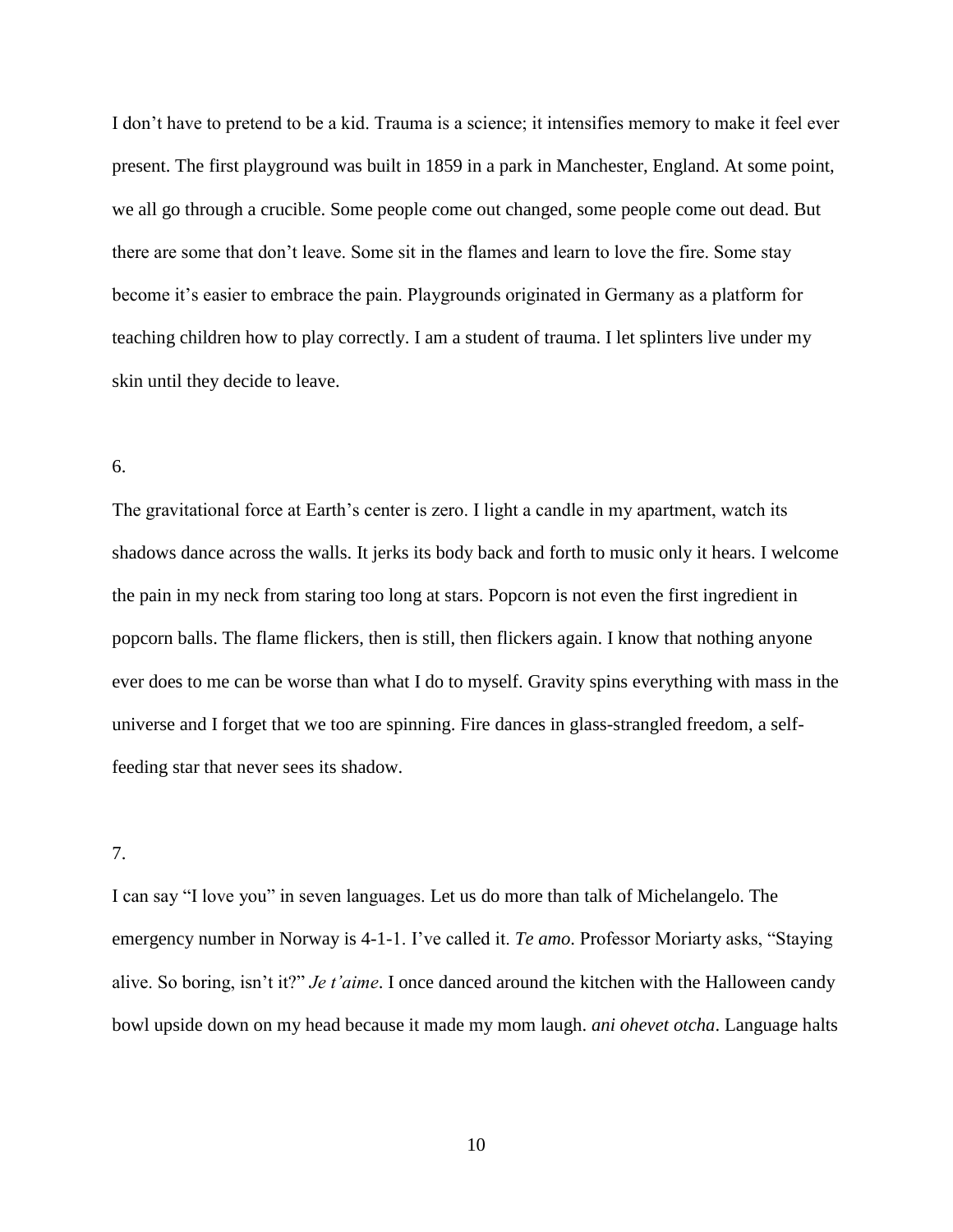me. I have to pronounce it, let it twist my tongue into shapes it does not know. *Σ' αγαπώ*. Horses love by grooming each other. It's true otters hold paws to keep from drifting away. *I love you*.

8.

In high school, my friends and I sharpied the word LOVE across our forearms in green, black, and orange: the colors of depression, suicide awareness, and self-injury, according to the Active Minds and the American Foundation for Suicide Prevention websites. There's a specific darkness in the back of a movie theater where the light from the screen shines off everyone's face in the same way. We drew butterflies on each other's wrists to keep us safe. Jumping out of an airplane at 13,500 feet is like swimming over open ocean. Sharpie wove through our scars creating erasure poems across our arms, poems we rewrote each time they washed away, each time different, each time more permanent.

#### 9.

I hold myself accountable to the sea gods, to Poseidon, the hippocampi, to Enki. I wonder if whales and dolphins have gods. I wonder if the sea urchin god judges his children based on their spikes. The ocean can kill in countless ways. Swim diagonally out of a riptide. I wonder what god was born from the humpback whale's bubble net. A box jellyfish can kill a human in two minutes. I want to read the story of Seth and Loki in the same room together, who would come out alive. I wonder if a reef builds itself to teach juvenile fish how to play. Each time a male pufferfish creates his sandy crop circle, a god is born. I've seen the green flash but not the northern lights. Shrimp have the power to break a human thumb, but they don't.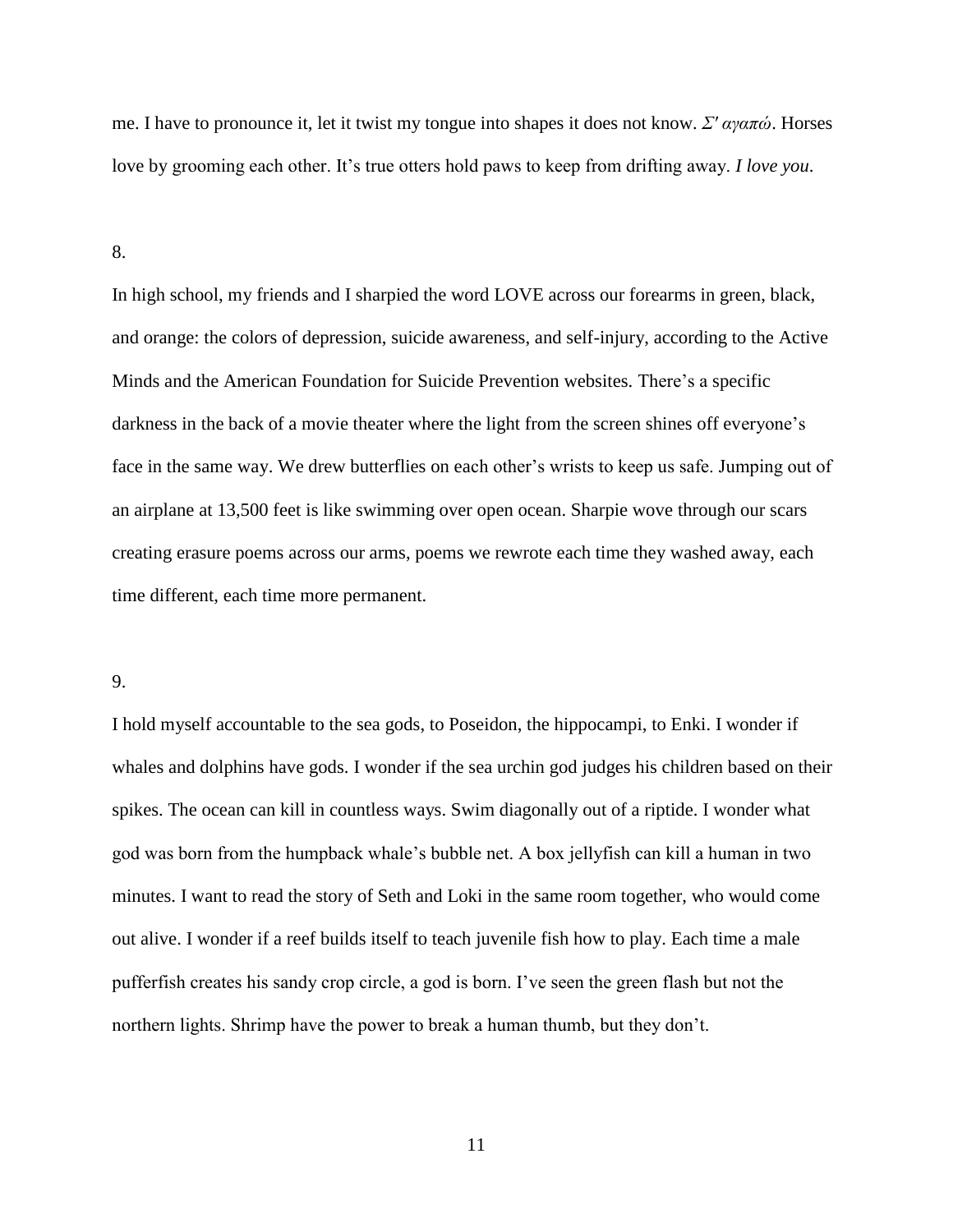Love is the nicker from horses when they see a friend, the way their nostrils quiver, lower lip loosens. It's the daintiness of a red-bellied woodpecker trading food with his mate. It's walking in the rain because your friend doesn't want you to see her cry. Love is the wolf whine, ears back, head titled, but love is also the mourning howl. When we brought you and your new pacemaker home from the hospital, our home adopted the smells of betadine and dried blood. I hear love in the sound trees make when they scrape together. I see it in the intimate way waves can be both gentle and angry with rocks. But there's fear in love too. The fear that the next time he touches me, he won't be gentle.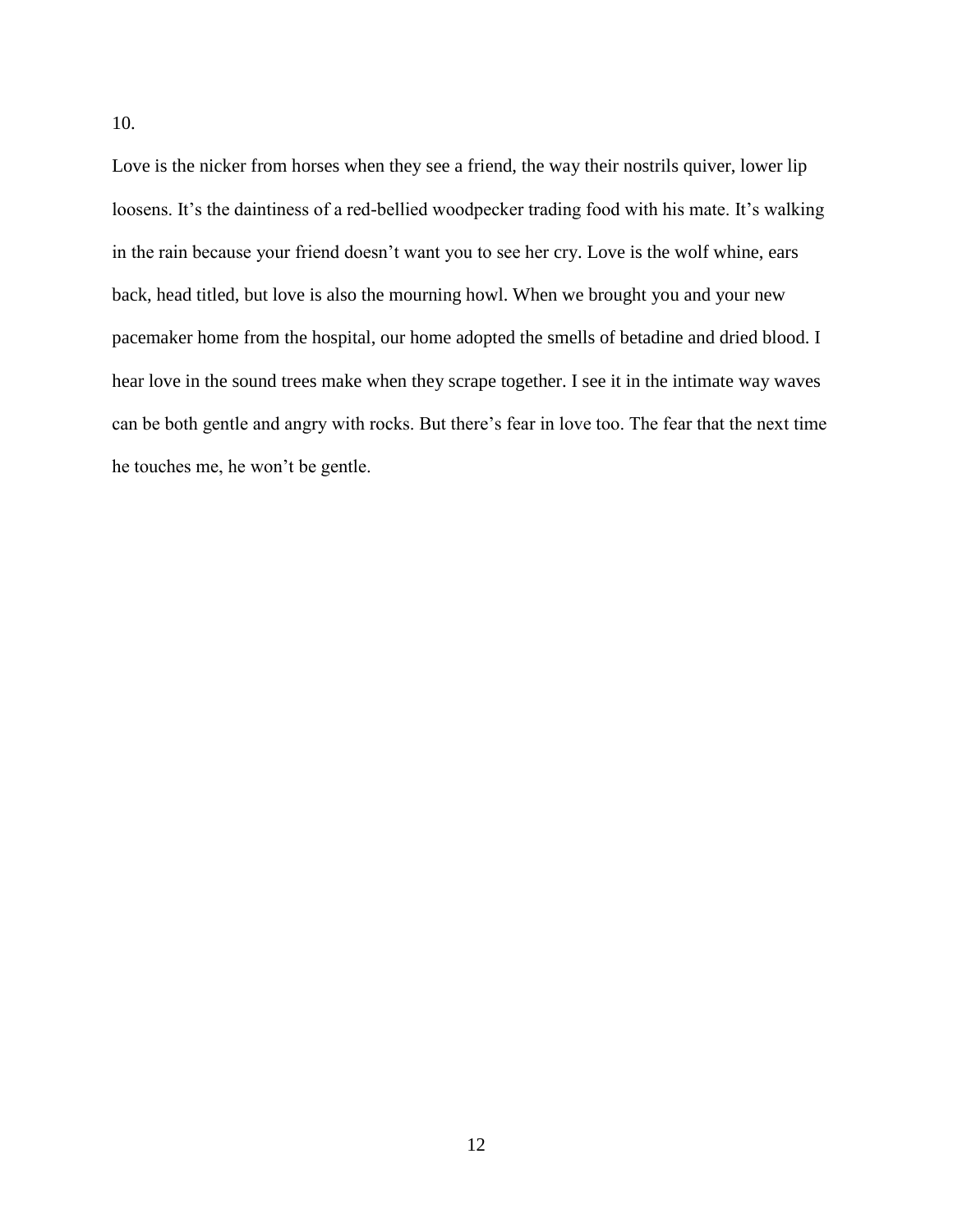#### Medusa

The term *Medusozoa* is a subphylum of the jellyfish species, I wonder if their brainless bodies have the ability to interrogate the silkiness of their tentacles, the connectivity of their nerve nets. An umbrella-shaped body distinguishes this specific form of cnidarian. In 1752, Swedish zoologist Carl Linnaeus coined the term *medusa* in regards to jellyfish, referring to the Greek gorgon Medusa. This term refers exclusively to the non-polyp life-stage, which most people associate with a pulsing bell and trailing tentacles. The first time I realized mom struggled with depression was on Grand Cayman in 2000. We were staying at the Turtle Nest Inn, located right on the water, where sand followed us inside whether we wanted it to or not. We were always finding sand in our beds, our sandwiches, between the couch cushions. We had finished eating crème brûlée, I was playing with the dog Blackie, Dad was napping, and Mom had walked off down the beach by herself. Mom didn't return for hours, and when it finally started to get dark, Dad wondered if someone should go after her.

Before her curse, Medusa worked as a priestess for Athena, swearing an oath of celibacy to the goddess. But Poseidon showed an interest in Medusa and raped her in Athena's temple. Athena blamed Medusa, perhaps unwilling to admit her own failure to protect, and punished Medusa, cursing each beautiful hair that tempted Poseidon so they would never again tempt anyone else. Medusa hid herself, ashamed that her hair had became venomous snakes, her eyes blind orbs, and her skin an ugly green. She envied her gorgon sisters, Stheno and Euryale, for their immortality. Neurons communicate via electrical and chemical signals, talking to other neurons, talking to themselves. These signals dance up and down the spinal cord, like squirrels on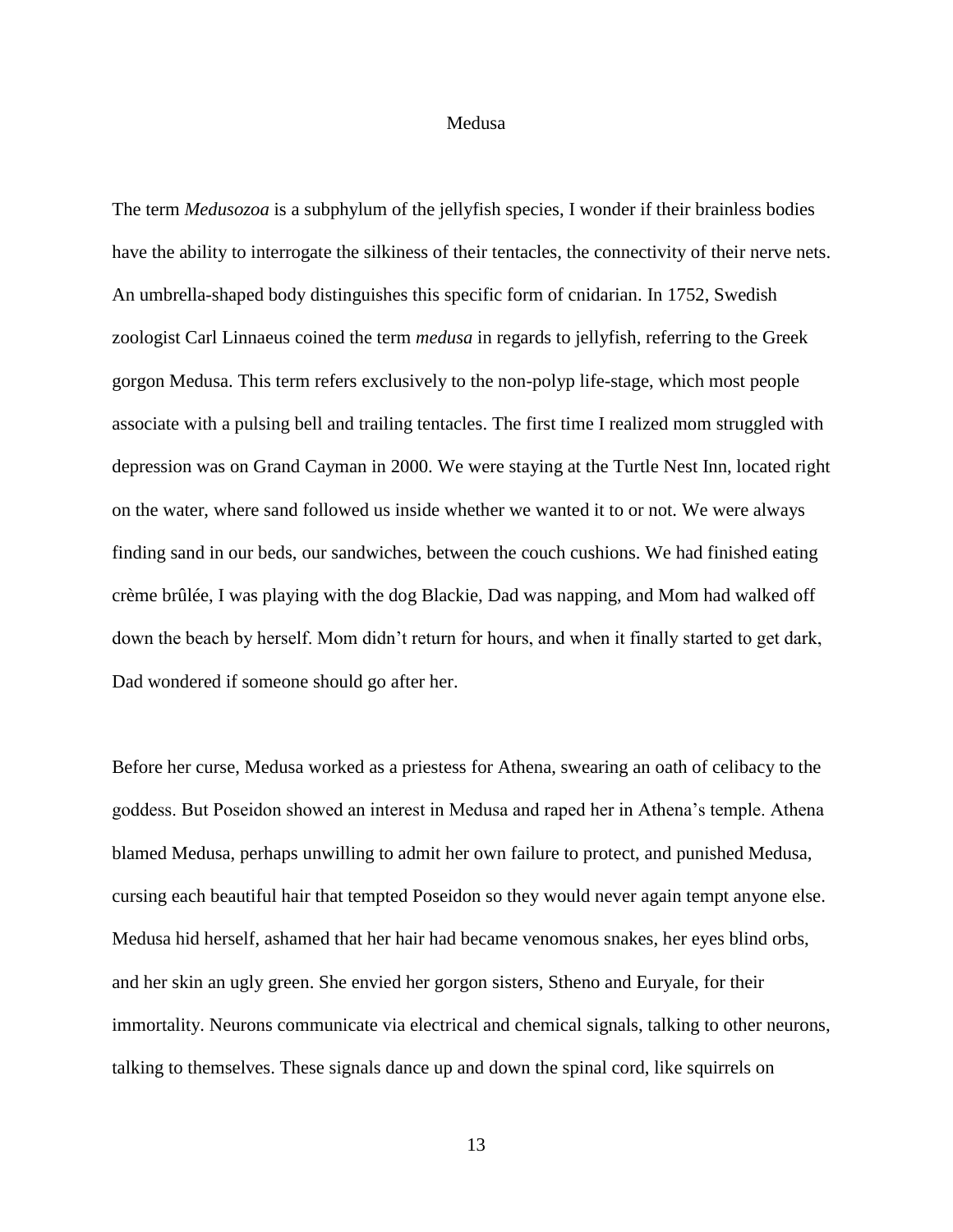telephone poles, tiptoeing across wires, one particular acorn held carefully in the mouth. The action potential occurs when the right acorn passes through. Sometimes the acorn is dropped from the wire, a neurotransmitter to be picked up and carried elsewhere. There are six trillion electrical signals sent through neurons every second just to operate a body and mind. I imagine a Medusa who won't admit to being lonely, a Medusa who hides under the rocks because she blames herself.

I didn't plan to go home for Thanksgiving break in 2017. The original plan was for Mom to visit me in Michigan. But in October, she called and said through tears, she couldn't handle flying. I sat on the desk in the empty office next to mine and reassured her that this was okay. While talking, I opened the grey drawers, surprised that nothing remained from past tenants, not a magnet, a notepad, a paper towel roll. I wondered who will sit in this office next, and what empty office they will find for private conversations. I offered to go home, because I still wanted to see her, and in this way, I wasn't completely helpless. While home, I met up with Mom's best friend to talk about Mom. We sat at a wooden high top table eating burgers and fries, and I tried to get her to see that Mom couldn't just decide to be happy, that the "old" version of my mother wasn't coming back and that it wouldn't be healthy if that did happen. My octopus ring clinked against my water glass and I pretended not to see the disappointment in her face. The jellyfish's mouth is located on the lower surface, the subumbrella. This mouth can be partially closed by a membrane called the velum. From there, the maze of canals that make up the digestive track vary in number and shape from jellyfish to jellyfish. Below the velum are the tentacles, above, a network of sensory organs. After Poseidon, Medusa wandered into Africa, young snakes dropping from her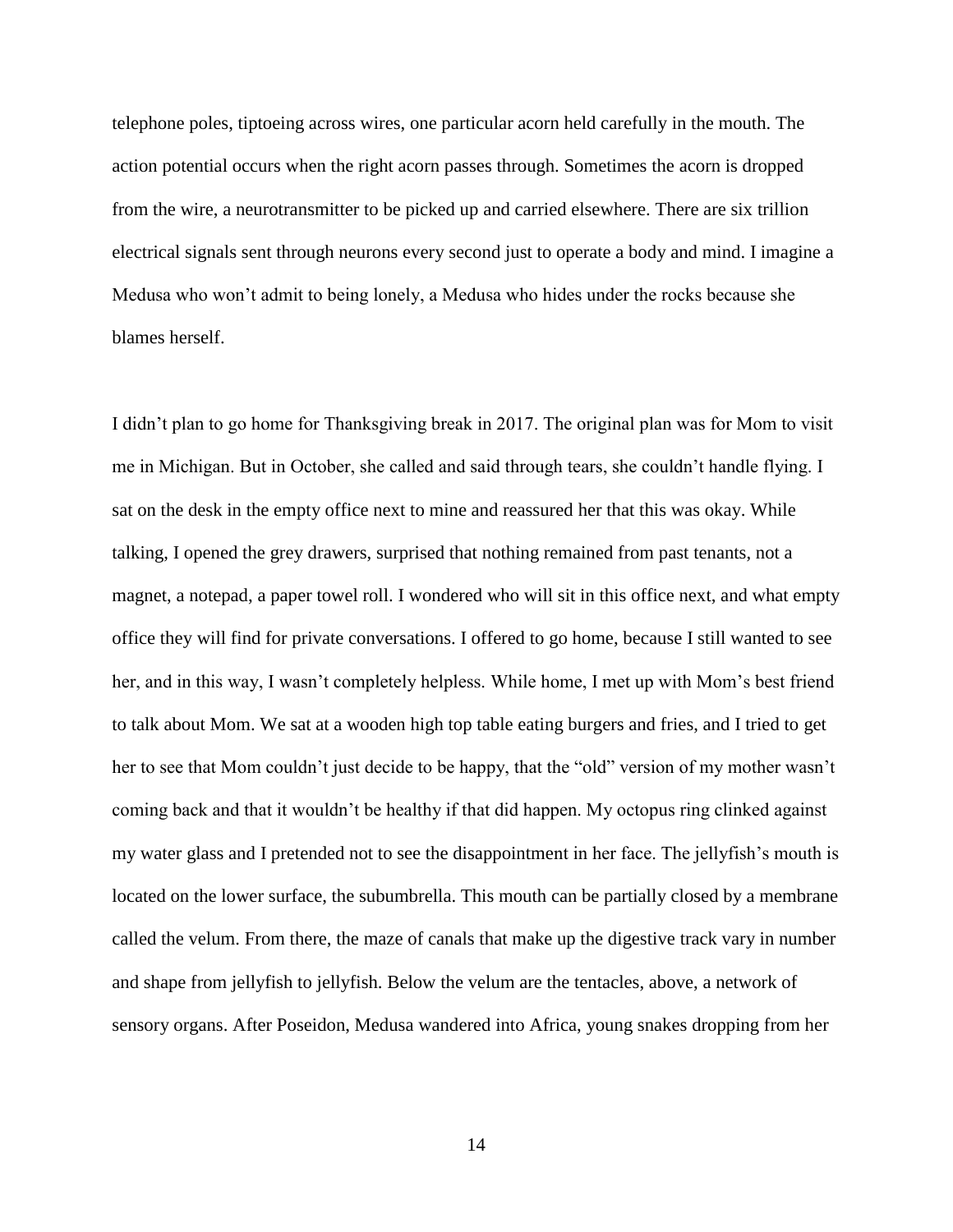head at each place she visited. The Ancient Greeks believed Medusa turned Africa into a place full of venomous reptiles.

On our annual Caribbean vacations, the arguments always started with Dad choosing the next snorkel spot on the island without consulting Mom or me. He'd spend hours pouring over dive maps, online printouts of the best snorkel sites, and a yellow legal pad where he organized all these notes. While he planned the next trip, Mom paced the room crying, and I tried to stay out of the way of everybody. Mom vented to Dad that she wasn't needed there, that Dad and I didn't want to be with her, that the whole vacation would be better if she had never come, that our lives in general would be better off without her. Dad dismissed her concerns by saying things like, *you're already here so just have fun, I'm not buying you a plane ticket home, I'm busy reading right now*. Then it was my turn to console her, to enable her to do this again. I'd take the car key out of her hand, tuck it under the bananas and out of sight. Dad would snap at me for this in the morning because it would make us late to the reef. I tried to tell him that the reef didn't know about time, but already, he was distracted with his notes on water temperatures and tide schedules. I'd hold Mom's hand out on the balcony, hoping I could ground her. I'd bring her a map of the island's reefs, ask her which one she wanted to see, agree with whatever spot she chose, then later persuade Dad to detour his plans. I knew by the way her shoulders dropped forward, her reluctant sigh that isn't so different from my father's, and how quickly her tears stopped that I'd managed to convince her to stay.

Neurotransmitters collect at synapses, between presynaptic and postsynaptic neurons. Like a forever relay race, neurotransmitters are supposed to be picked up by the postsynaptic neuron's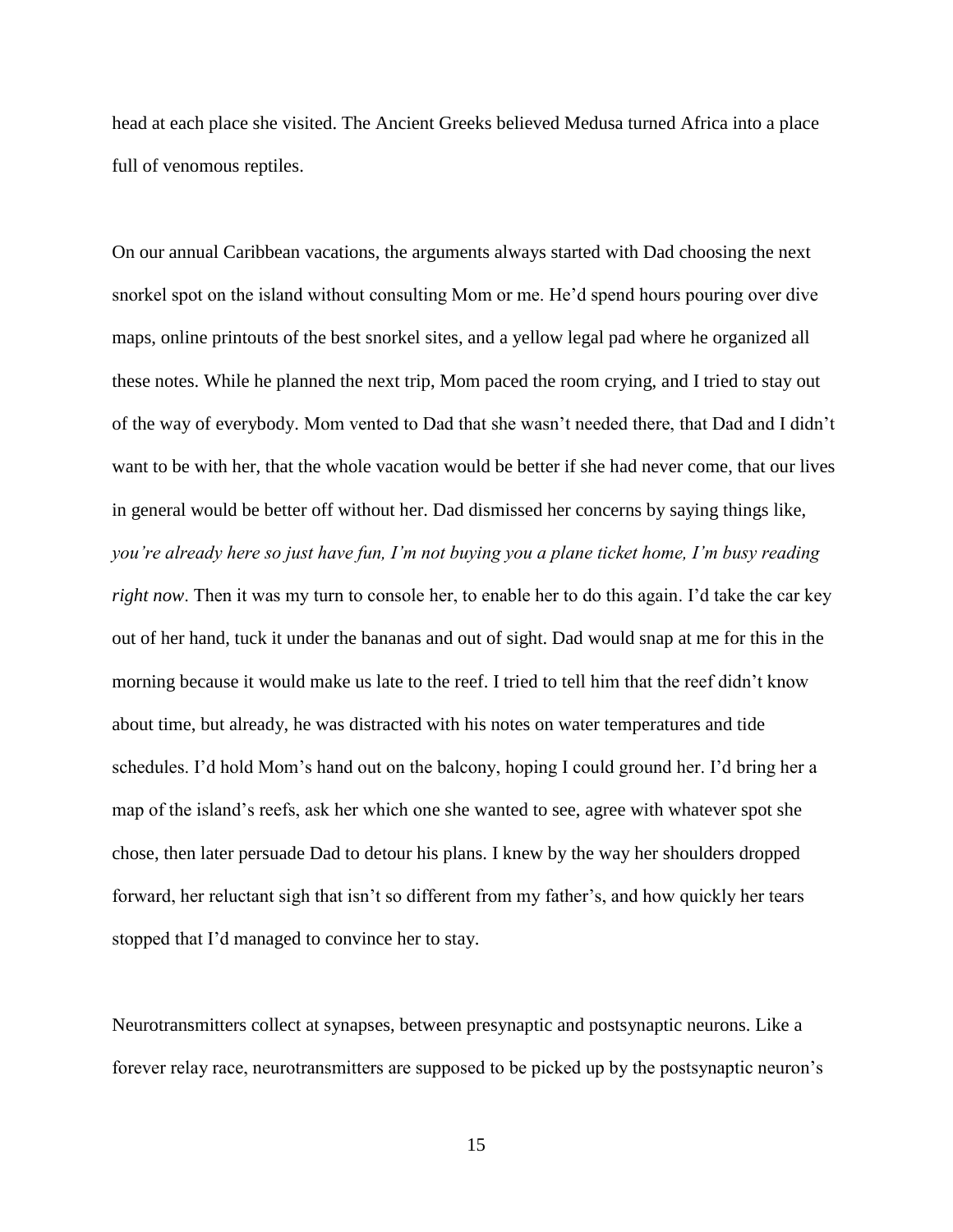protein receptors. These neurons repair cells, keep a heart beating, create the chemicals behind jealously, self-esteem, and fear. This synapse is the point of conversation, the coffee date, the sit down between parent and child, between husband and wife. At each synapse, one neuron is responsible for sending the neurotransmitter while the other is responsible for receiving it. When this goes wrong, we drive off the road, we drop the plate, we miss the step, we get depressed. Only the successful reuptake of neurotransmitters ensures the kind of understanding and safety that keeps a family together, a parent out of the hospital, and a kid from a school suspension.

Mom wasn't as strong a swimmer as Dad or I, so she preferred to revisit the sites where we knew the reef and knew the strengths of the currents. On Bonaire, we knew the tides pulled to the east at 1000 Steps but that was the best spot to find purplemouth and spotted moray eels. Mom didn't like the strength of the waves against the rock ledges located just down the road from the Salt Flats. On the other hand, Dad wanted to try new sites, where we might see new creatures, where we could get lost on the reef because that was all part of the adventure. Sure, there were spots I wanted to visit again; on Grand Cayman, I loved the Turtle Farm on the west side and the barrier reef at Rum Point. My favorite spot was along Seven Mile Beach, at least until a drunk man chased after me with a knife calling me Queen Elizabeth. While he threw handfuls of paper money at me, I remember feeling angry at my father for leaving me on the beach while he snorkeled. When Dad returned, I ran to the car and locked myself in he collected his snorkel stuff. Through the back window, I watched the man pick up his money, look at our green car, straighten his Bob Marley beanie. But I also loved exploring new spots, usually the ones Dad wanted to try too, so unless directly asked, I stayed quiet. In 1904, German biologist Ernst Haeckel popularized *medusae* through his vivid illustrations in his *Kunstformen der Natur*. The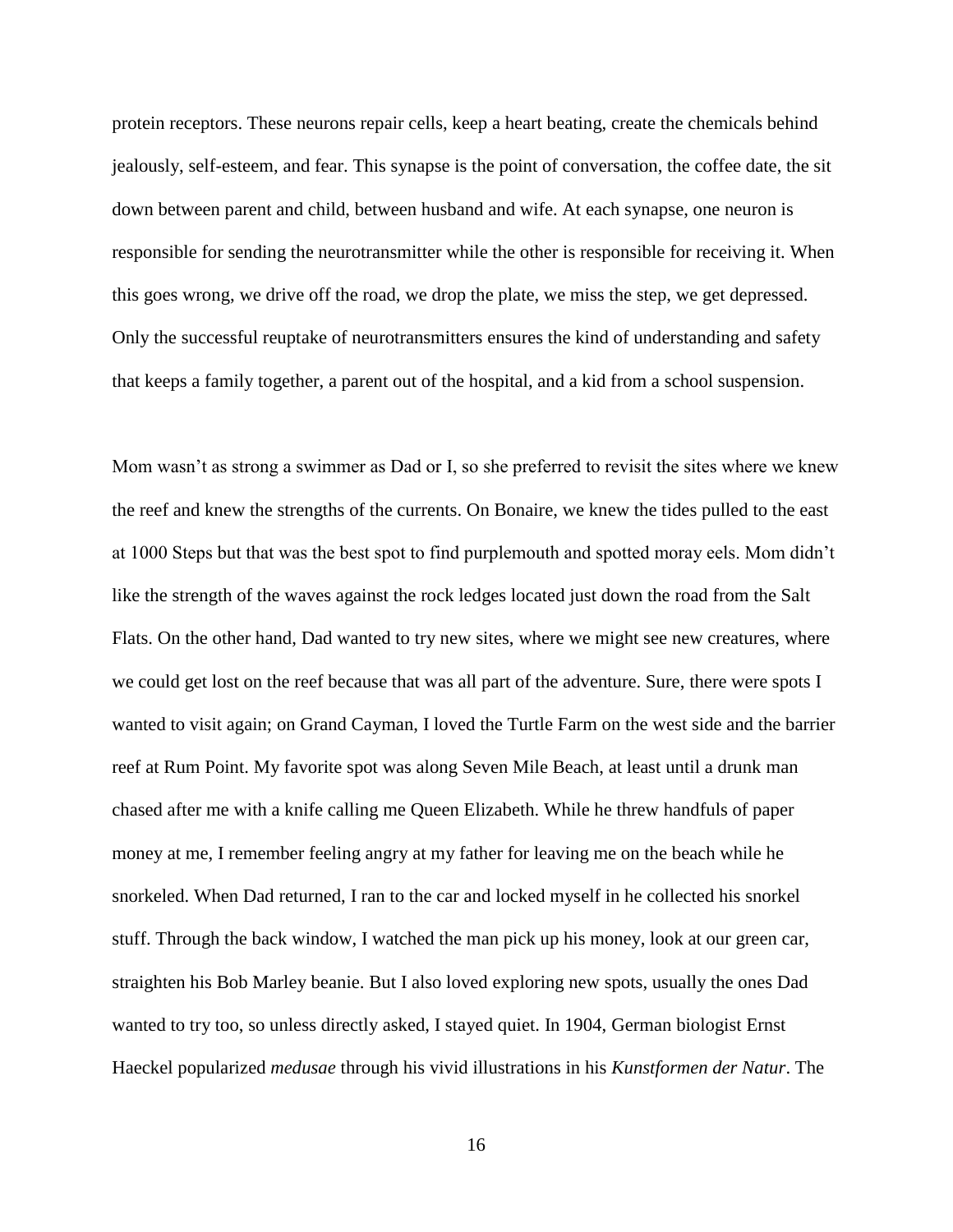tentacles reminded him of his late wife's long flowing hair, so he drew them in ringlets of red and gold. My mother is afraid my father will leave if her depression becomes too much to handle. I wonder how often she thinks about when she had breast cancer, and Dad didn't know how to deal with it so he didn't. He stayed at work longer, spent more time with his centrifuge and gel electrophoresis machines. He made up excuses to not pick her up from the hospital, let friends stay with her when she came home, and when he was home, he buried himself in *Science* journals.

Serotonin is a mood regulator, controlling anger and decreasing anxiety, and one of three neurotransmitters that influence the depression threshold. Not enough serotonin creates OCD, depression, suicide. Dopamine controls motor movement, attention, aggression, thinking and planning. When too much is received, it results in Parkinson's, while too little creates schizophrenia, alexithymia. I imagine a Medusa who hates the fact that she turns things to stone. I see her walking through her home, trailing her hands along the broken Doric and Corinthian columns, talking to her snakes until she's learned each speech pattern, until they run out of conversations. She imagines a man who comes into her lair, without sword and shield ready, someone who is blind, whose eyes don't see light, someone who she can't kill.

Jellyfish are not fish; they are invertebrates because they don't have backbones. Jellyfish are more closely related to corals and anemones. We'd pretend we hadn't fought over anything, and even if no one argued the rest of the vacation, the heaviness of that first argument weighed on all of us. These arguments became routine on all vacations; Dad argued for the riskier decisions, Mom wanted to keep us safe, and I just tried to keep us in the water as much as possible because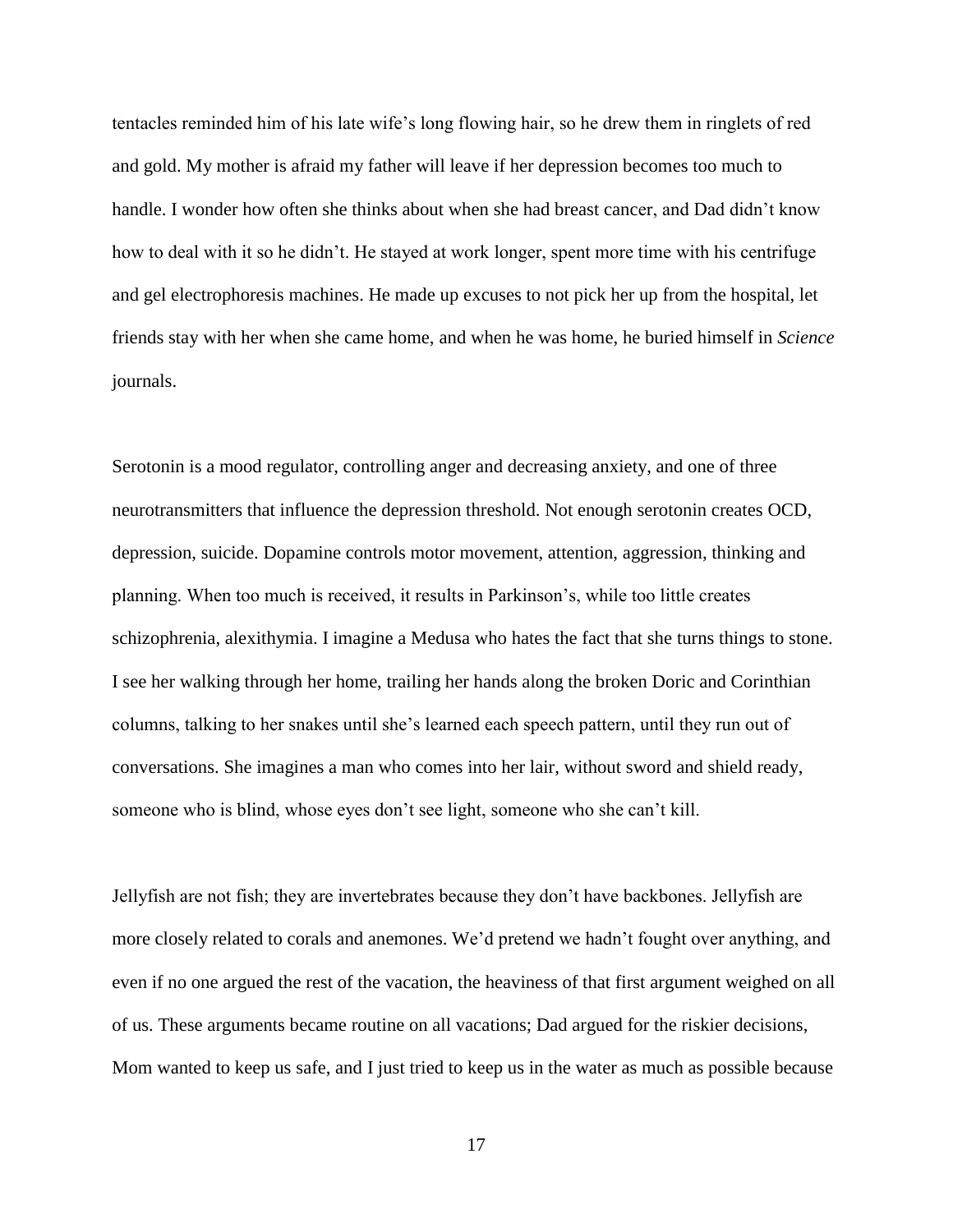they never fought underwater. Norepinephrine is the fight or flight neurotransmitter. It elevates heart rate, circulation, respiration, and influences moods. Too much creates depression, a racing heart, mania, my mother.

Until I was about ten, I could fit inside the pantry. I'd stand silent, watching through the wooden slats, my heels pressed against the bags of cat and dog food, elbows nestled between cans of tomato sauce and tuna, head cushioned by cereal boxes. I'd watch my parents pace back and forth as they fought. Mom's tears slurred her words, only seeming to anger my father further. He'd slam down whatever was in his hand. If I couldn't see it, I'd guess at the sound of its weight hitting the table or counter, a mug, a magazine, his fist. I hid in the pantry until they finished fighting, until Mom stormed off upstairs, or Dad walked out of the house slamming the door behind him, until the voices from the TV filled the silence. I knew that I would find them later doing what they always do when they don't want to talk to each other. Mom would be upstairs in her bed watching TV or feigning sleep. Dad would sit at the computer until its screen was the only light in the house. For days after, I replayed their words in my head because their silence hurt more than their shouting. If Medusa had lived now, would she have been diagnosed with chronic depression? Would she have hated herself so much that death became preferable? Would she have tried to scratch out her own eyes?

My mother is frustrated with herself because getting better takes time. She's tried yoga, reiki, meditation, and acupuncture in hopes that one of these could cure her. Life exists in that synapse, that conversation between two neurons. This synapse is where sensation and awareness exist, where emotions are created, felt, and recognized. We directly feel the neurotransmitters in that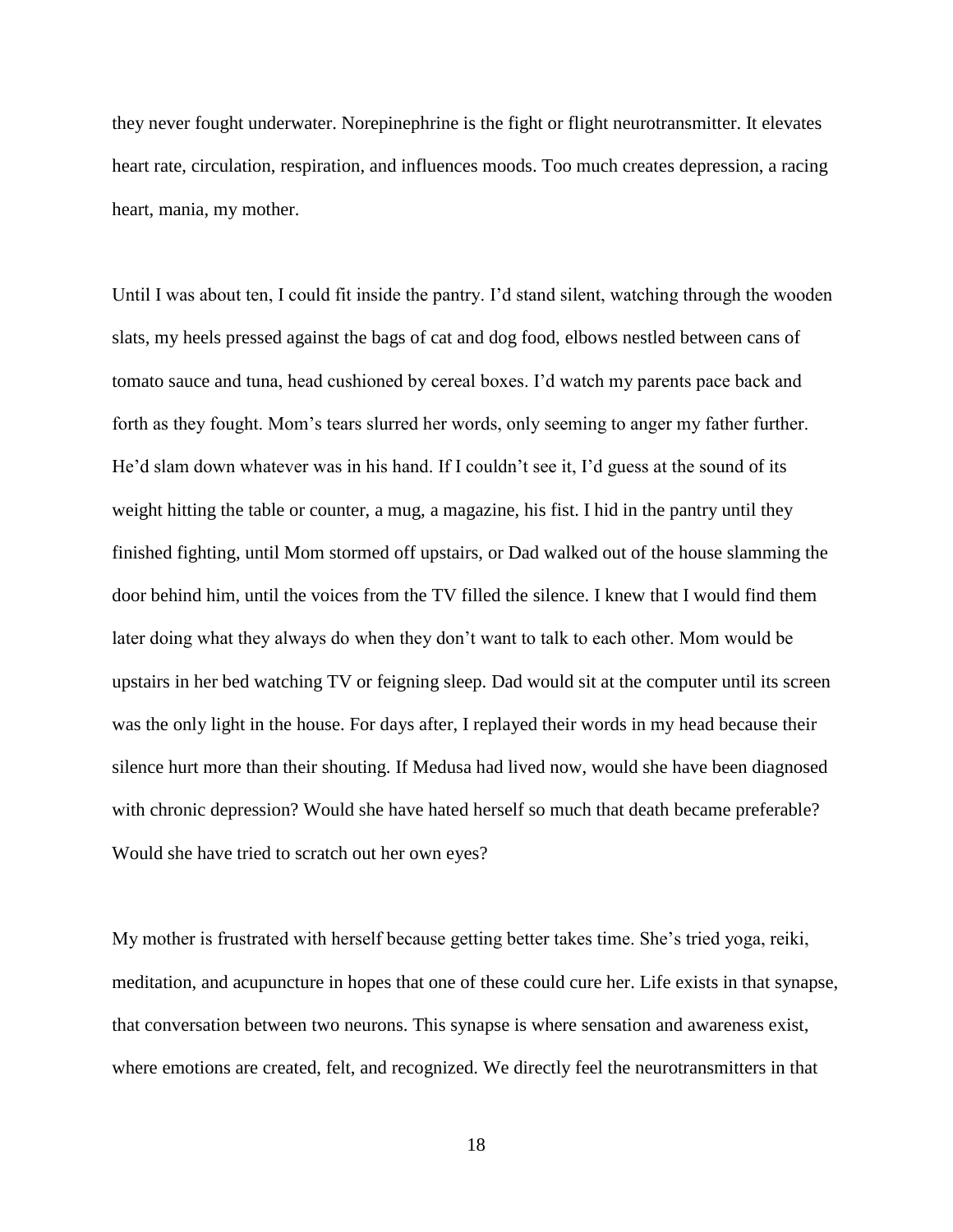synapse, and what those neurotransmitters carry determine our lives. I think my mother images a world where there is one cure for everything, where she can spend a few hours in the yoga studio and its positive effects will ripple outward into her marriage, her friends, her health. When the neurotransmitters overpower the neurons, they can choose to carry more bad than good; they create everything from Tourette syndrome to depression to cerebral palsy to epilepsy to ADD. Mental illness is a disease of these synapses.

Jellyfish don't have brains, but they find ways to communicate. Jellyfish that live near the surface and depend on currents to travel release chemicals that alert other jellyfish in the area. Deep-water jellies flash colors using bioluminescence, the chemical reaction between luciferin and luciferase. On Bonaire, we turned our flashlights off under a dock, kicked our fins in the night black water, and watched the millions of dinoflagellates light up in blues and greens, the single celled amoebas that use the same bioluminescent mechanism as deep-water jellies. When Mom tells me her psychiatrist has diagnosed her with clinical depression, I don't tell her a psychologist I saw during undergrad diagnosed me with the same. My parents and I have always operated on a need-to-know basis and I've just decided there's a lot they don't need to know. It takes her a while to come to terms with knowing she has a generalized anxiety disorder. I don't tell her about my PTSD. Instead, I tell her stories about the horses, about the books I'm reading for my classes, about all the ways I am fine.

According to a study published in the *Neuropsychiatric Disease and Treatment* journal in 2011, autopsy reports show that people who have experienced multiple depressive episodes have fewer norepinephrinergic neurons than people who experienced no depressive history. However, this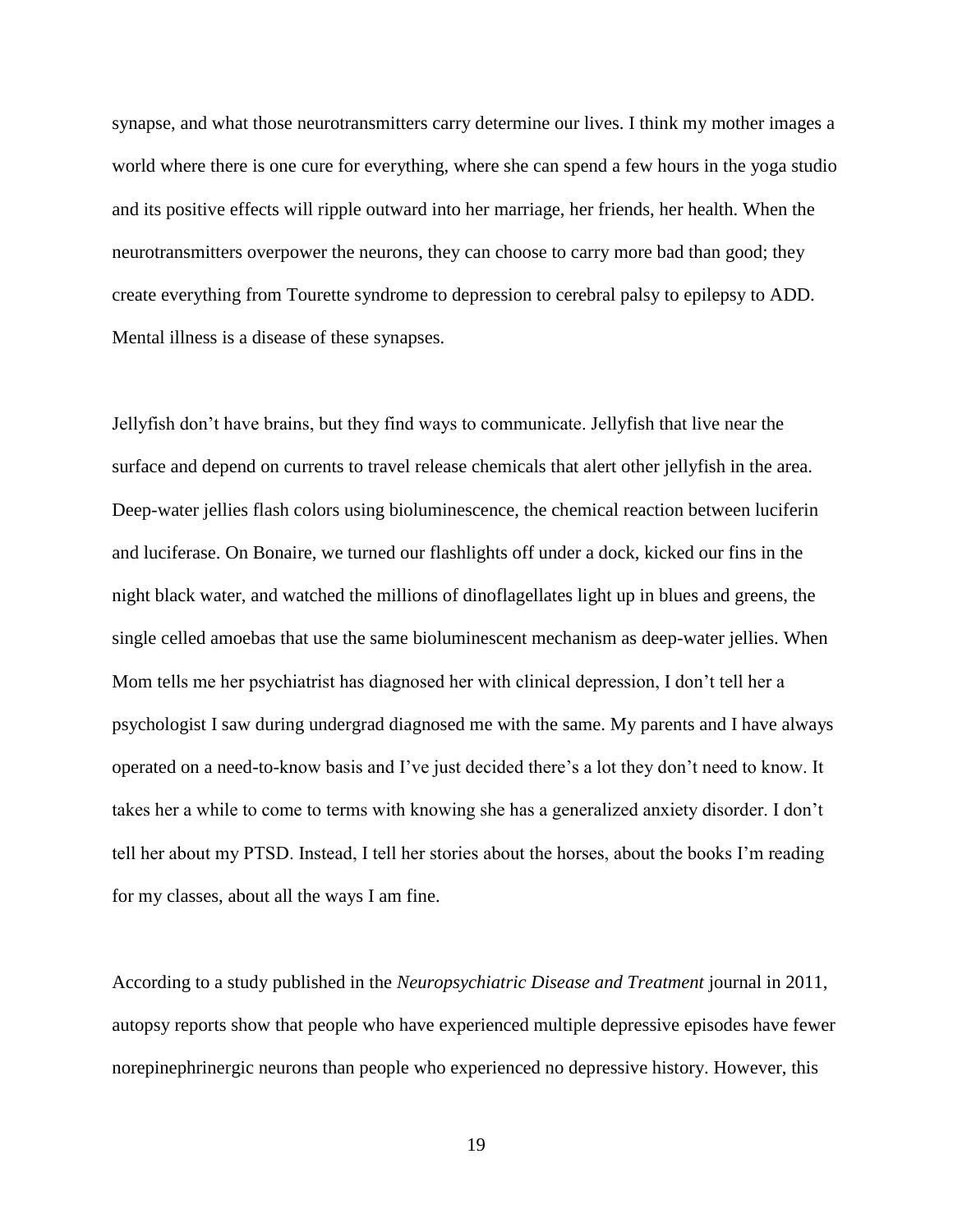isn't a standard for everyone with depression. Some people showed low levels of serotonin that then triggered a drop in norepinephrine levels, which lead to depression. Aided with gifts from Athena and Hermes, Perseus enters Medusa's lair using a mirrored shield to see around corners. He tiptoes through the maze of columns, shallows his breathing, holds his sword upright at his side, ready. His hands hold onto columns as he peers around them, keeping an eye out for Medusa's black dress, listening for the hiss of her snakes. Dad thinks Mom can become better by "thinking happy thoughts." He repeats to her, "you're doing just fine," and I don't think Dad realizes that not being fine is okay too.

Medusa knows the second he sets foot in her home because the snakes on the left side of her head fall silent. She follows his movement and prepares herself for the guilt and self-loathing she feels each time she kills. She walks along the ledge above him, waits for him to stumble upon the courtyard of stone bodies, her killing ground. It was just good housekeeping if he died in the same place as everyone else. Mom's best friend is too busy telling her "I want my old friend back," that she doesn't see Mom's trying to find a way back, that Mom's realizing she can't go back.

When the postsynaptic neuron receives the neurotransmitters, they can either excite or inhibit that receiving neuron in sending on its own signals. The proteins within the synapse are called ion channels, and they allow or prevent charged atoms to pass through the membrane. In July of 2013, we stayed on Bonaire for two weeks. At night, Mom liked to stand on the beach and watch the waves. Sometimes Dad or I joined her, sometimes both of us. Mom held my hand but wouldn't look at me, squeezing my fingers to remind herself that I'm still there. The gentle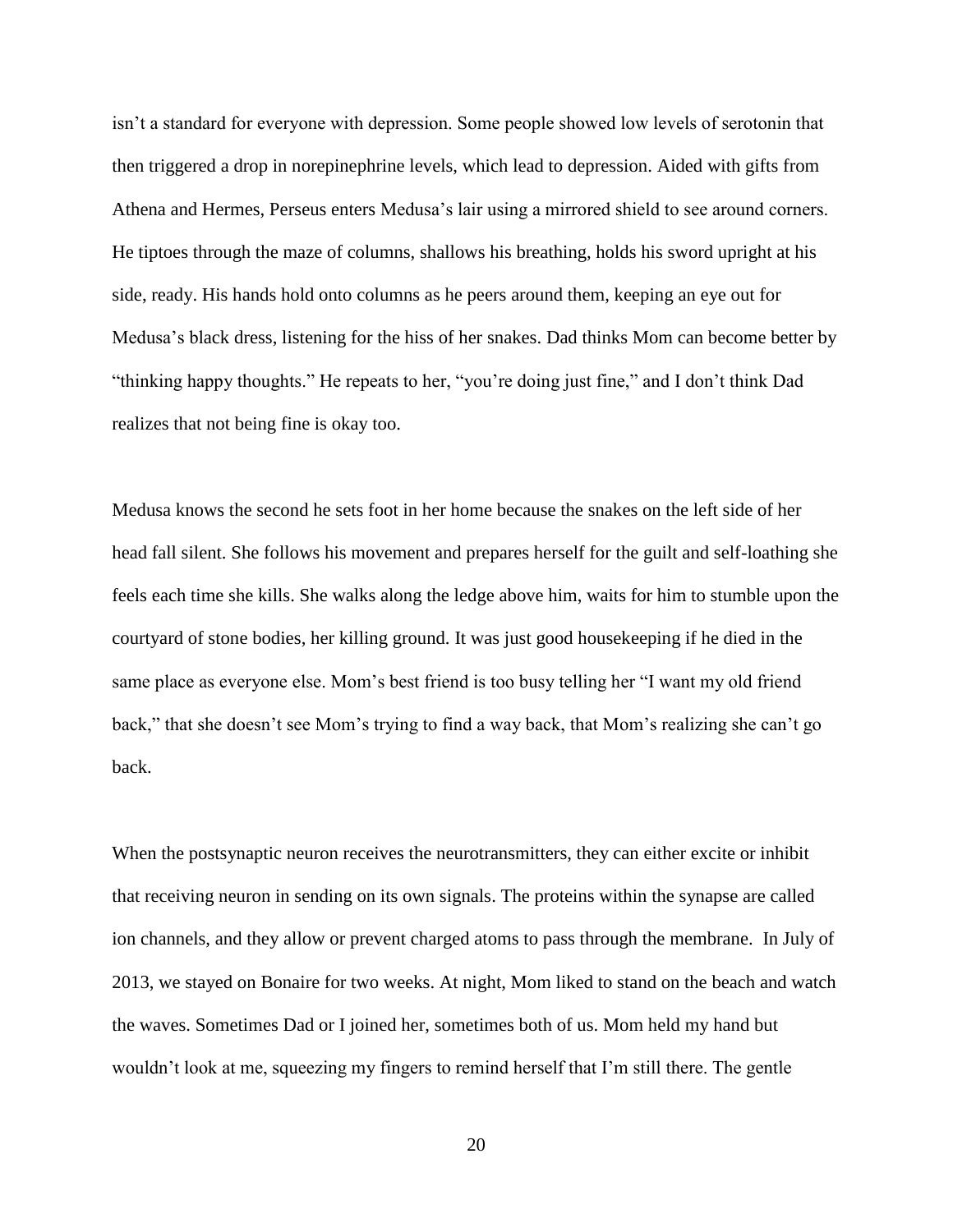undertow pulled us into the sand and we followed the progress of ghost crabs as they moved from hole to hole. Mom wondered whether someone could swim to the point where horizon and water met, where blues mingled with reds and purples. I've thought about this too, if I could swim far enough out to greet the sun, to no longer see the shore. We watched the horizon closely, waiting for the green flash, waiting for my mother to tell me maybe she's not happy, waiting for the tiny sliver of light that disappears in an instant, the coupling and separating of photons.

Perseus sees a light flash off to his right and he ducks behind his shield, shutting his eyes tight. He doesn't die. He lifts his head above his shield, unwilling to die cowering on the ground. Walking toward the light, he sees that it's just a reflection off a sword. He steps into a courtyard, sees about twenty stone bodies in various positions of fight. At first, he thinks they're statues. Then realizes they are the soldiers sent in before him. All of their swords are raised, shields failing to cover their faces, mouths open in silent angry shouts.

One weekend in high school, Mom insisted we sit in the snow in our bathing suits for as long as we could. We changed, her into a navy one-piece with flowers, me into my favorite teal twopiece. We walked barefoot, out the side door, and Mom jumped into the snow. I jumped in after her, my nerves recoiled from the coldness, swearing at the snow with me. A cloudless sky watched us, but we were immune to the sun's warmth as the snow seeped into our cells and slowed our synapses. I don't remember what we talked about, maybe about my classes, her teaching, how Dad worked too much. We stayed there until our muscles were past the point of controlled movements, until the mourning doves started singing, until the cold pain was no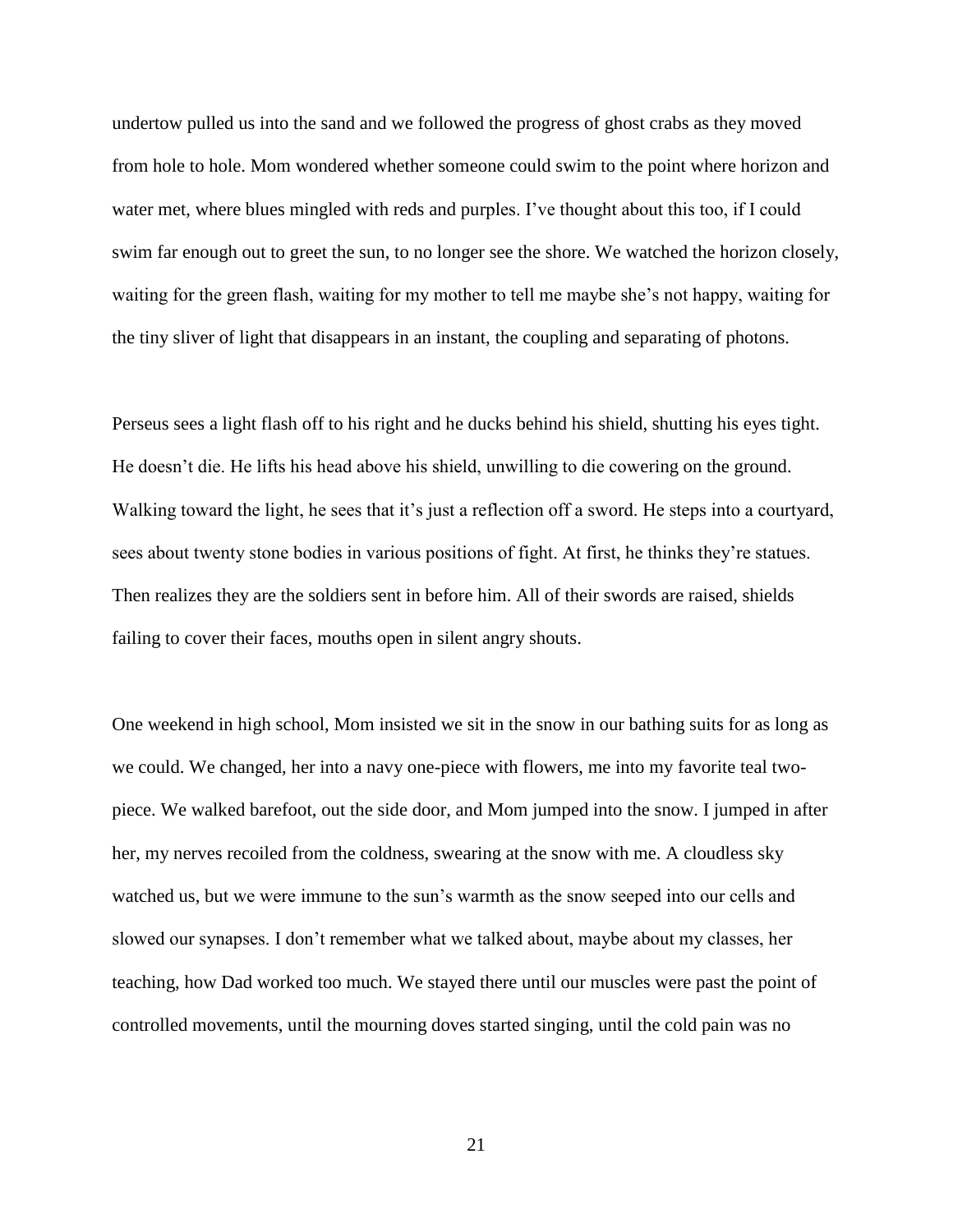longer funny. We watched the fading sun glitter off the snow piled by the road, the ice sheaths on the branches, the stray snowflakes collecting like a tiara on my mother's head.

Medusa pauses behind him, her snakes have whispered in her ear, *wait*. She hears the tip of his sword hit the ground, his shield rustle against his tunic. She steps behind a column to consult with her snakes. When I went home for winter break, Mom and Dad didn't fight once. The silence felt comfortable because they weren't walking on eggshells around each other. I didn't have to hide from the shouting. I didn't have to play liaison between two parents in the same house. I brought Mom with me when I ran errands. She didn't trust herself to stay in the house alone, so Dad and I alternated staying with her. While Dad worked during the day, I stayed with her, but I had nights free. During the day, we'd drive around Shrewsbury, going food shopping, going to the bank, paying bills at Town Hall, or parking at the reservoir and watching the water from the car because she wasn't physically strong enough to walk around.

Perseus feels sorry for the gorgon, sorry that she's become prey to so many men, and realizes he doesn't want to die here like them. He doubts that she asked for any of this. While I was home, Mom set up camp in the living room with the mattress from the rollaway bed, the navy blue comforter, a pillow, *Anne of Green Gables*, and a heating pad. I'd bring her small meals four times a day, or she didn't eat. It was often a mixture of chicken and rice because she was so scared of upsetting her stomach. We didn't talk about school because it reminded her I could only stay for a month. She seemed to feel better while I was there, and I dreaded what my leaving might do to her. Too often, she curled up, body shaking, crying "make it stop" and Dad and I were helpless to take her pain away.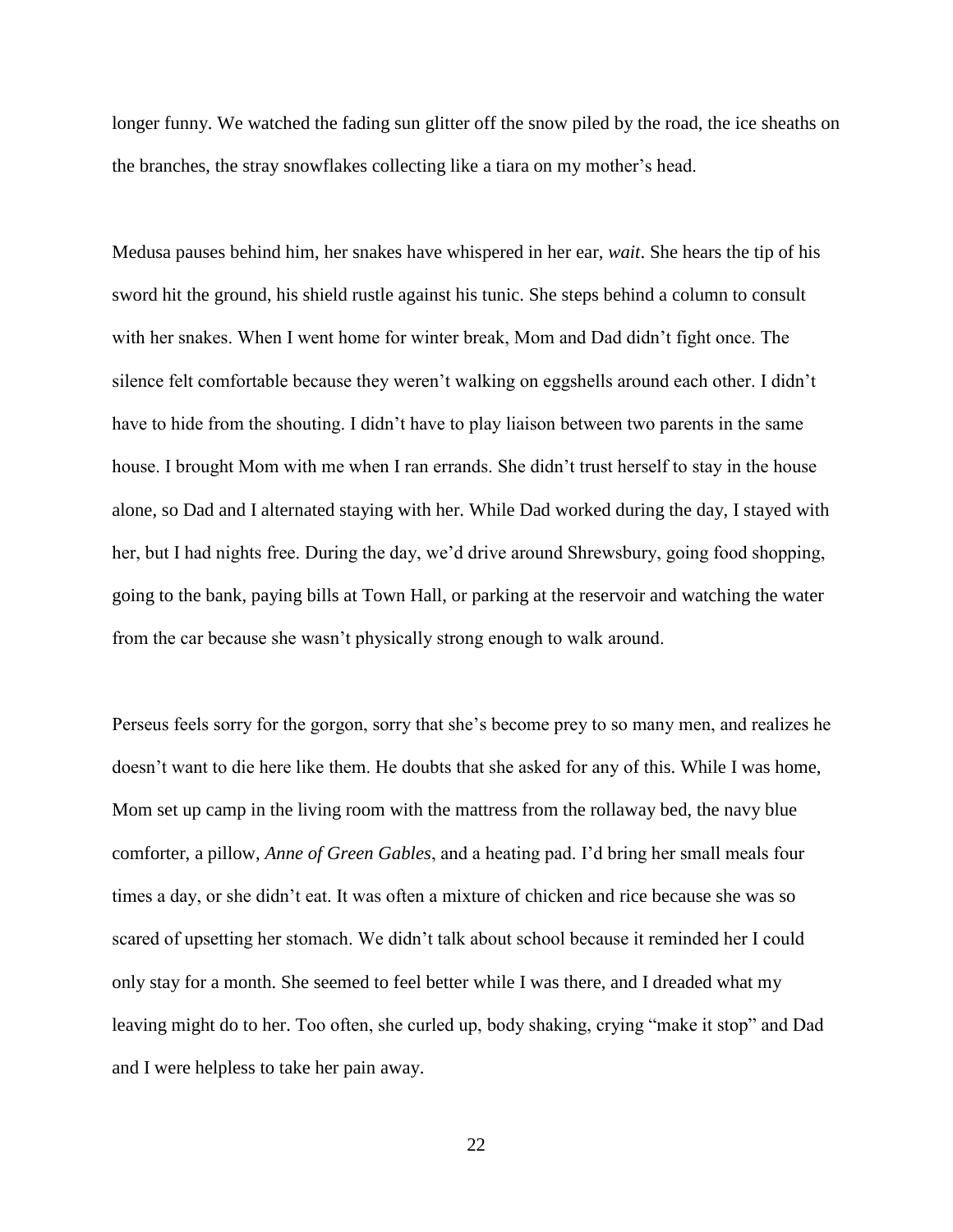Perseus hears a hiss behind him. He lowers his sword and shield to the ground and turns with his eyes closed. He hears her dress whisper closer. *Why do you want to kill me*? She asks, her voice softer than he imagined. *I don't know*, he answers. Too soon after being home for winter break, I will graduate with a Master's degree. I used to want to move abroad after graduation, to start over in a place where I don't know anyone. I imagined a little place somewhere in Europe where I spent the day working or riding horses, then at night, I'd go to a city that never slept to find live music and street food. But now, with Mom's health issues, and with Dad's increasing heart issues, I'm terrified to live far from them. Mom has a severe fear of abandonment caused by her childhood, and each time I leave her, I can't help but think I'm adding to that.

*Blind me*, he says. He reaches around his feet until he finds his sword. Turning the hilt toward her, he hands it over. She raises it, waits for him to object, to pick up his shield and fight her, but he doesn't move. She punctures both of his eyes with his sword. They walk hand in hand, Perseus and Medusa. She shows him around her home, guides his hands to identify the chips and scars along the columns that mark a ledge or drop off. She shows him where the smooth parts designate a corner, and soon the oils from his hands add to the oils from hers, and the columns start to look shiny. The stone underfoot smooths from use, narrow walking tracks mark each trail, but Medusa and Perseus see none of this. Within the synapse, the balance of hundreds of excitatory and inhibitory inputs to a neuron determines the threshold for the action potential to fire. I wonder how many neurotransmitter inputs are required for a person to think suicide. Is the number more than 500? Is it 501? Does a neurotransmitter feel guilty for tipping the balance?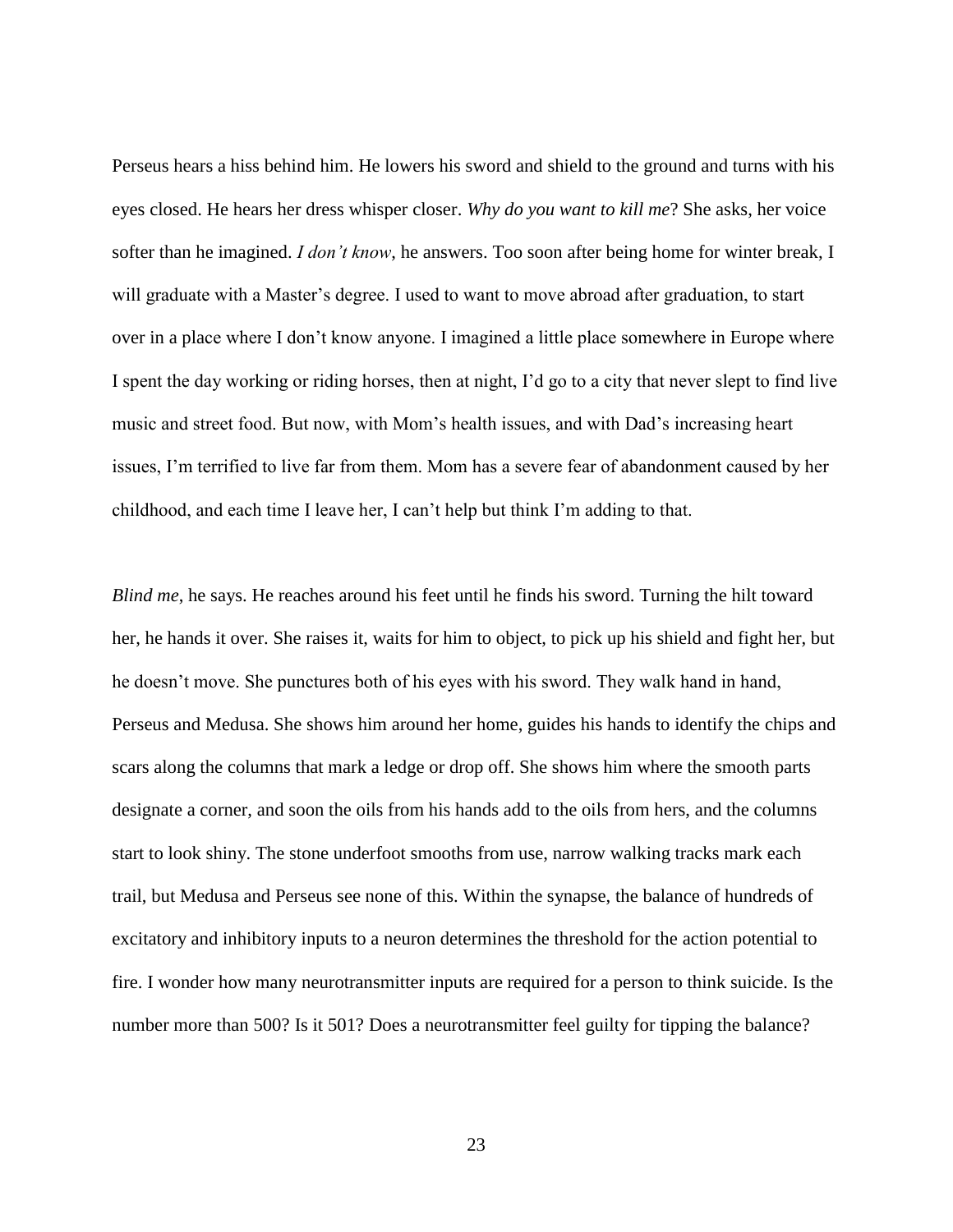Perseus thinks to use Medusa's abilities for his own ends. He convinces her to travel with him to find Atlas and turn him to stone in revenge against Athena. Along the way, she teaches him how to listen to her snakes, how a soft hiss is more useful than a louder one, how the snakes hold their own counsel and Medusa is not to pay attention. Perseus learns to recognize the differences between the voices, how the ones that were once Medusa's longest hairs are the oldest and so whisper the most useful advice. When they turn Atlas to stone, Athena realizes their alliance and covers for her mistake by naming the Atlas Mountains, the now permanent shoulders holding up heaven and earth. Mom's mountains are the side effects that scare her, the ways in which Dad is still dismissive. But I see how he hugs her, wrapping his body around her curled form, creating a new kind of wall.

I worry that this is my future. That despite not being biologically related to my parents, I was raised in a house that avoided feelings. My parents taught me the language of silence, as their parents had taught them. Mom thinks I'm smart when it comes to mental illness, thinks I must have lots of friends who struggle. She asks what medications they're on, how effective they are, because she hopes they will work for her too. I hear her resentment when I tell her Celexa worked for one of my friends because it, and two other medications, didn't work for her. She struggles to stay on the medications long enough for them to make a difference. I try to explain that a synapse hates change. I wonder where in the world I will be when Mom finds a medication that works for her. Does the amount of guilt correlate to the number of geographic miles?

Back in their columned home, Medusa eventually discloses her rape. Perseus runs around kicking stone men until his feet bleed. Medusa cries for the first time since being turned into a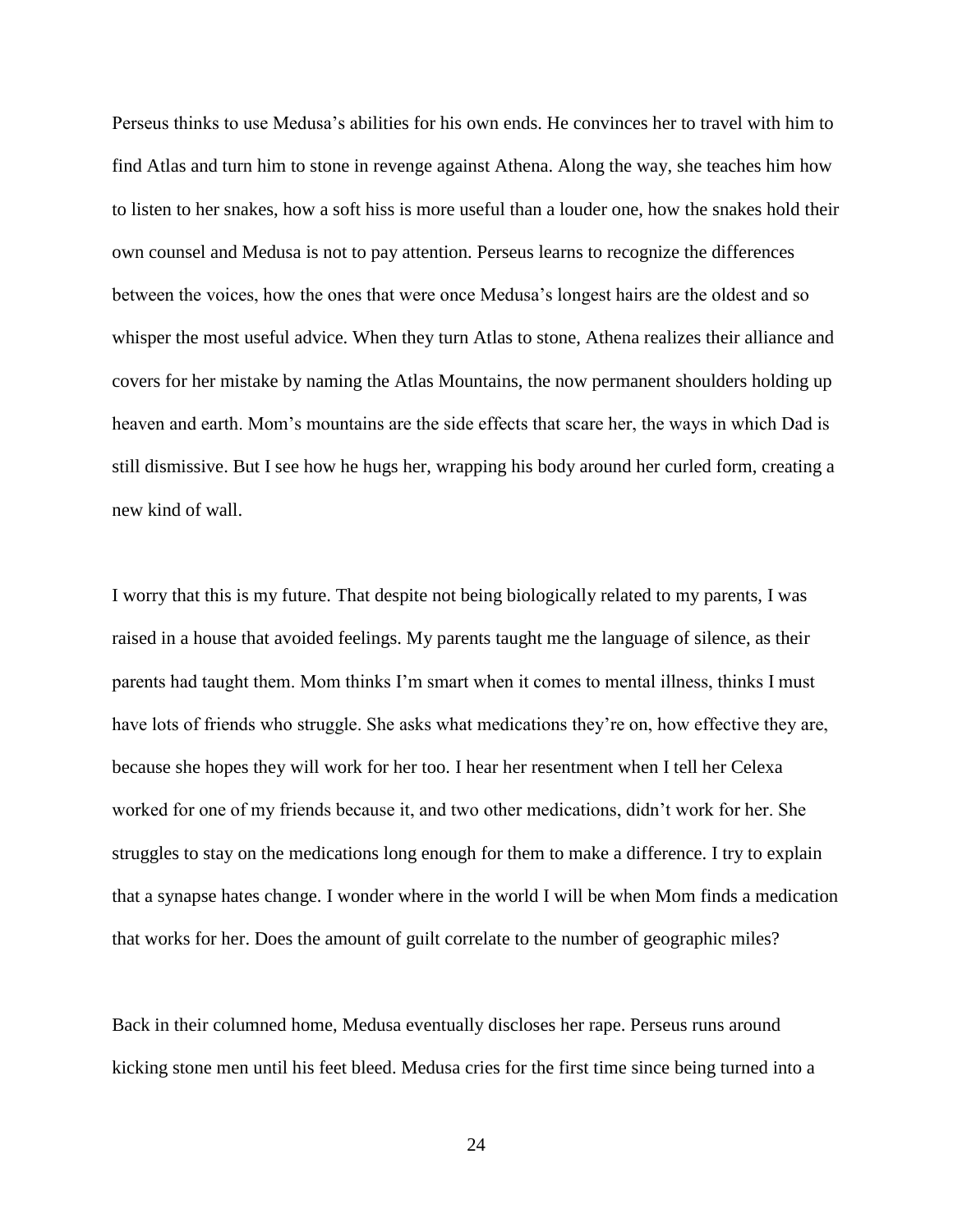gorgon, and from her tears spring Pegasus and Chrysaor, the last remnants of Poseidon's abuse. I see a Perseus who is patient with Medusa, who lets her snakes comfort her first, who listens to how exactly he can help her. At her request, Perseus moves each of the stone men out of their home, clearing an open space where they both can redecorate.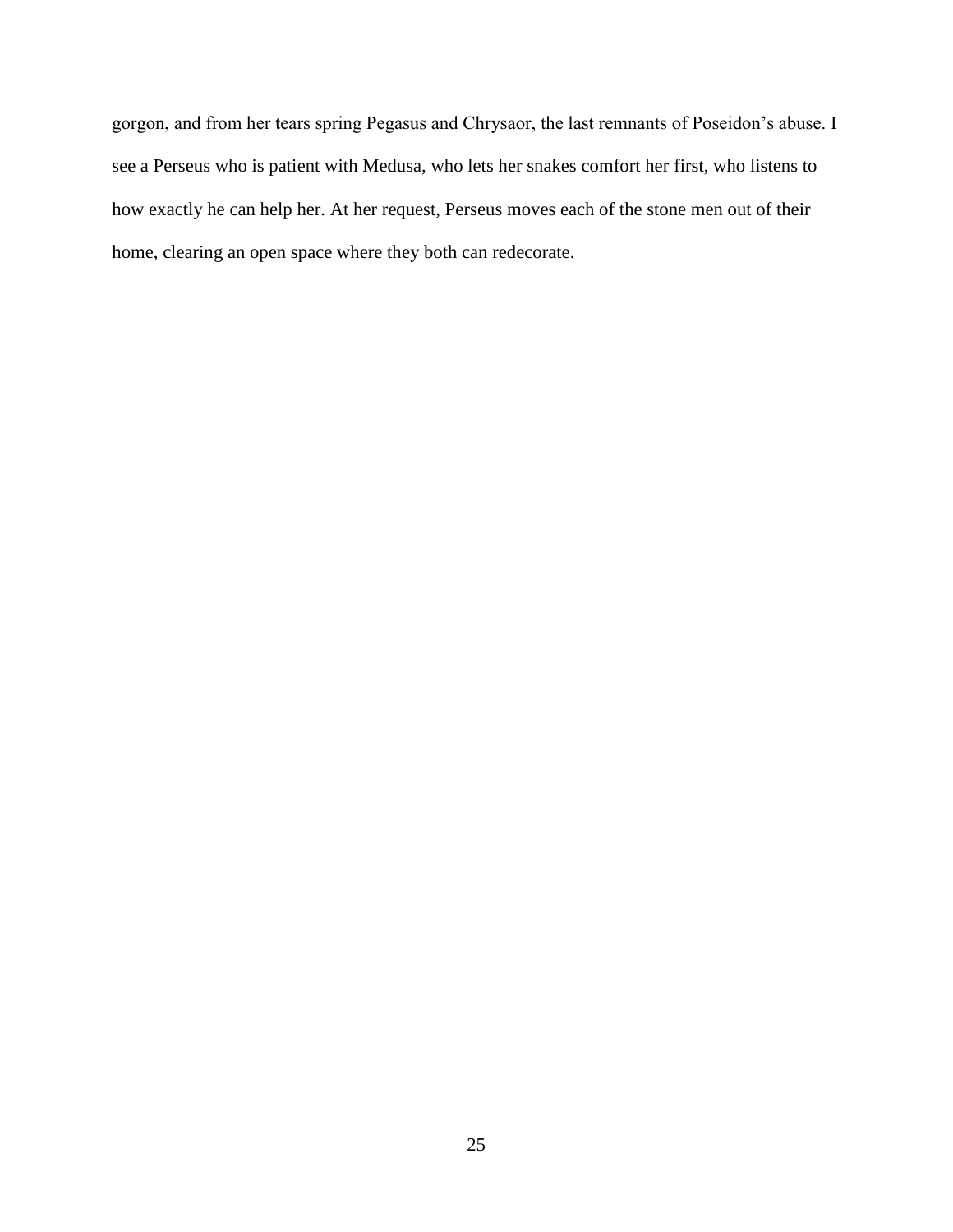# Adoption Agreement

- <span id="page-30-0"></span>1. Please specify your nationality:<sup>1</sup>
	- a. American
	- b. Chinese
- 2. Please specify your ethnicity: $2^2$ 
	- a. White
	- b. Hispanic or Latino
	- c. Black or African American
	- d. Native American or Alaskan Native
	- e. White
	- f. Asian/Pacific Islander
	- g. White
	- h. Other
	- i. White
	- j. White

## *\*Your answers to questions 1 and 2 MUST agree\**

- 3. Please specify the name by which you are called most frequently: $3$ 
	- a. Tinali
	- b. Tilani
	- c. Tionli
	- d. Becky
	- e. Quinn
	- f. Kilpatrick
	- g. T

 $\overline{a}$ 

- h. TK
- i. Bitch
- j. Tianli, as in Tiananmen Square, as in *tiens*, French for "yours"

 $2^{\overline{2}}$  The outlines of their bodies indistinguishable from each other. Colors mix and shaggy coats make a herd of one, five, eight. I hear them first: the soft rhythmic thud of their feed on packed

 $1$  Under a full moon, invisible horses move in their paddocks. Breath ghosts dance up, the only proof the horse is there. I wonder if they count full moons, how they record the passing of time.

snow. Does a horse know it is a horse? Do they judge the barn cats for being different?

 $3$  Scout's bay coat only looks copper in the barn's light. When he steps away into shadow, falling snow highlights only his black mane, the curve of his back, and the dock of his tail. I call to him, *Scouty*, and he looks up, ears pointed forward.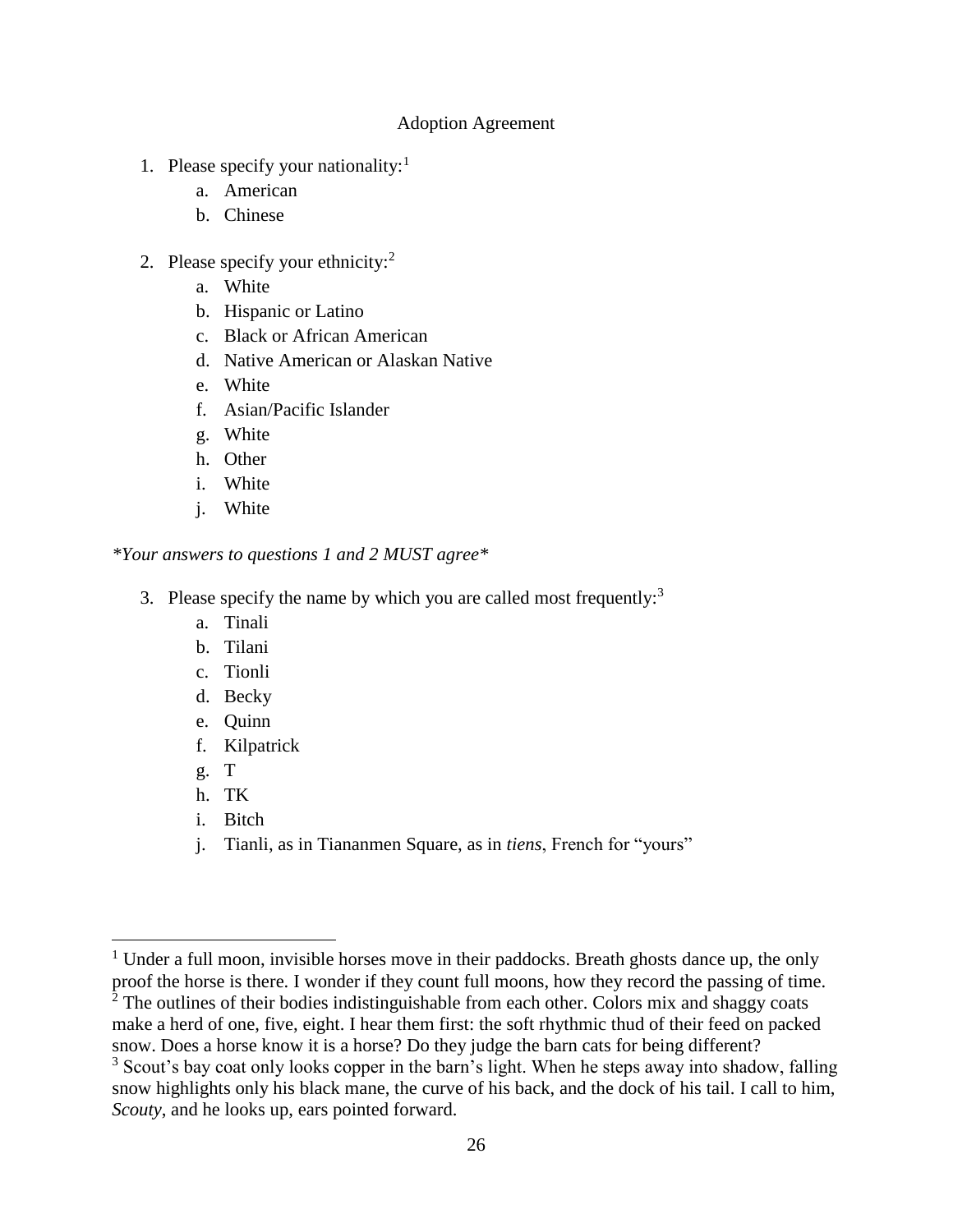- 4. Please specify your geographic location:<sup>4</sup>
	- a. Hefei, China
	- b. Shrewsbury, Massachusetts
	- c. Meadville, Pennsylvania
	- d. Marquette, Michigan
	- e. Other
- 5. Short Answer: Where are you from? Like, where are you *really* from?<sup>5</sup>
- 6. "You're lucky your parents took you in."<sup>6</sup>
	- a. True
	- b. False
- 7. Please specify your ideal family: $<sup>7</sup>$ </sup>
	- a. Biological
	- b. Foster
	- c. Adopted
	- d. Horse girls
	- e. Friends

 $\overline{a}$ 

- f. Families with Children from China reunions
- g. The seven other girls adopted in my parent's adoption agency group
- h. All the horses I have loved
- i. Greyhound Friends rescue dogs
- j. The eels of 1000 Steps, Bonaire
- k. All of the above
- l. A few of the above
- m. None of the above

<sup>&</sup>lt;sup>4</sup> The trail is light enough for Scout to see. If I squint, I can just make out the shadows that tumble from snowbank into our path.

<sup>&</sup>lt;sup>5</sup> I'm on Scout bareback. Burying my fingers in his fuzzy winter coat, he fends off my frostbite. Between my legs, his body heat keeps me warm. I feel the long muscles that run along his backbone shift and slide as each hoof pats the ground.

<sup>&</sup>lt;sup>6</sup> If I slide my hand down onto his shoulder, I feel the concussion of hitting the ground ripple up through his suspensory ligament, along the cannon bone, and up across my radius. His skin twitches but accepts my touch.

 $7$  I close my eyes against the cold wind. Scout's ready to run. My left hip drops when his right hind leg steps under him, my right when he steps left. This pattern is intrinsic. I feel his muscles tighten, his back lift. I touch my heels to his sides and he leaps forward.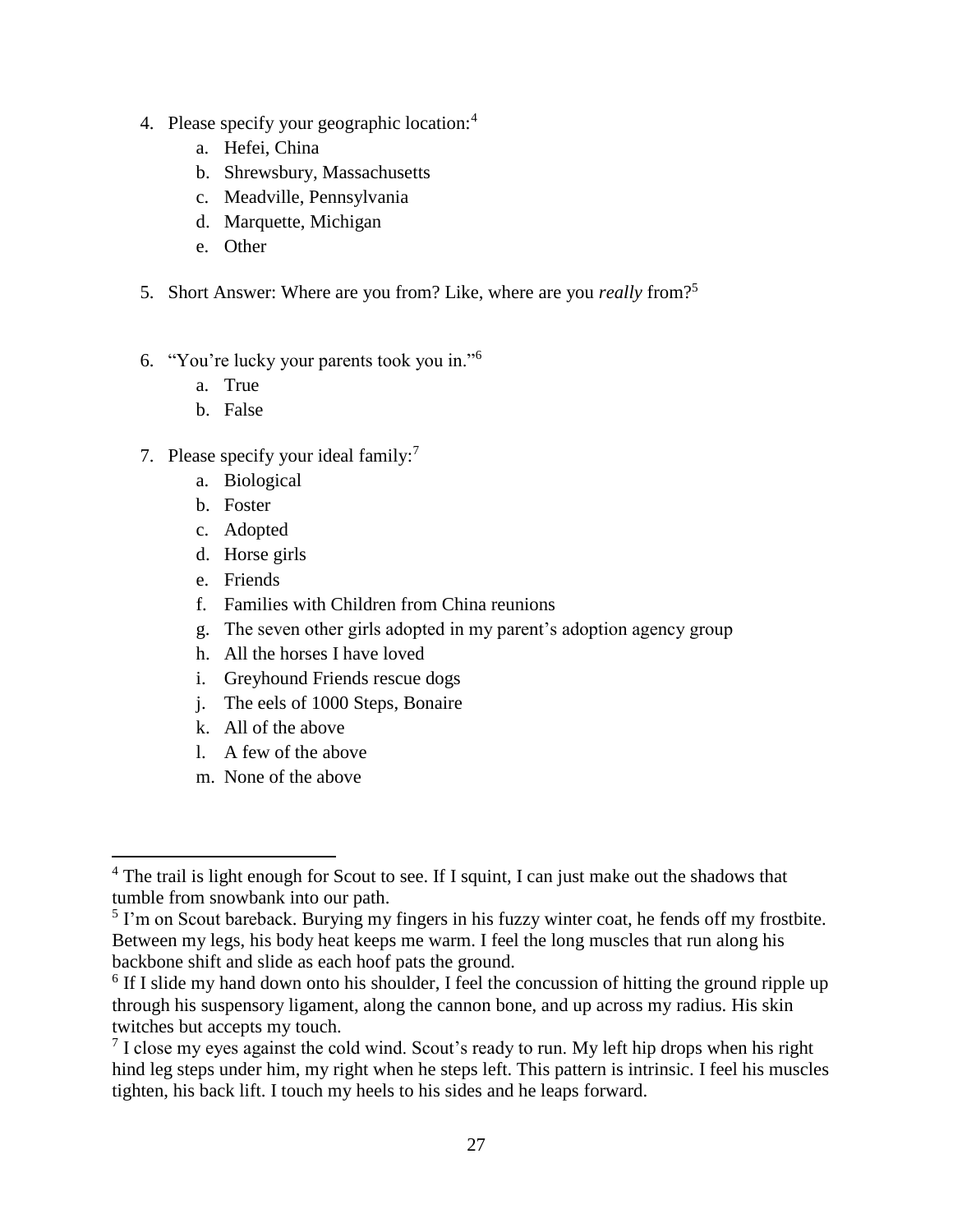- 8. What is your highest educational degree or level of school completed:<sup>8</sup>
	- a. No schooling completed
	- b. Some Chinese school
	- c. Completed Chinese school
	- d. High School graduate, diploma, or GED
	- e. Bachelor's degree
	- f. Master's degree
	- g. Doctorate degree
	- h. Other
- 9. Short Answer: Are you interested in adopting children in the future? If yes, international or local?<sup>9</sup>
- 10. Do you want to connect with your biological parents? $10<sup>10</sup>$ 
	- a. Yes
	- b. No
	- c. Not possible
- 11. The amount your parents paid for your international adoption is equal to your worth.<sup>11</sup>
	- a. True
	- b. False

l

<sup>&</sup>lt;sup>8</sup> My body moves with him out of habit. He leans around the turns and I lean with him, ankles like weights keeping my body even with his. Around one turn is the rotting brown couch, the snow preserving the white stuffing inside. When he lowers his head, I drop my hand to his neck, keeping a straight line from my elbow to his mouth.

<sup>&</sup>lt;sup>9</sup> I hold the reins in my right hand, while my left hand floats at my side, colder in the wind because there's no mane there to shield it. We fly by the yellow signs marking the laws of the trail: hikers yield to bikers, both yield to horses, to us. It's a cycle we all learn to follow.

 $10$  My hips never break contact with his spine, move in the way they have for years, in the ways that's comfortable, natural, consenting.

<sup>&</sup>lt;sup>11</sup> We pass the hill leading up to hole  $\overline{3}$  from when this land was a golf course. I sit back and slow him to a walk as we approach the landfill. He listens to the gentle pressure of the reins on his neck, steps where I direct him, legs cross legs and we weave through the rocks.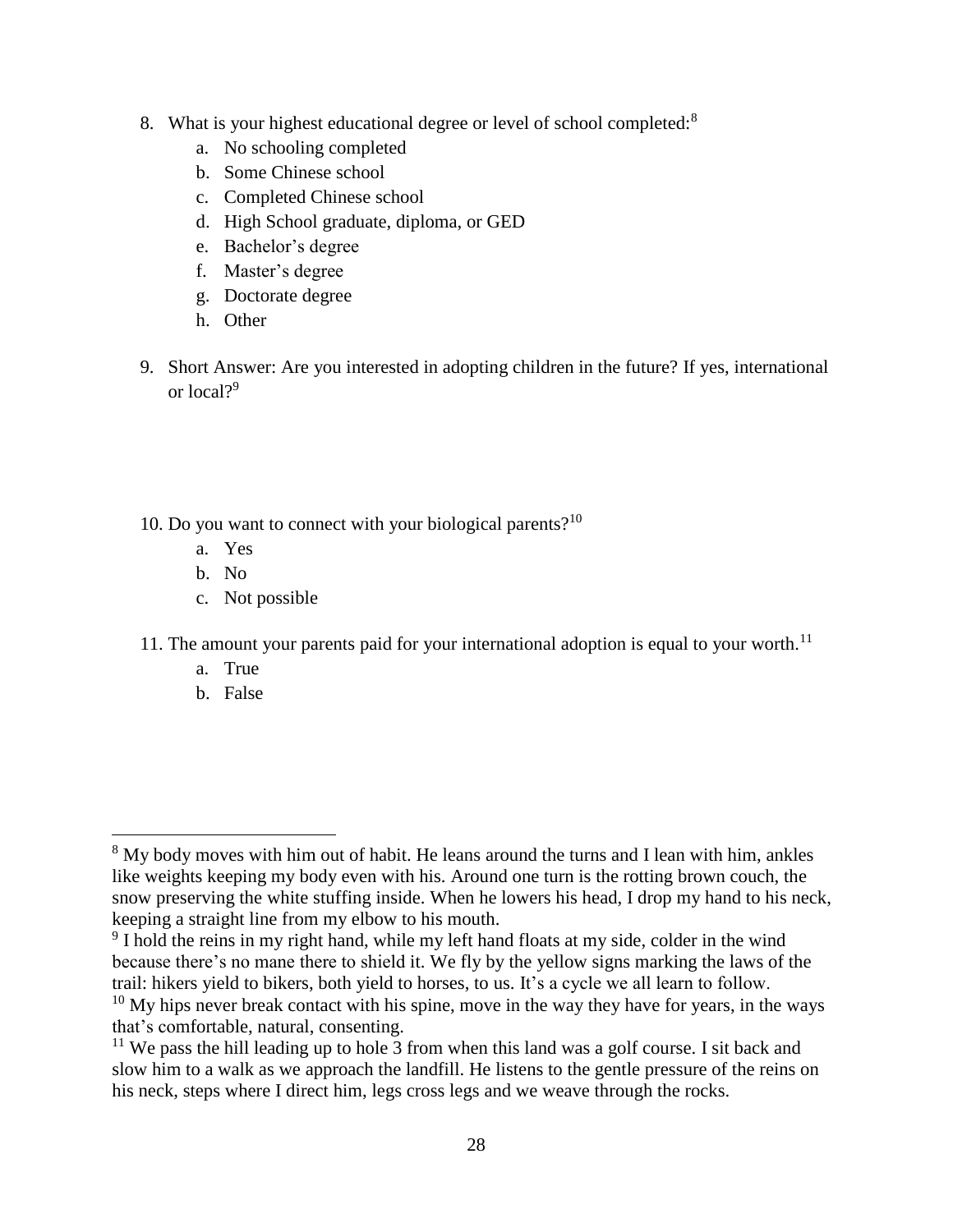# 12. Please specify your home: $12$

- a. Hefei, China
- b. Shrewsbury, Massachusetts
- c. Meadville, Pennsylvania
- d. Marquette, Michigan
- e. Χανιά, Greece
- f. Woodwind, Bonaire
- g. USS Enterprise (NCC-1701)
- h. Becky's apartment, Massachusetts
- i. Turtle Nest Inn, Grand Cayman
- j. The Baths, Virgin Gorda
- k. Elsinore, Denmark
- l. Any horse barn
- m. Only children have homes
- n. Eldhestar, Suðurlandsvegur, Iceland
- o. Wonderland
- p. The gods put me in the wrong place
- q. Other
- 13. "Aren't orientals like yourself usually in the sciences?"<sup>13</sup>
	- a. True
	- b. False

 $\overline{\phantom{a}}$ 

14. Short Answer: You are never more embarrassed by your Chinese heritage than when:<sup>14</sup>

 $12$  On top of the old landfill, we halt. Grass pokes up through the windswept snow. Scout raises his head, ears keen on something in the distance that I can't hear. Maybe he hears the horses back at the barn, the dogs barking their greetings. I pat his neck, feel the muscles bulge as he arches his head.

 $13$  Scout knows I usually let him breeze across. I drop his mouth and lean forward the smallest degree. I sit as still as I can to stay out of his way.

 $14$  As his strides lengthen, reaching for more distance, I feel us rise and drop with the uneven ground. When I ride, my body and mind are too busy to think about anything other than my horse. There's a moment after he pushes off the ground and before his front legs land, that we're suspended in air, floating. For that millisecond, we're flying.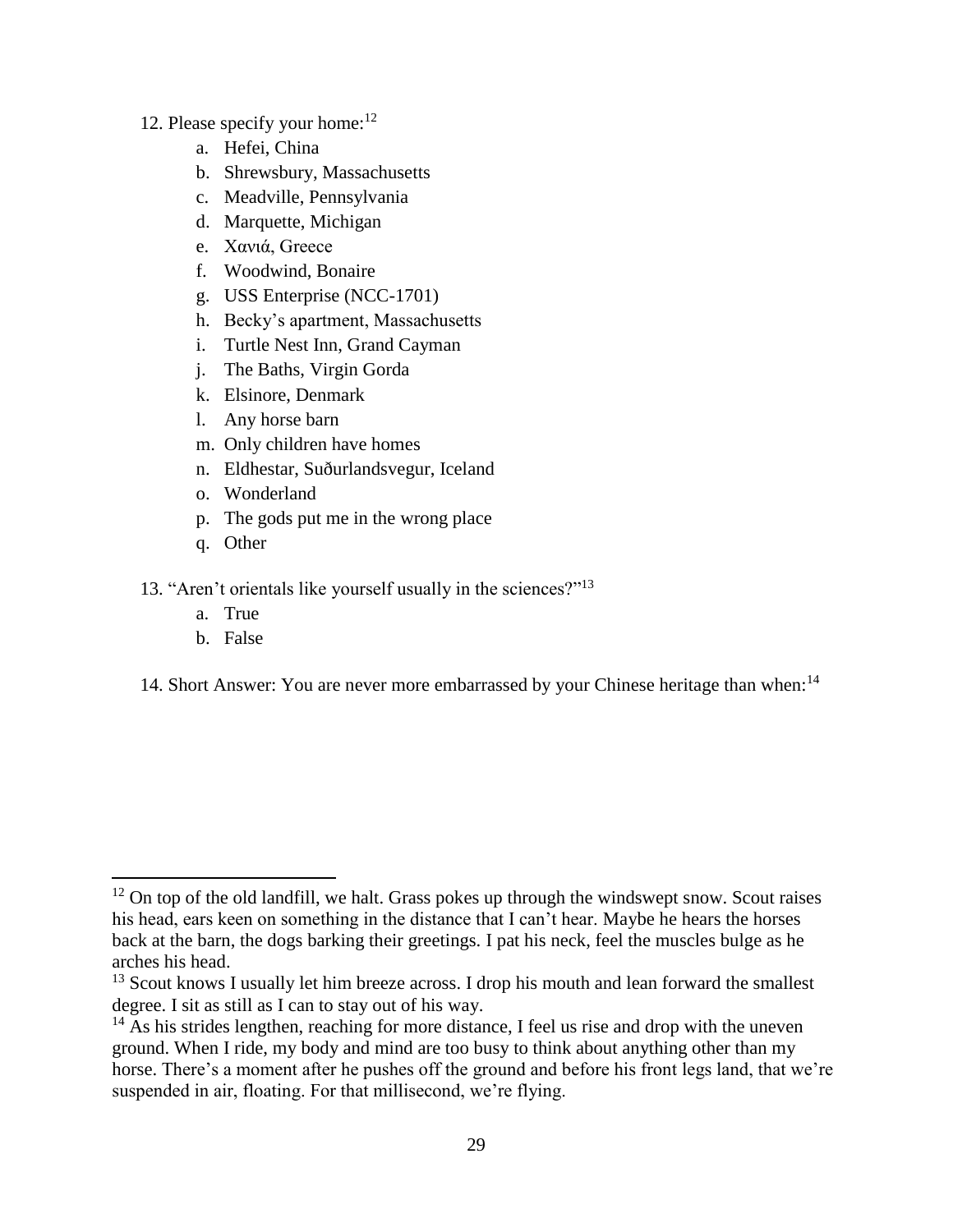# 15. What is your religious preference:<sup>15</sup>

- a. Protestant
- b. Jewish
- c. Norse
- d. Orthodox Church
- e. Greek myth
- f. Muslim
- g. Celtic
- h. Christian Scientist
- i. Mesopotamian
- j. Atheist
- k. Other
- 16. You are (circle all that apply):  $16$ 
	- a. A map of 1994 Hefei that does not exist
	- b. A Mongolian birthmark people think is a bruise
	- c. Able to eat street meat in Beijing, China
	- d. Afraid of Trump's America
	- e. Not 100% sure of your birthdate
	- f. A Zodiac Wood dog
- 17. Short Answer: Why might your adoptive family reverse your adoption?<sup>17</sup>

 $\overline{\phantom{a}}$  $15$  I ride to be connected to another body, to move as one with a twelve thousand pound animal. At the end of the landfill, I sit back, reconnect my joints with his body. He stops, and I feel his sides expand against my legs, his breaking shaking both our bodies.

<sup>&</sup>lt;sup>16</sup> On the walk back, we pass a tree stump, about horse height, with a rust-covered handsaw lodged in the middle. It's barely visible in the darkness of the tail, but we know it's there.

 $17$  We return to the barn slowly, enough time for Scout to cool down. The woodpecker hunts off to our left. The winds brings the whine of snowmobiles miles away. To return is to come down from adrenaline, to step back from safety.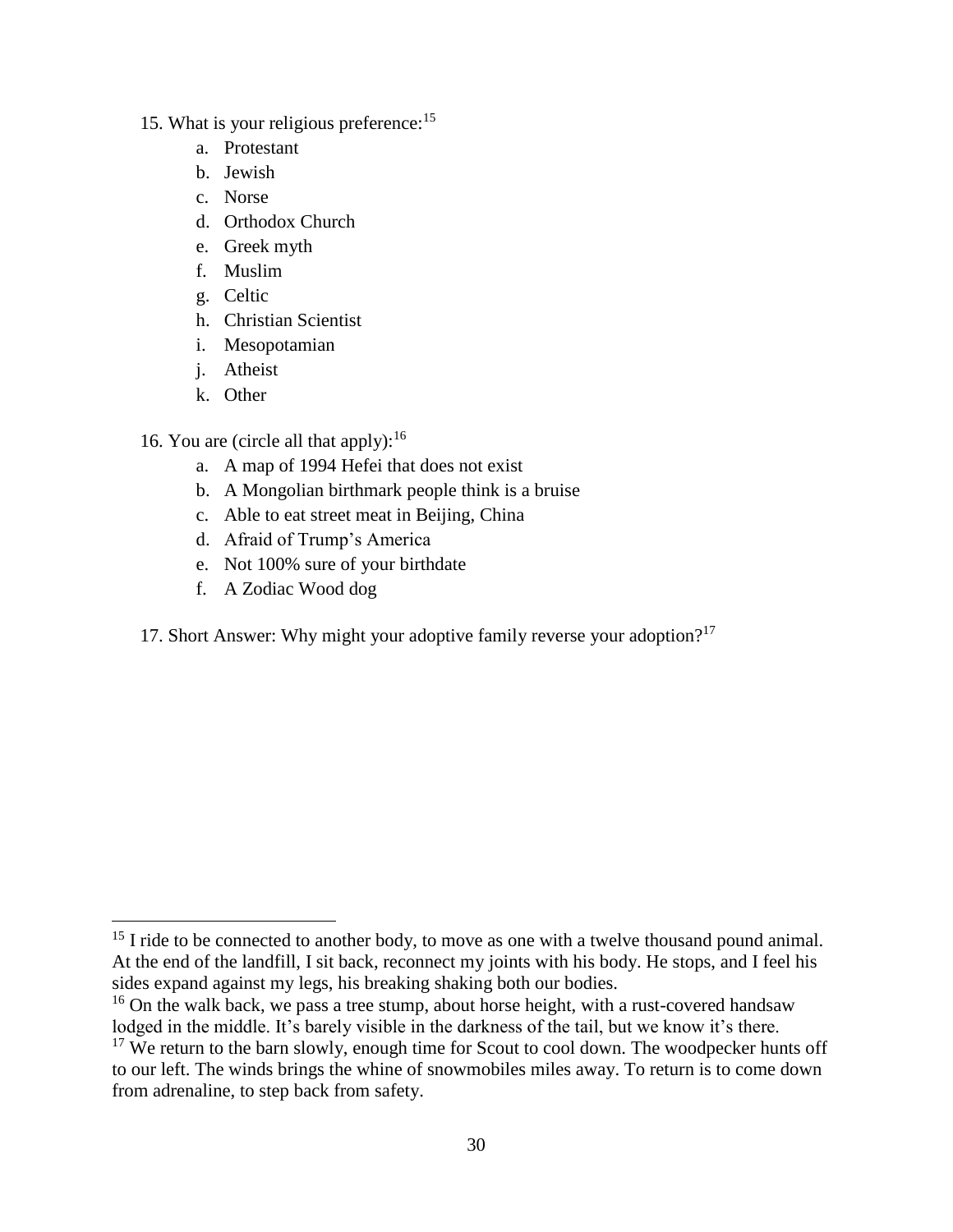- 18. Why did your Birth Mother choose adoption?<sup>18</sup>
	- a. China's One Child Policy
	- b. I was not a boy

 $\overline{\phantom{a}}$ 

- c. She couldn't bring herself to drown me
- d. She wasn't ready to be a mother
- 19. Short Answer: What is your American Dream?<sup>19</sup>

<sup>&</sup>lt;sup>18</sup> I love Scout for his reckless need to run, his eagerness to try anything I ask of him, the way his tongue sticks out the side of his mouth when he yawns.

 $19$  As we step back into the barn's light, the other horses greet us. Scout never whinnies back, but his relaxed ears and lowered head say he appreciates it. Without seeing them, I identify the highpitched Halflinger nicker, the low throat rumble of Percherons, and the pitiful whimper of the lonely Friesian.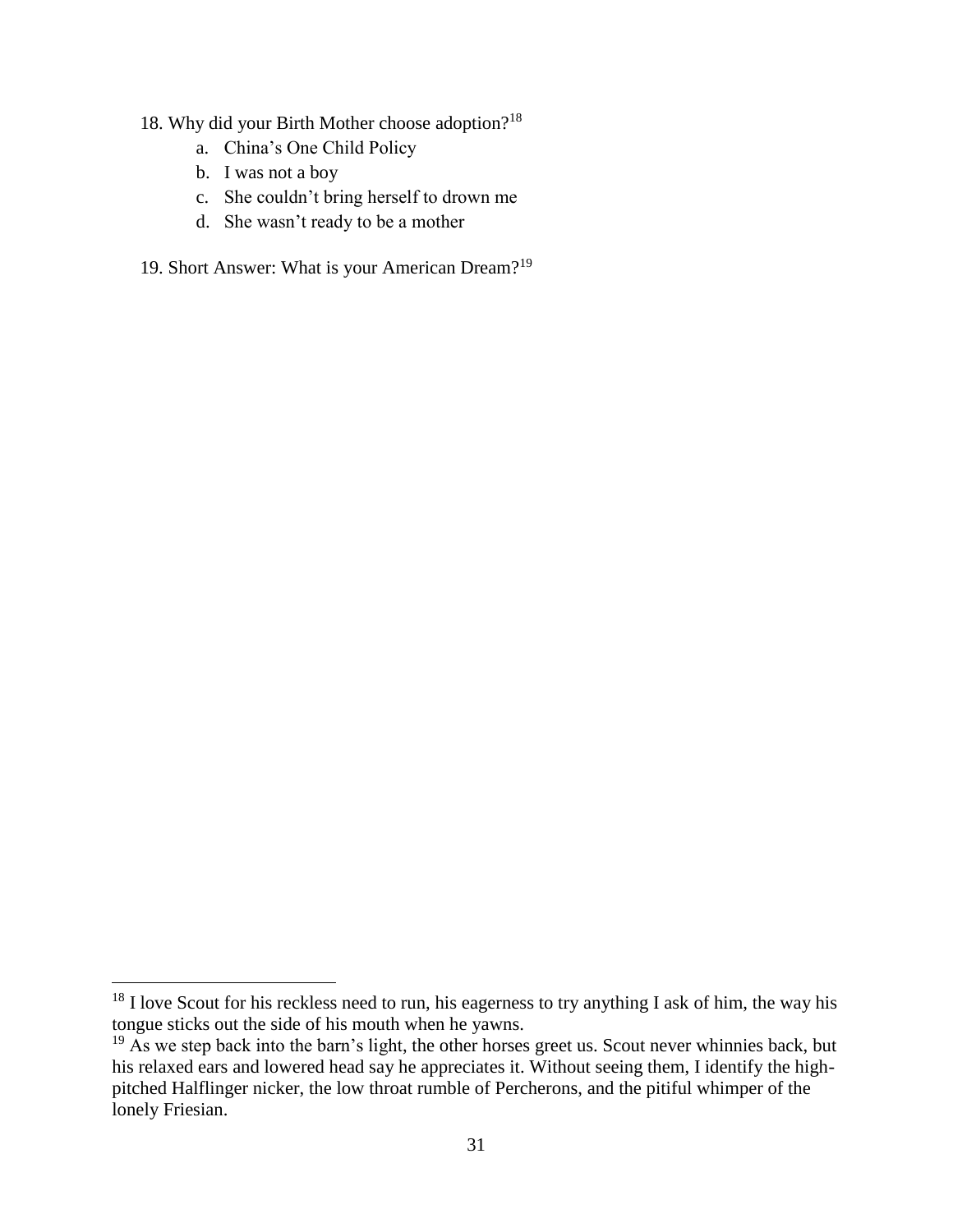## How Self-Harm Loves *after "What Pain Wants" by Sonya Huber*

<span id="page-36-0"></span>Self-harm turns the light on because five hours of sleep is enough.

Self-harm uses the serrated edges of bottle caps to make Venn diagrams on your skin.

Self-harm doesn't like being written about.

Self-harm tries on cardigans in Old Navy's fitting room mirror and compares their sleeve lengths.

Self-harm sits cross-legged next to you on the floor and hands you the knife and the paper towels.

Self-harm uses alcohol to turn your scars red and points out where you missed a spot.

Self-harm doesn't know how to say no.

Self-harm makes four people in a room overwhelming.

Self-harm tested the bite of your office scissors against the back of your hand, and is truly

surprised that they can cut.

Self-harm is a verb conjugated in return and guilt.

Self-harm wants to know how long you can hold your breath and not pass out.

Self-harm loves to tell stories like "my friend's cat plays rough," or "I got scraped by the barn door."

Self-harm likes rum better than vodka.

Self-harm doesn't like cognitive dissonance.

Self-harm is frustrated you tattooed over your scars.

Self-harm says to scratch at your wrist with your fingernail until you start to peel up skin.

Self-harm has fun when the car slides on black ice because it knew you were going too fast.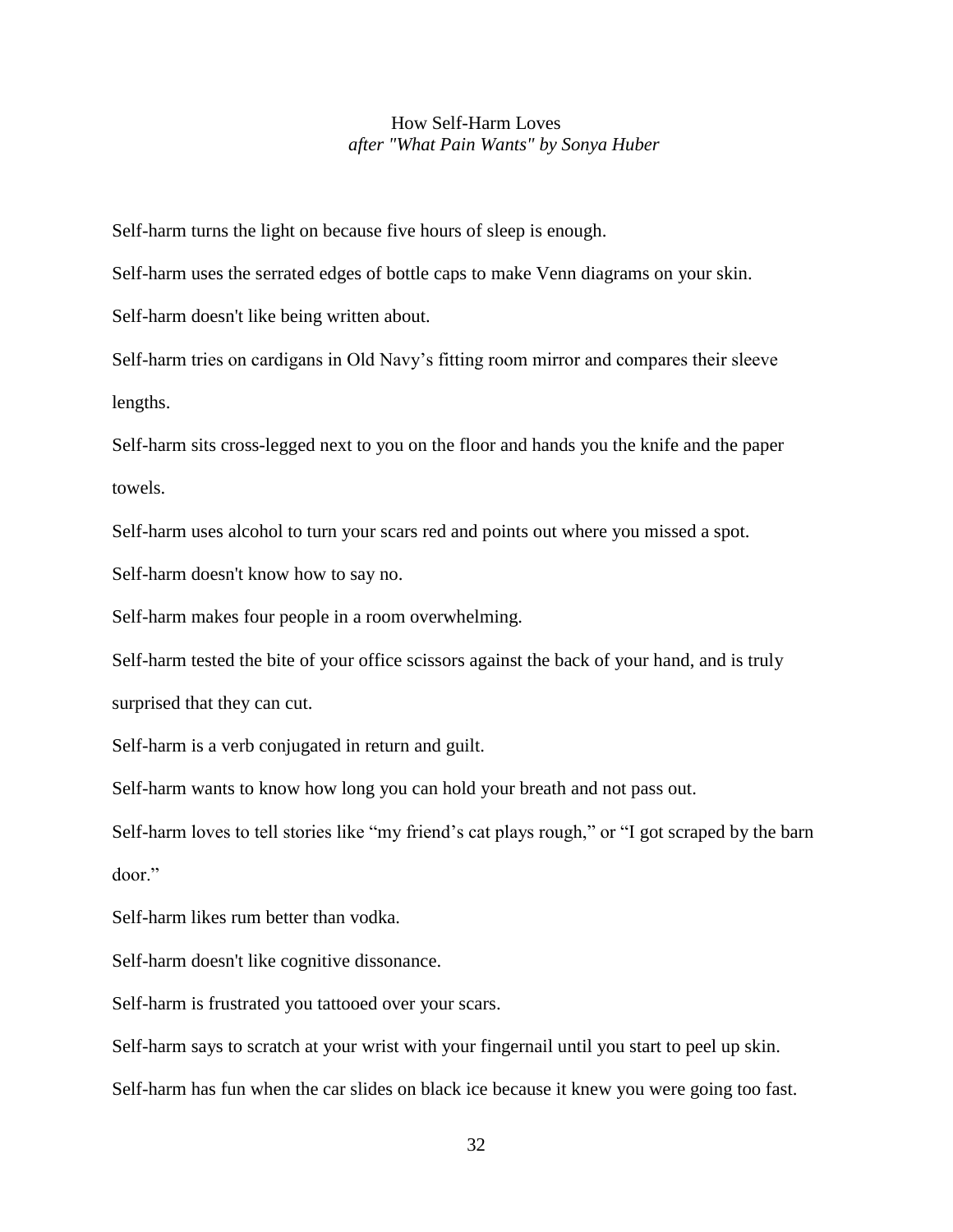Self-harm draws triangles and 3D boxes across your wrists with black pen while you sit in class. Self-harm blames the barn cat when your mother asks about your scars.

Self-harm hands you the mane pulling comb at the barn because it knows you can't use it without cutting up your knuckles.

Self-harm whispers to you in a voice of falling rocks that settle over your brain like a blanket.

Self-harm wants you to tense your calf muscles until your compartment syndrome kicks in.

Self-harm reminds you to lift your head high and smile.

Self-harm walks into doorframes and chides you for being clumsy.

Self-harm reminds you it's hard to get blood out of carpet so you should probably move to the sink.

Self-harm uses a knife to scratch mosquito bites.

Self-harm sprawls on the couch because you're sitting on the floor.

Self-harm likes the music really loud, loud to block out your heartbeat.

Self-harm picked out your favorite knife, but let you pick the color.

Self-harm guides your fingers to the dent in your titanium plate, presses down to test the bone's strength underneath.

Self-harm finessed the amount of pressure to draw blood without leaving a scar.

Self-harm laughs at people who ask, "doesn't that hurt?" because they don't understand.

Self-harm is annoyed with you that you woke up.

Self-harm feels guilty for blaming the cat.

Self-harm is disappointed that Bed Bath & Beyond locks up their kitchen knives because how will customers know about their sharpness.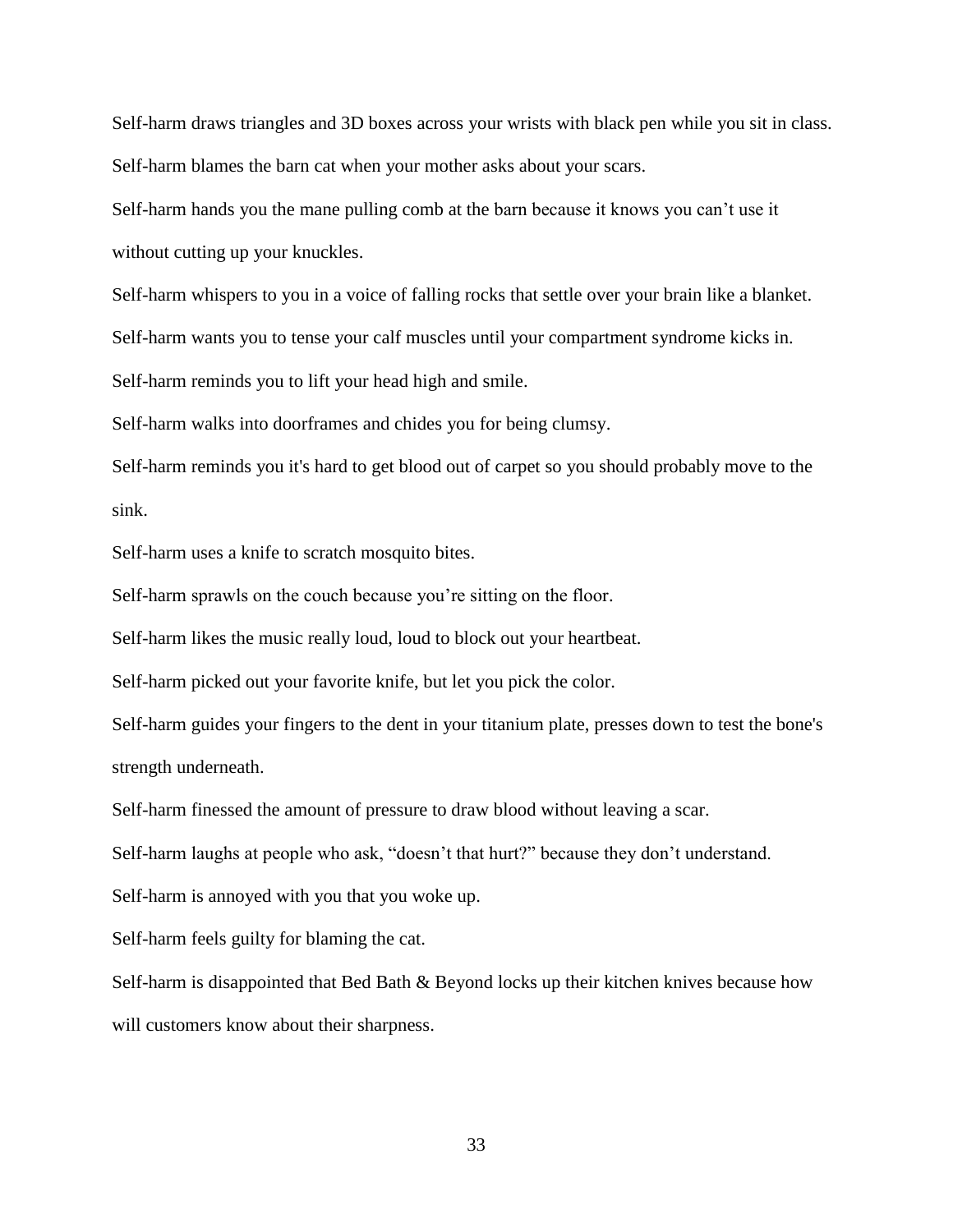Self-harm imagines coloring in the Venn diagram with sharpies, but can't identify the color in the middle.

Self-harm chews at the skin around your fingernails until it bleeds.

Self-harm wonders what ecstasy is like, but doesn't care about you enough to try it.

Self-harm loves doing the dishes because the soap and water sting the cuts across your fingers.

Self-harm eats 50% of a medium Domino's pizza with pepperoni and pineapple and then throws

it up.

Self-harm wonders why you have a paper cut because it doesn't remember that happy accident. Self-harm peels the scabs off for fun.

Self-harm has graphed the area around your collarbone that never regained feeling after surgery. Self-harm looks up "love" in the dictionary and hopes that a synonym is not "pain," because it can't be.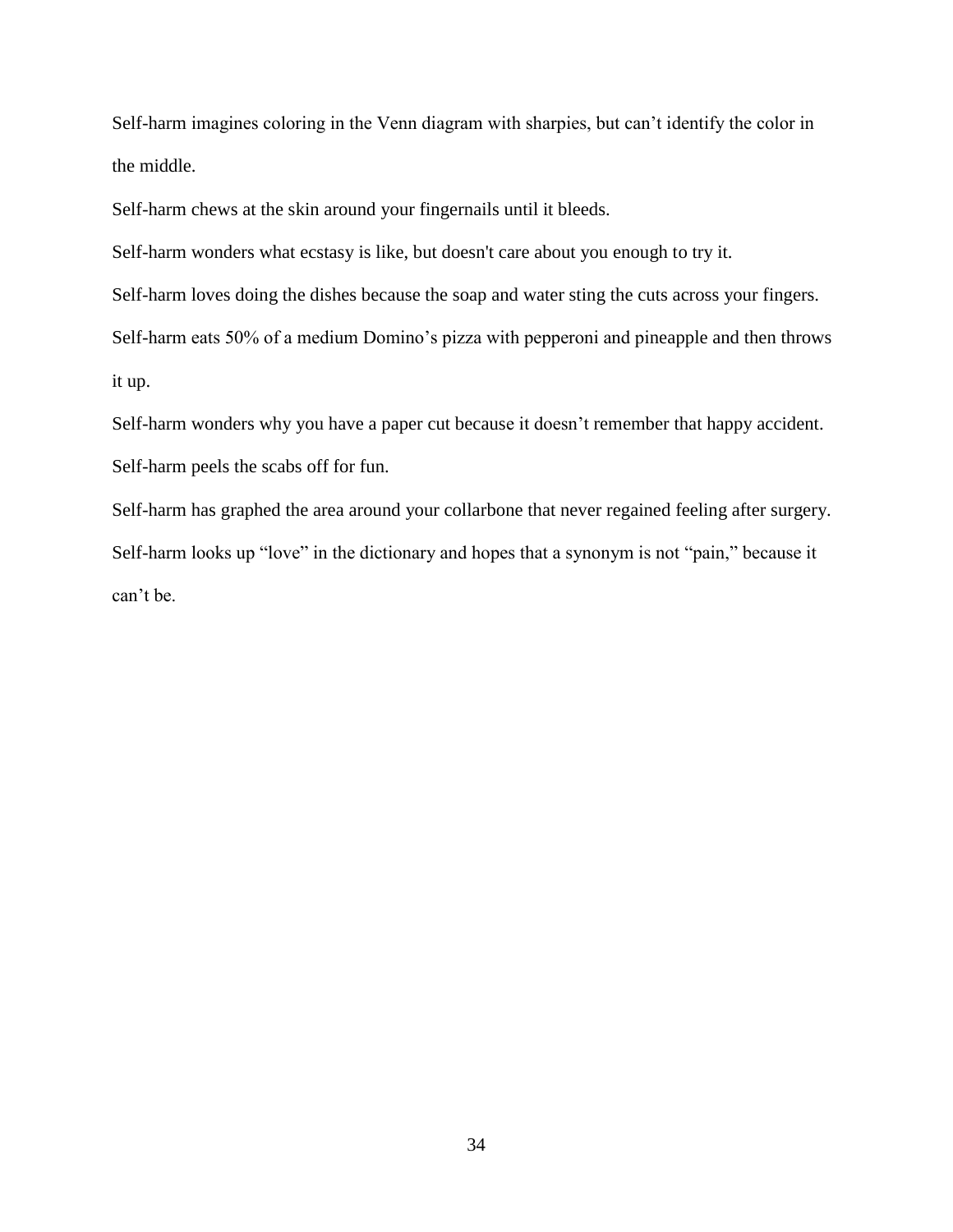#### The Immortal Jellyfish

<span id="page-39-0"></span>We squeezed under the couch and met in the middle. In second grade, I saw things and wanted to try them. We wiggled closer, the tall dressers and white slats of the closet shrunk away. A spider's abandoned web disintegrated when I blew on it. We pulled ourselves along by the wooden slats above us into a spot that pushed our heads into the carpet. We giggled. We counted down. We kissed. And the second our lips touched, we scooted away from each other as fast as we could, heads hitting the edges of the wooden frame. Laughing, we agreed to never do it again.

My first kiss with a boy was consensual.

\*\*

A group of jellyfish is a bloom, swarm, or smack. A group of sexual assault survivors are people.

\*\*

Late at night, the distinction between Crete's olive trees and the Aegean blurs. Below the stone wall, I could hear the goats settling down for bed, the rabbits shifting in their cages, and the soft scent of soil. In the loft, I pushed away from Vassilis and walked around the table cluttered with empty raki bottles, bottles that I had offered to help clean up just moments before. Downstairs, I paused at the door to the room my study abroad roommate and I shared. Looking up to the loft windows, Vassilis's frame blocked the light from inside but I could still make out his beard. Closing the heavy door, I checked and re-checked the lock. I tiptoed past my sleeping roommate, past our clothes strewn from suitcases to floor, past the little kitchenette with its empty cabinets, and into the bathroom. Staring at myself in the mirror, I brushed my teeth twice and half wondered if the centipede that had been behind the sink was sleeping. In the darkness, I could just make out my shape staring back at me, my eyes that held my gaze and couldn't look away.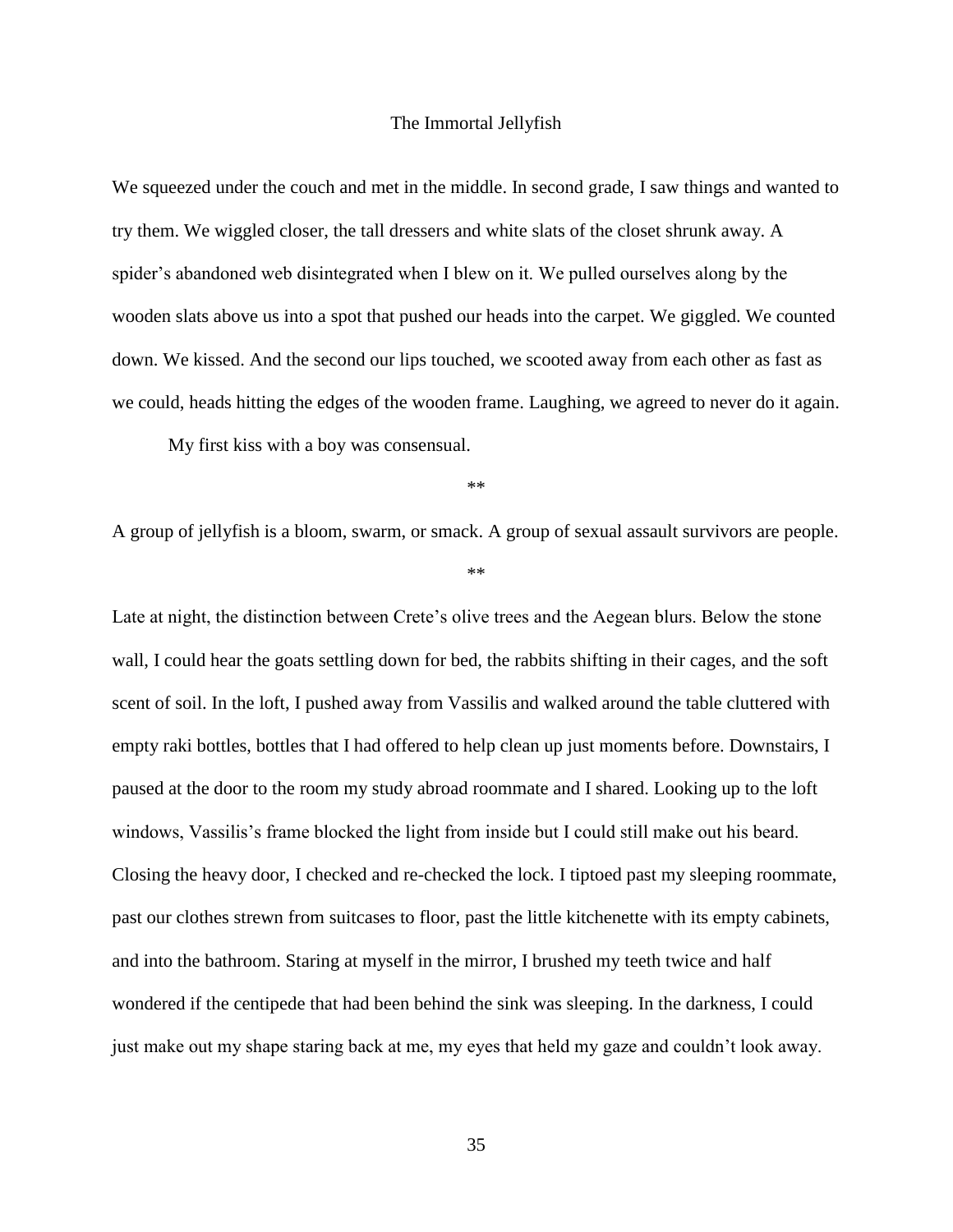From the open window next to the shower, I could still smell the soil. Tiles freezing against my bare feet, I paced the room until 3AM.

The next morning, after a breakfast of yogurt, honey, and mountain tea, my professor brought me back to loft. We sat across from each other at that same table now cleaned of raki bottles. The sunglasses in my hands shook as I played with them; I was distracted by the click the arms made when they folded against the table. He listened to everything I said, unmoving, waiting until I was done. I told him what Vassilis had done the night before, about brushing my teeth until even the taste of raki was gone. When I told him about Vassilis watching me from the loft window, my professor said he was probably waiting for an invitation into my room. I told him it was not the first time someone knew me too well. I told him too much.

\*\*

Jellyfish kill more people than sharks do every year. In rape prevention training, girls are taught to yell *fire*, because no one comes when you yell *rape.* Maybe next time I'll yell *jellyfish*.

\*\*

There are upsides to being assaulted, I've found. At restaurants, I have the best seat at the table because I can see everyone in the room. Late at night, I'd rather be alone in the dark than with anyone else.

\*\*

Three months after Greece, I went to Zaza Ink in Massachusetts alone and asked them to tattoo a jellyfish across my ribs. They questioned me, asked if I wanted color, if I wanted shading, if I was *sure* I wanted it on my side. I told them it was my own drawing and a solid black outline was all I wanted. I remember this big bearded guy in a black tee-shirt, black leather vest, and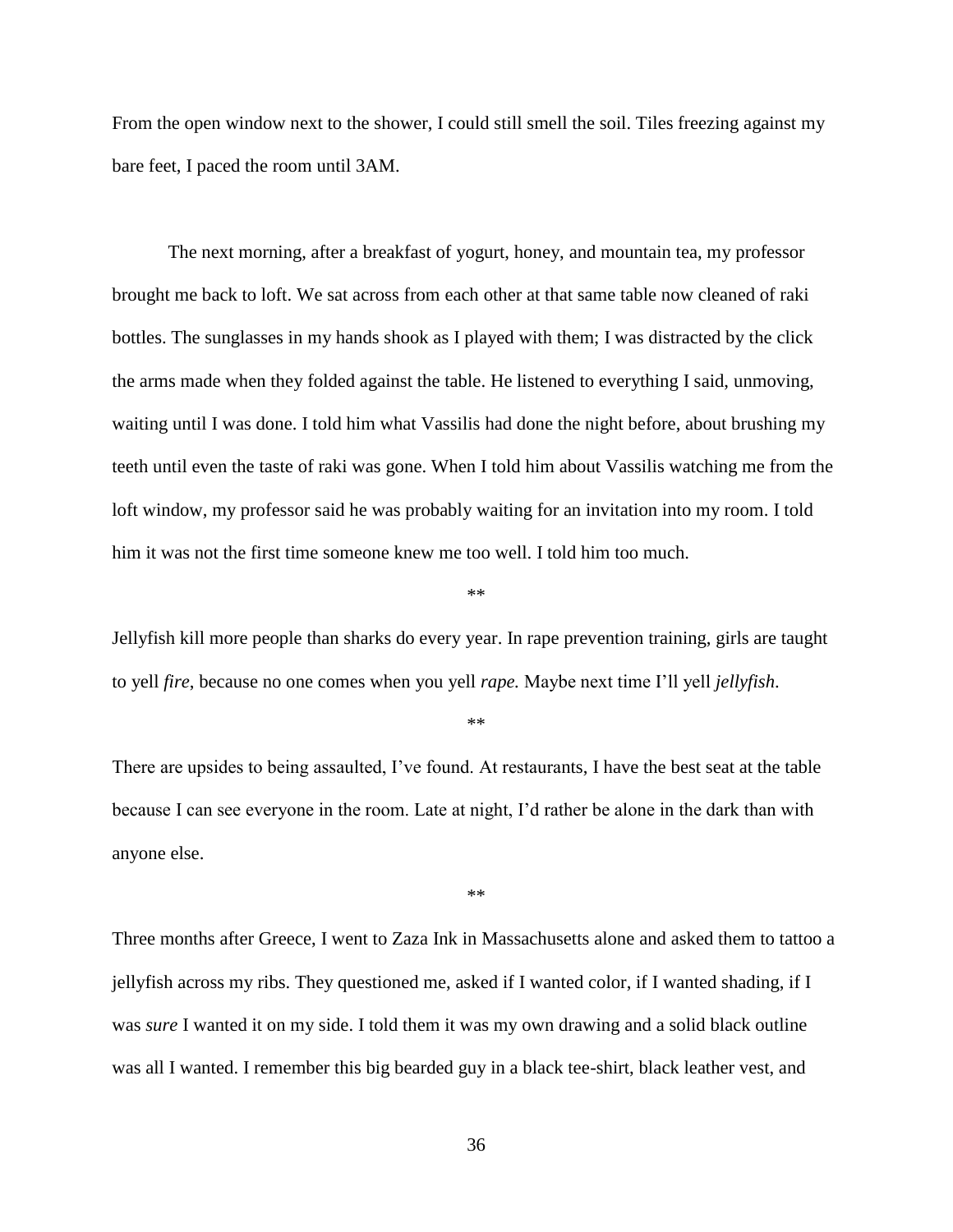sleeves of tattoos didn't intimidate me. We talked about poetry and his interests in Whitman and Plath, how English and writing were his favorite classes in college. For the hour I laid there, I didn't flinch once.

\*\*

It took me years to write the word *rape* and even longer to say it aloud. There's something wrong with the word; it sounds right but curls the tongue wrong. It originates from the Latin *rapere*, the French *rapir*, to seize, to abduct, to take by force. Perhaps it's the lack of extra letters, the suddenness of four letters that carry so much weight. It's not a word that can be misspoken, nor is it a word to be misunderstood. It requires the speaker to confront the word and all its implications; it demands too much. It's a word synonymous to guilt, interchangeable by selfblame, and feeds on shame.

Faking denial is easy, but there are only so many ways to mute myself. One way is to throw all my energy into being busy. Another is to make myself a joke. Yet both remain inefficient. Trauma theorist Cathy Caruth talks about sexual assault survivors oscillating between a crisis of life and a crisis of death, between the nature of an event and the nature of its survival. The event and the survival correlate, leaving the victim in a constant state of experiencing both.

\*\*

Just to see if it could be done, researchers in Dallas, Texas created a saltwater/peanut butter mix and fed it to moon jellies. Apparently, they took to it as well as their previous food sources. So now, peanut butter jellyfish exist. That's something. I wonder if the researchers thought about the implications of forcing an unnatural food on these sweet jellies. I wonder how natural it is to feel disgusted by my own body.

\*\*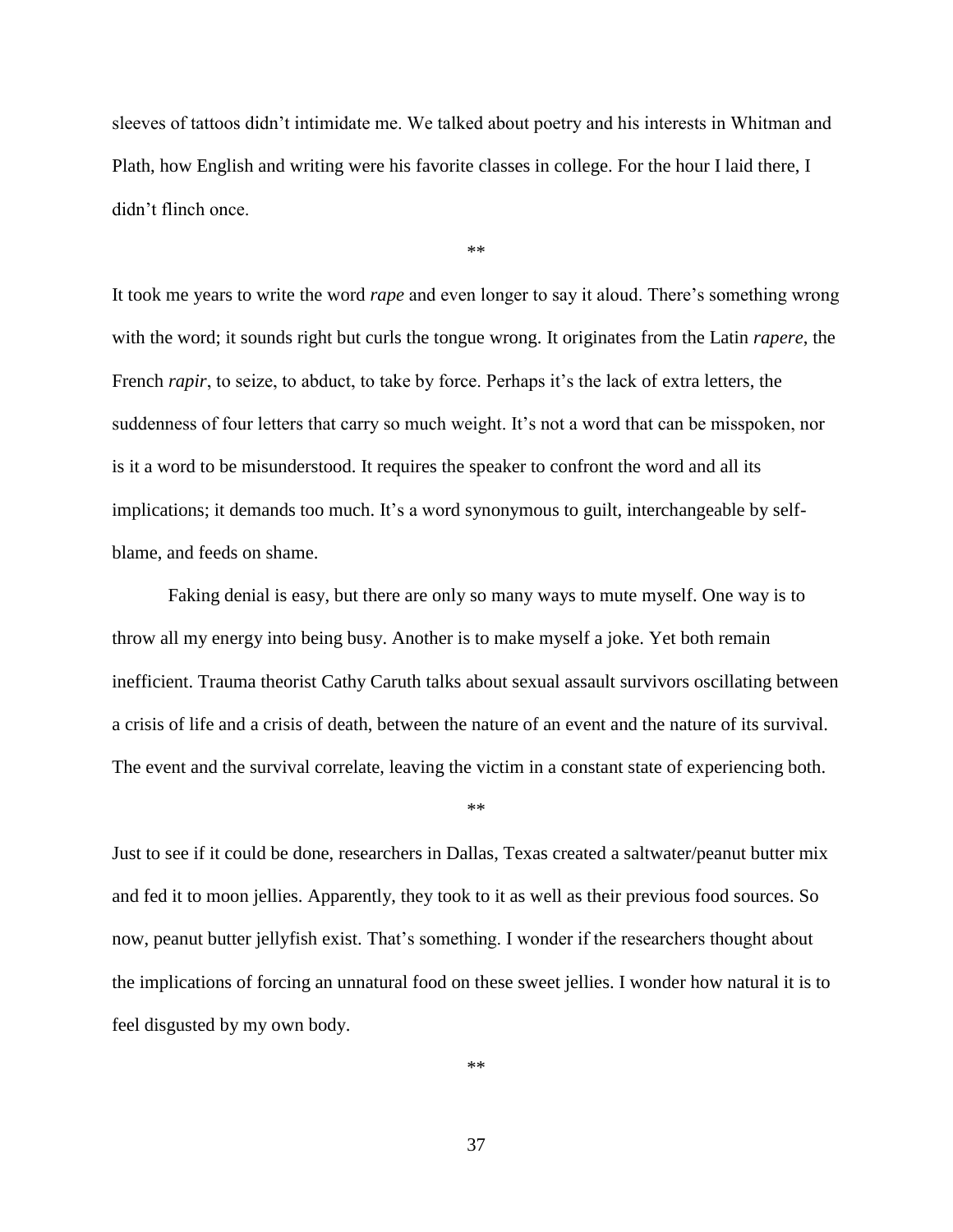My sleep patterns drift, amorphous, untethered, the complex shape of insomnia, or a jellyfish. A smile is the easiest lie. I know how to make myself so tired I can't cry. I know I cannot forget my own blame. I know not wanting to die is hard work. I watch the banners of lights from passing cars dance across my ceiling, never fully reaching into the corners of the room, and I know.

\*\*

That dead jellyfish washed up on the beach? The one you're poking with a stick? It will still sting you.

\*\*

I still feel his hand on my shoulder, his alcohol breath against my ear, his rough tongue too large for my mouth. I feel him when I don't want to in the touch of others. From across a room, he smiles at me; I blink, remind myself to breathe, and suddenly it's just the harmless flirtations of a colleague. A man who looks like him sits in a chair outside my office and I have to remind myself not to stare. I smile at him as I walk by, but wonder if he knows, or cares, that it's not genuine. I wake up in the night mid-scream, suffocating. Blindly, I push off the invisible hand covering my mouth. A whisper, "I enjoyed our time together," his voice tingles in the back of my mind. I don't dream in color; I dream in the weight of a body pressed unwelcome against mine.

\*\*

Deeper water jellyfish are red, purple, green, yellow, striped. The jellies that live closer to the surface tend to be colorless. Jellyfish navigate every ocean, and even venture into freshwater lakes and ponds. When I swim in the Caribbean, invisible ones find me. I find red ones in the Mediterranean, taunting me with their flower-like organs.

\*\*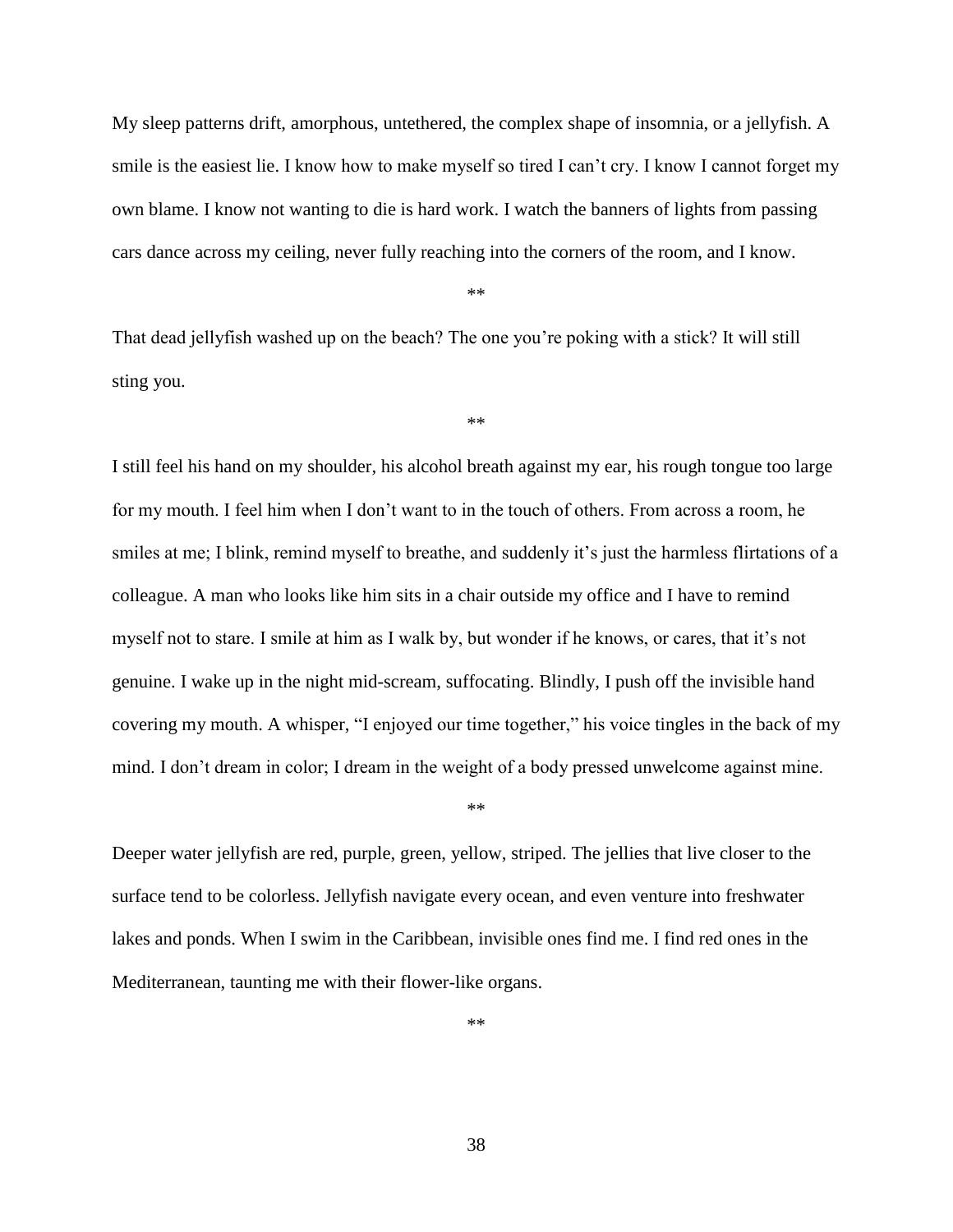I blur my traumas, forgetting where the symptoms of one bleed into the symptoms of another. I don't remember when the panic attacks started, but I've perfected the act of hiding them. I let the emotions roll through me, thrashing until I let them out. Sometimes the aftermath of trauma is worse than the trauma. But I don't let them out. I hide my panic behind schoolwork, days of eating too much or not eating at all, and countless episodes of *House* and *Sherlock*, loving the characters' suicidal tendencies and wondering what it's like to stick a knife in a wall socket.

\*\*

Our first night in Athens, while our cohort slept, I followed my professor through the city looking for live music. In one little open-air restaurant, we found two musicians playing a bouzouki and a tambourine and a man singing. We sat at a little table and ate chicken livers and potatoes. I fell in love with the sounds of *S'agapo giati eisai oraia*, a folk love song, and my professor translated it for me. The small crowd knew most of the songs, and their voices rose to the rooftops of the narrow cobblestone street.

\*\*

Adults who recalled childhood sexual assault only upon the trigger of a second assault often maintain a silence of the trauma. This decision not to speak is not the same as an inability to speak. These unremembered events steal agency from the victim even to admit traumatic amnesia. Rather, they relive the events through flashbacks and dreams. I write about this assault because I can, because the dreams may control my nights but I have a say if they control the days.

\*\*

Jellyfish mature from polyp to medusa. There's one species nicknamed "the immortal jellyfish" because it has the ability to travel back in time to the polyp stage. At times of stress, the cells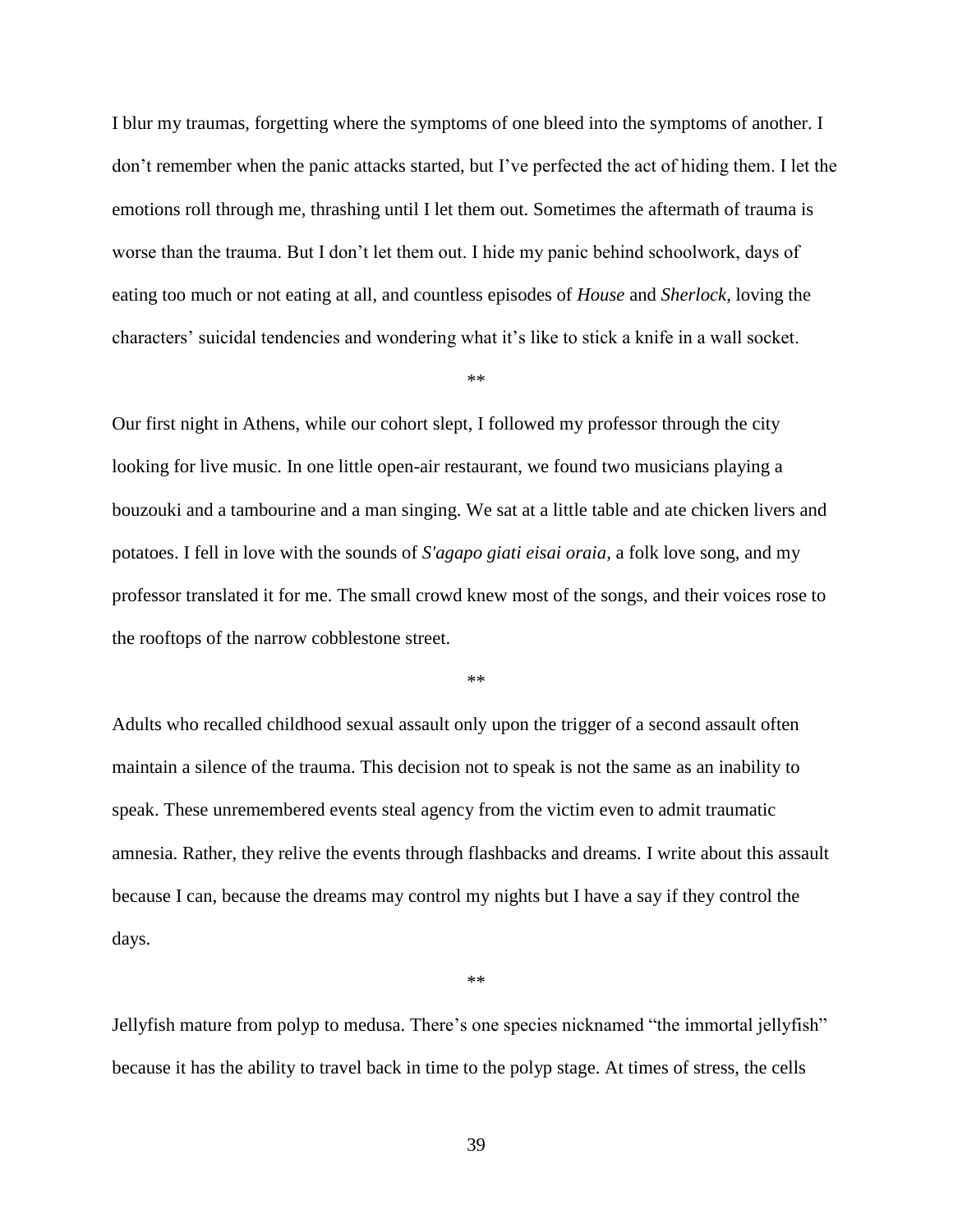convert back into pre-mature polyps and the jellyfish's life starts over. I wonder if each stressful meltdown is an attempt to regain a previous self. I wonder if the jellyfish prefers the previous self.

\*\*

Jellyfish survive without brains, hearts, ears, or bones. However, some species have 24 eyes, some of which can see in color, and they can breathe through their thin skin. I guess that compensates. Instead of brains, they have nerve nets: a system of interconnected neurons without tangible form. These nets are flexible, allowing the jellyfish to sense changes in the environment and respond accordingly. Many have bioluminescent organs that glow in patterns to attract prey or distract predators. I wonder if jellyfish have memories. I wonder if they ever hurt each other on purpose.

\*\*

The word trauma comes from the Greek τραῦμα meaning "wound." However, this definition originally referred only to an injury of the body; it wasn't until Freud came along and used *trauma* to refer to an injury of the mind.

Greek words nag at me. The curves and accents of the words captivate me, the ancientness of the alphabet and its continued usage today. They compel me to interrogate the etymology, the sounds, making me repeat it until I think I'm saying it right. While in Greece I learned the word χαρμολύπ—*harmolypi*—which translates roughly into "beautiful sadness." It's the feeling of being both sad and joyous at the same time. It's the liminal space between a crisis of life and a crisis of death.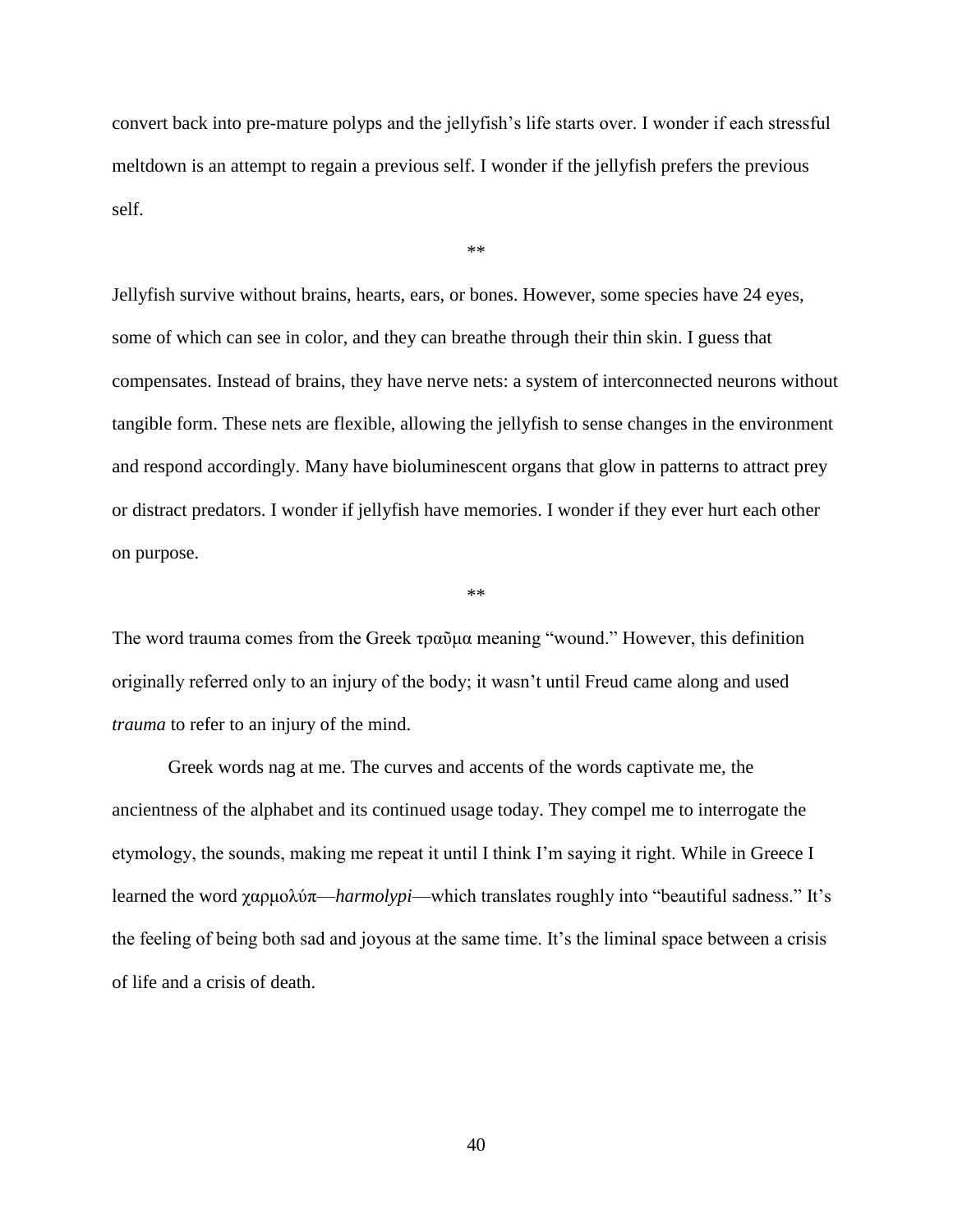Even with the assault, Greece fascinates me. I cannot forget my obsession with the language, how I have a Greek dictionary app on my phone, the depth of the culture and history, the caldera of Santorini and how goats can run vertically up rock.

\*\*

Moon jellyfish get their name from their white color and shape. Where they swarm, the waters turn milky, as if white cloth floats just under the surface. I held one in my hands once, feeling the slime ooze between my fingers. It laid upside down, its tentacles hung away from its body. A jellyfish doesn't have the muscle to move away from a hand. I wonder if that position was uncomfortable.

\*\*

A few nights during our stay at Vassilis's farm, he would play the bouzouki or lyra for us. Sometimes he sang, sometimes he brought friends over who drank until they fell out of their chairs, until Vassilis had to pull them away from our table of ten college women. When he played, Vassilis rocked to the music, his thick beard resting just above the strings, his eyes closed.

The night he assaulted me, our cohort had gathered in the loft for dancing and drinking. We learned the traditional line dancing styles of *hasapiko* and *sirtaki*. We each took a turn in the ouzo dance, tiptoeing in a repeating pattern around a shot glass of raki while our cohort threw white paper napkins at us.

Eventually, everyone cleared out to go to bed, and only my professor, Vassilis, and I remained at the table. My professor stood to leave, and he asked if I was going to stay. Vassilis was still playing the lyra softly and I decided to stay because I loved the music. We talked about my studies in college and my trip so far in Greece. He asked if there was a song I liked so far,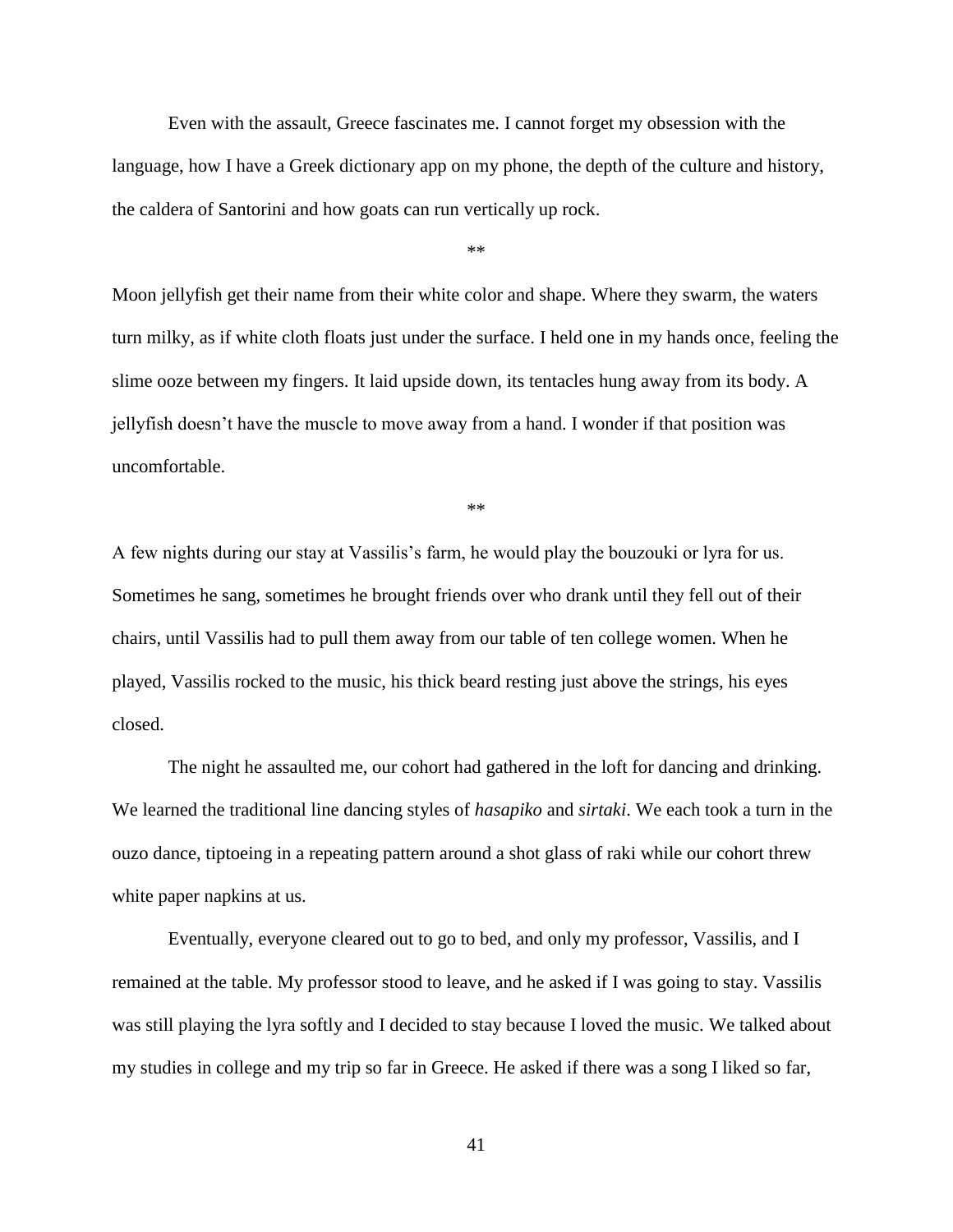and I told him about my first night in Athens listening to music. Vassilis picked up his bouzouki and played *S'agapo giati eisai oraia*.

Maybe that lulled me into a false sense of security. Maybe I'm an idiot for not reading the signs. I walked into this situation, but more importantly, I didn't leave. I can't forget that.

\*\*

"I can't imagine you letting someone rape you," my friend says when I tell her.

\*\*

Jellyfish are plankton, not fish. Their name *cnidarian scyphozoa*, the true jellyfish, combines the Greek for "stinging nettle" and "cup." They are really sea jellies. Their bodies cocoon poison, the kind that seeps into a victim's flesh and creates memory, the kind that is both respected and feared.

\*\*

His tongue explores my mouth and now my own feels too big. A large beer belly rubs against mine. Hands pin my wrists down. I can't flip myself over. I wake up when I kick the wall, and I wonder if that ever bothers my neighbor. My skin crawls and I drag myself out of bed to shower at four in the morning. I scrub until I can't feel my own skin; I turn the water temperature up until I'm so red I look sunburned, until the steam coats the mirror and I can't see anything. The steam patterns the mirror like the bells of a hundred moon jellies.

\*\*

The jellyfish defense mechanism includes its stings and its easily hidden transparent body. When prey become tangled in the tentacles, pressure inside the nematocysts cause venomous threads to uncoil and hug the unwilling victim. The first time I was stung, I was five years old. While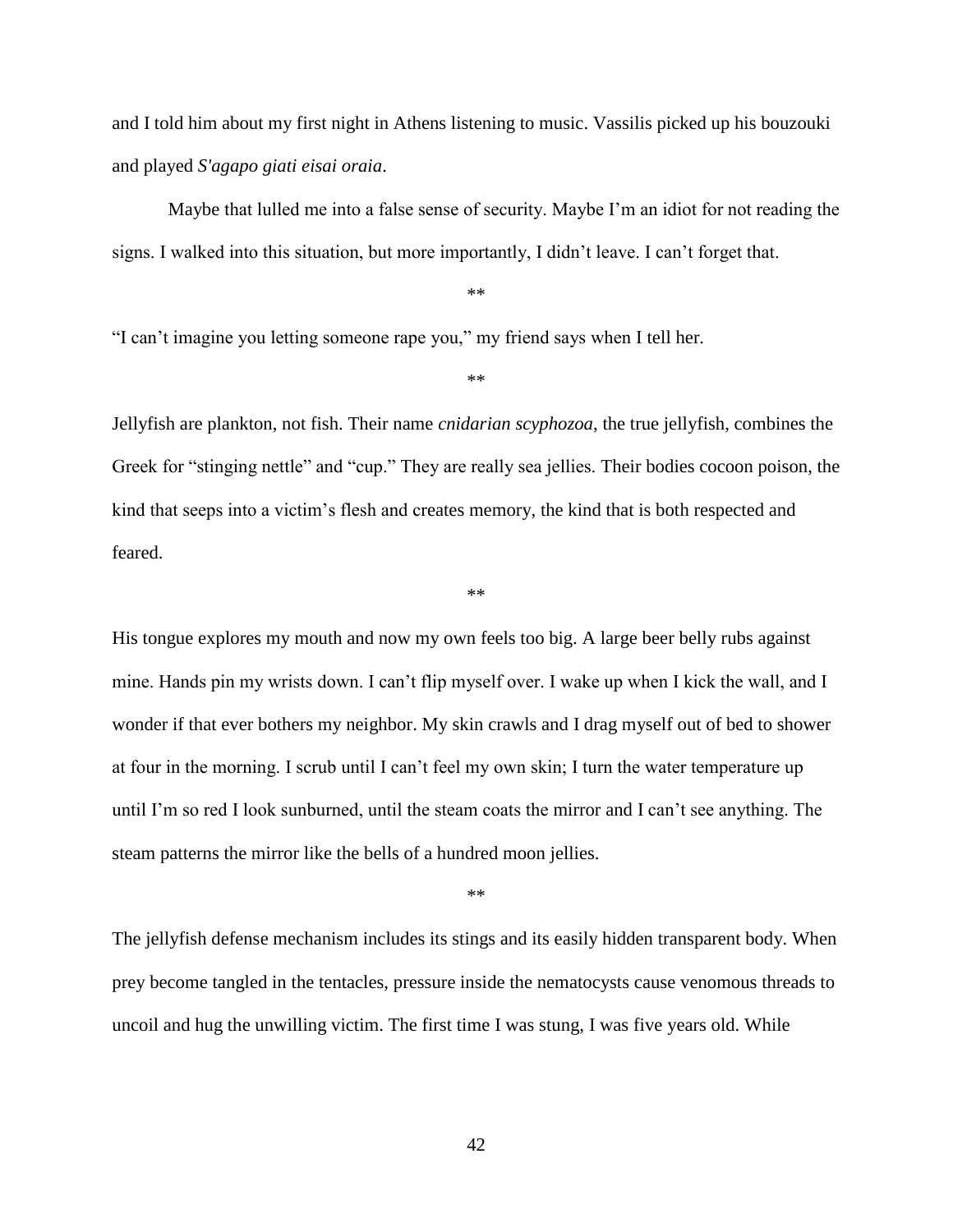snorkeling around St. Thomas, I swam through a swarm of almost invisible stringy jellyfish and came out covered in itchy red welts that left scars I scratched at for months.

\*\*

The Portuguese man-of-war is not a jellyfish. Rather it is a siphonophore, a colony of individual organisms that only survive by working together. The colony on top is gas-filled, which the jellyfish can deflate in order to sink from threats on the surface. Like a network of neurons, they must all decide to fight or flee. An indecisive jellyfish is a dead one.

\*\*

My ghosts followed me across the country, from Pennsylvania to Massachusetts to Michigan, into conversations about a colleague's thesis on *Fifty Shades of Gray*, into my freshmen classroom and a student's lewd comment, into my apartment at night when I can't lock my door just right. Each night I watch myself lock the bronze deadbolt, hearing the solid click as it finds home. But it doesn't sound right. The passing cars light up the walls but their gaze falls short of the lock. I hear other people coming home; I hear them close their doors; I imagine they know how to lock them correctly. In the darkness, I stand in front of my door unlocking and locking it until it feels safe. The metal stays warm from my fingers.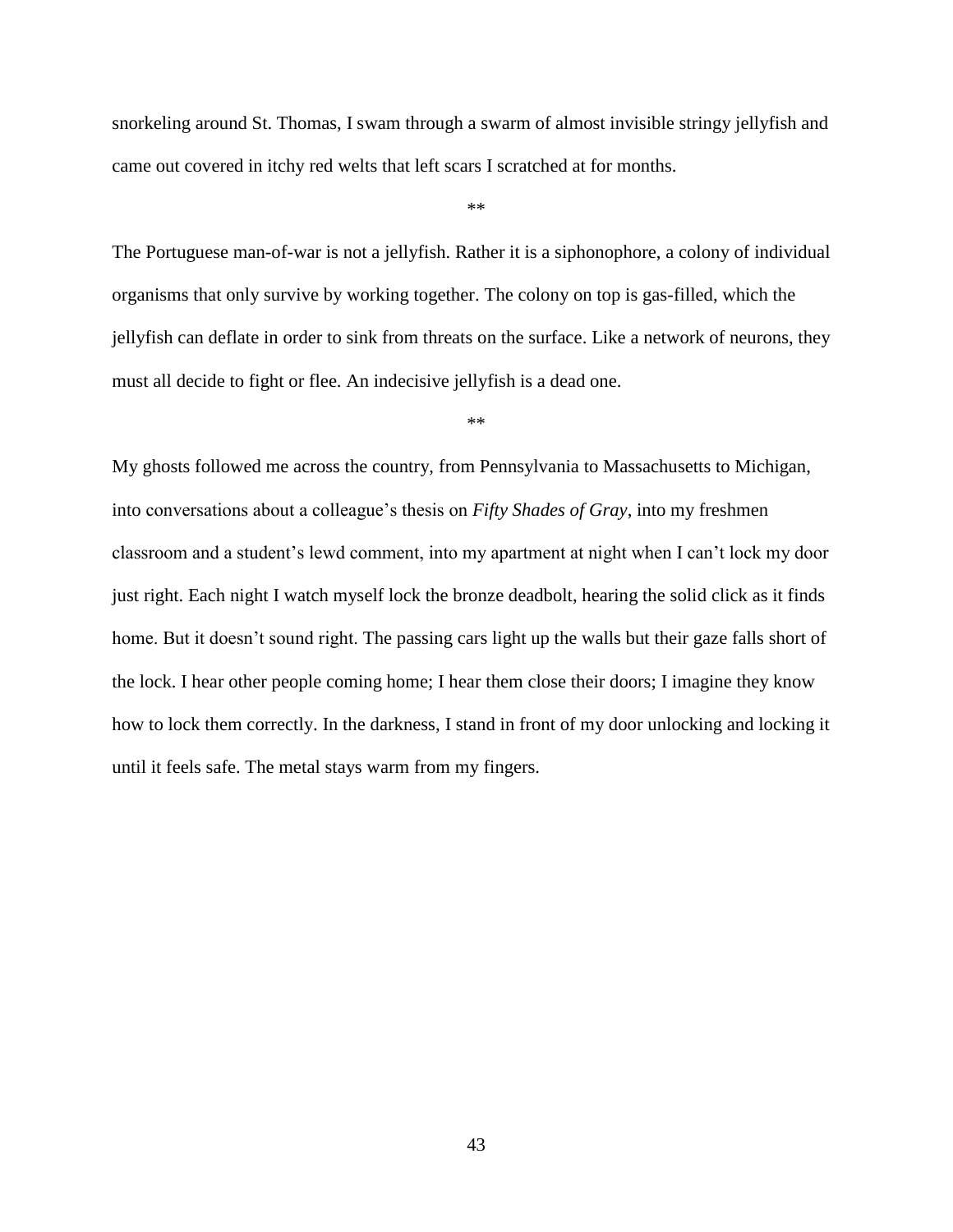#### Binge

- <span id="page-48-0"></span>1. In high school, we drew butterflies on each other's wrists to keep us safe. The dare was not to self-harm until the sharpie faded.
- 2. While suicide is spiritually unacceptable in Hinduism, the discipline does tolerate the right to die through fasting to the point of starvation. I wonder, then, how they define suicide, and about the bearing that definition has on behavior.
- 3. In Mauritania, fatness is considered an indicator of wealth, and so a marriage asset in women. I wonder if those women ever write about their weight, if they ever regret why they are loved.
- 4. Croutons: a small piece of fried or toasted bread used as a garnish. Croutons: a food Mom didn't let me eat. When the waiter brought my Caesar salad, Mom moved in to fork the croutons off onto a spare plate. Once she finished, I could start eating. She took them off my salad until I learned to, until I felt guilty for eating one.
- 5. In the February of my freshmen year of high school, I collected a handful of acetaminophen from the various bottles we had lying around the house. From these bottles, I carefully took enough, but not too much, that the loss would be obvious. They pooled in my hand, like a handful of pebbles, pieces of Styrofoam, too lightweight to kill. While my parents were in Boston for a concert, I locked myself in the upstairs bathroom and swallowed them. I don't know how long it took until I was nauseous and vomiting,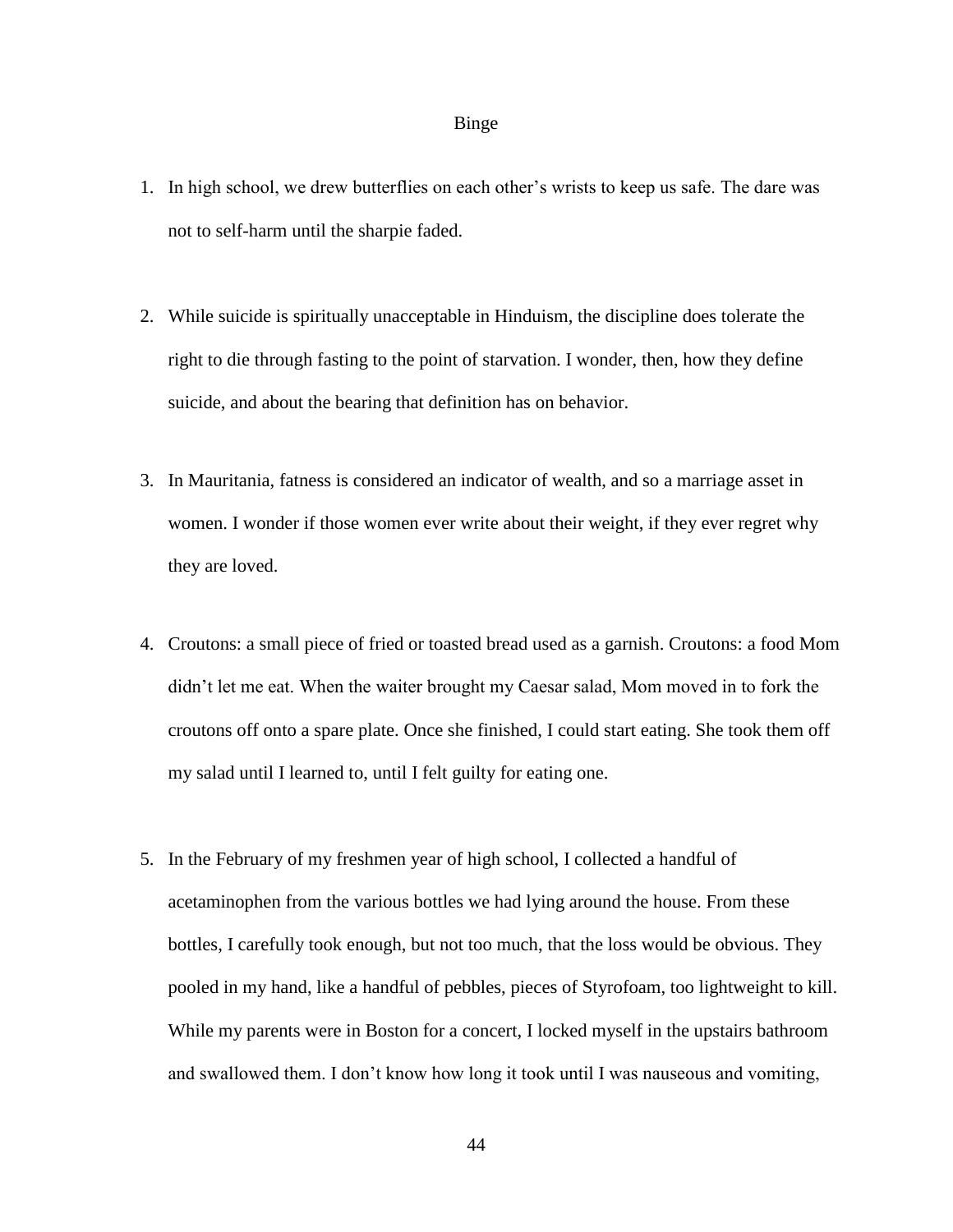with my head resting on the edge of the toilet bowl. I remember that I had kicked the white bathmat into a corner. I remember the comforting solidity of the bluish wall behind me, the coolness of the toilet. And I wondered if this was what hitting rock bottom felt like.

- 6. When I was eleven, my horseback riding trainer taught me that the key to riding was not understanding equine anatomy or balancing my body with the horse or even creating a partnership, but in knowing when to put down the fork.
- 7. One winter when I came home from college, Mom put one of the corsets she used in her Boston College physiology lab on me. Standing in front of the TV while Dad leaned around us to watch basketball, she pulled it tight until my waist looked photoshopped, like how a muscle must feel hugged by its fascia. *Too bad you can't look like this all the time*, she said. I wonder if Dad's view got better as I got thinner.
- 8. Binge-eating disorder If a horse eats just a couple extra pounds of grain, they can colic. They'll thrash on the ground, kicking at their stomachs, unable to voice their pain. They'll roll until their insides twist past the point of surgical help. They can't stop themselves from eating too much but they don't know it can kill them.
- 9. Ketones: a symptom of diabetes, the liver creates these molecules when the body burns fats, not glucose. Once, after eating seafood in Narragansett, Rhode Island, Mom stopped me in the middle of the sidewalk, leaned in close, and smelled my breath. She asked my father if he too smelled the ketones' fruity tell. He didn't.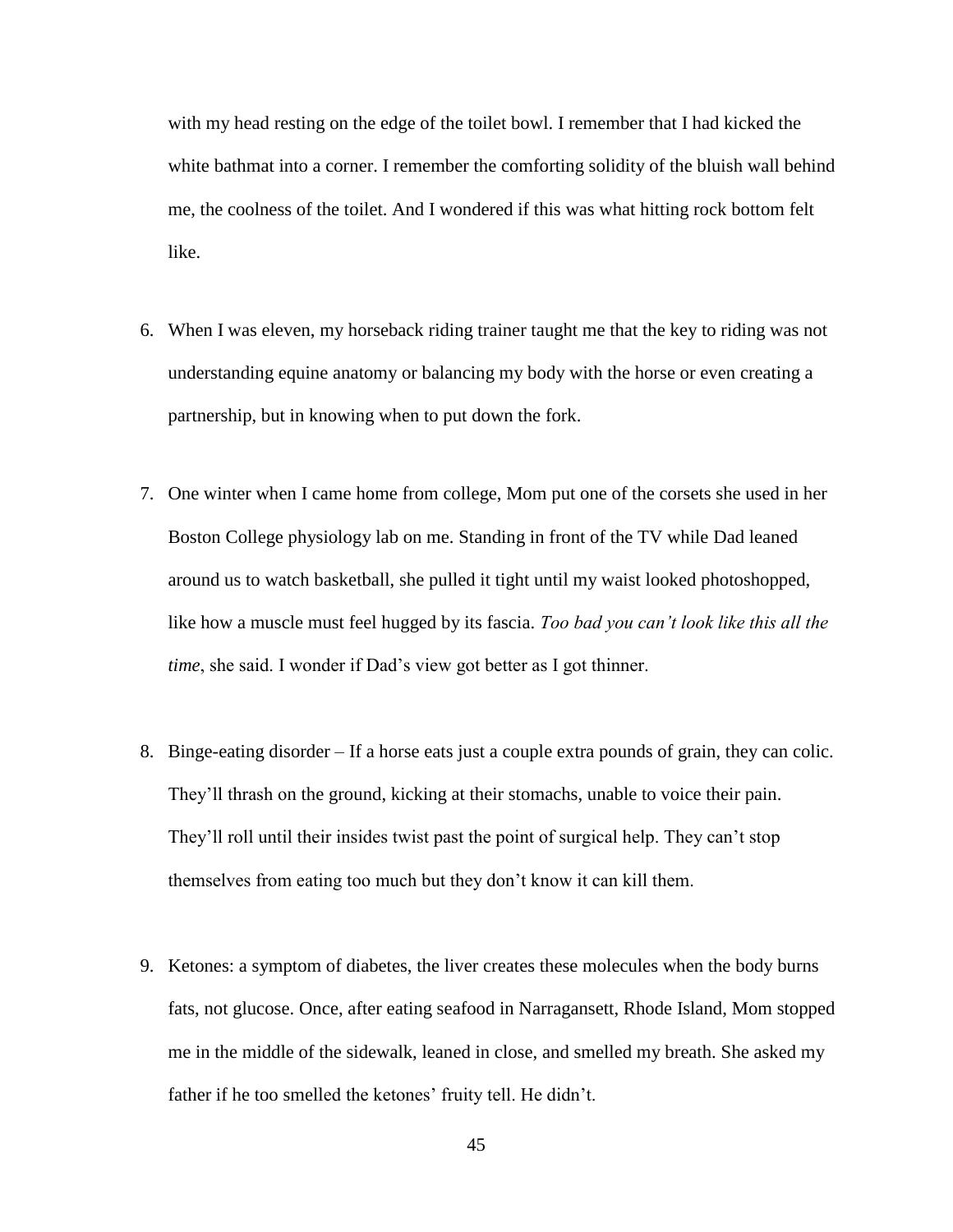- 10. In science laboratories studying metabolism, mice are force-fed until their organs threaten to rupture, until their fur dulls, until the only sign of life are twitching whiskers. They yield results until they die.
- 11. I've had my funeral planned since I was six years old. There would be a variety of Pop Rocks candies in a bowl by the door. No flowers, because even in death I imagined my allergies finding me. There would be rock music for people to sing and dance. Everyone would wear blue so the reception room resembled the ocean.
- 12. I came home from high school one day to find Mom at the kitchen table stitching up her finger. She had a mat of gauze, a glass of white wine, needle in one hand, her teeth held the thread tight. When I asked, she said, "the knife slipped; could you tie a knot here please?"
- 13. The first time I hurt myself, I was twelve years old. I took the sharp end of a Plackers dental floss and scratched it against my skin until it bled. I was careful to keep the scar under my watchband. Each time I look at my watch, I reset the band's placement so it covers the scar.
- 14. Binge (verb) when I wasn't paying attention, the pony Spice snuck her way into the feed room and knocked over a can of grain. I didn't hear the noise so I don't know how long she ate before I found her. After pulling her head out of the can and firmly shutting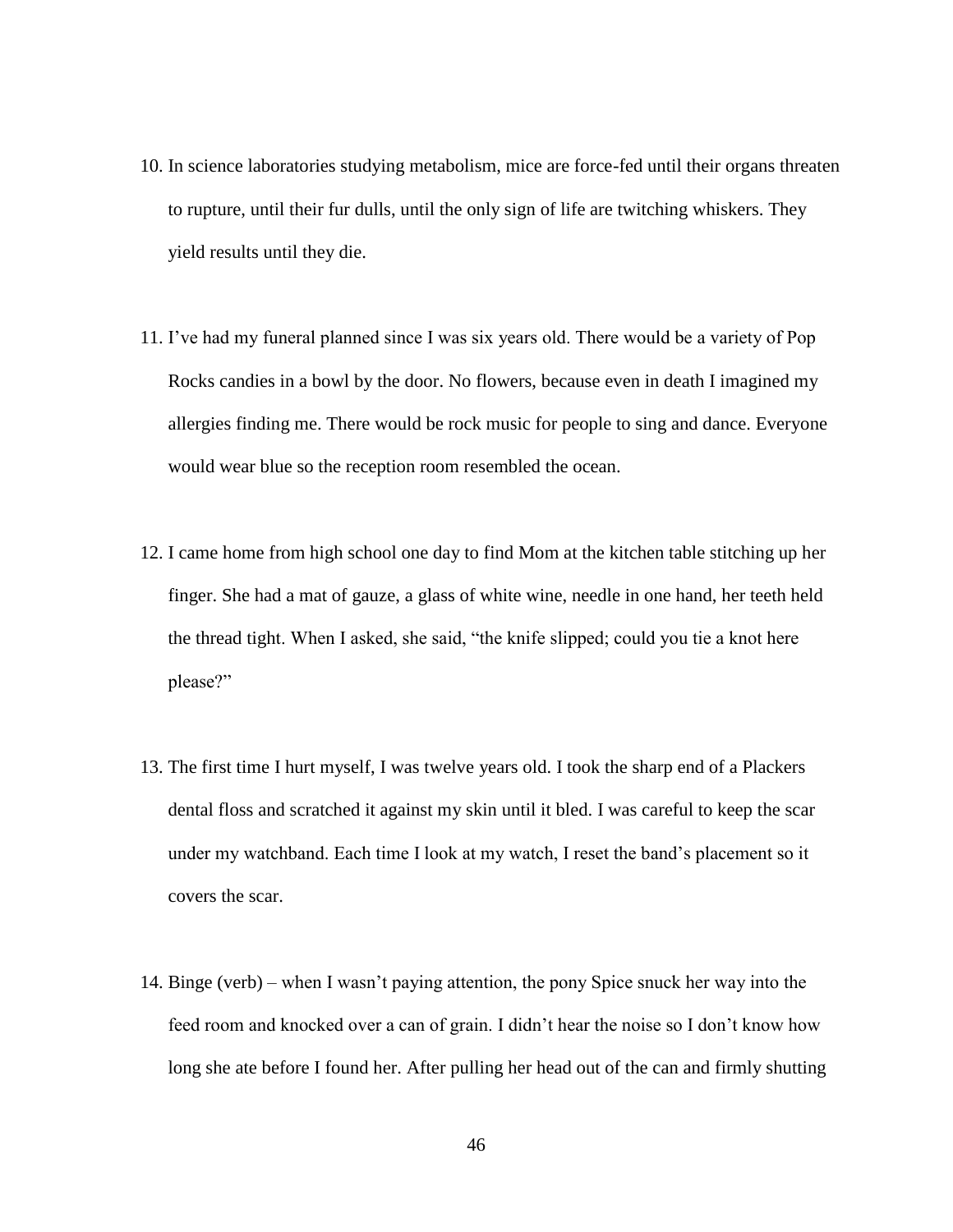the door, I hand-walked her, watching for any signs she might be in trouble: a sideways swaying of the head, an impulse to throw herself at the ground to roll, sweaty or tense flanks.

- 15. Each time I take pills, whether Tylenol, vitamins, or Vicodin, I wonder how many it would take to kill me. I imagine them collecting like moonstones in the sand; I hold their bitter taste between tongue and tooth before swallowing. Sometimes I take Tylenol when I don't need it. Sometimes I wonder if everyone has some form of chronic pain so I should just suck it up and deal with it pill-free. Sometimes I believe pills can numb both physical and mental pain. I once pretended red grapes were placebos and I ate through the bag until I felt sick.
- 16. When Odysseus resisted the Sirens' call, they drowned themselves out of frustration at their failure. Wisp-like bodies sinking to rest among their shipyard of corpses, faces turned upward, watching the surface.
- 17. When I hate myself for getting lower than a B grade, or when I don't finish my homework before the day it is due, I don't let myself eat the rest of the day.
- 18. Dad tells me, "pain is just the body complaining." I hear, *just learn to ignore it.*
- 19. Binge (noun) what I did in college out of boredom.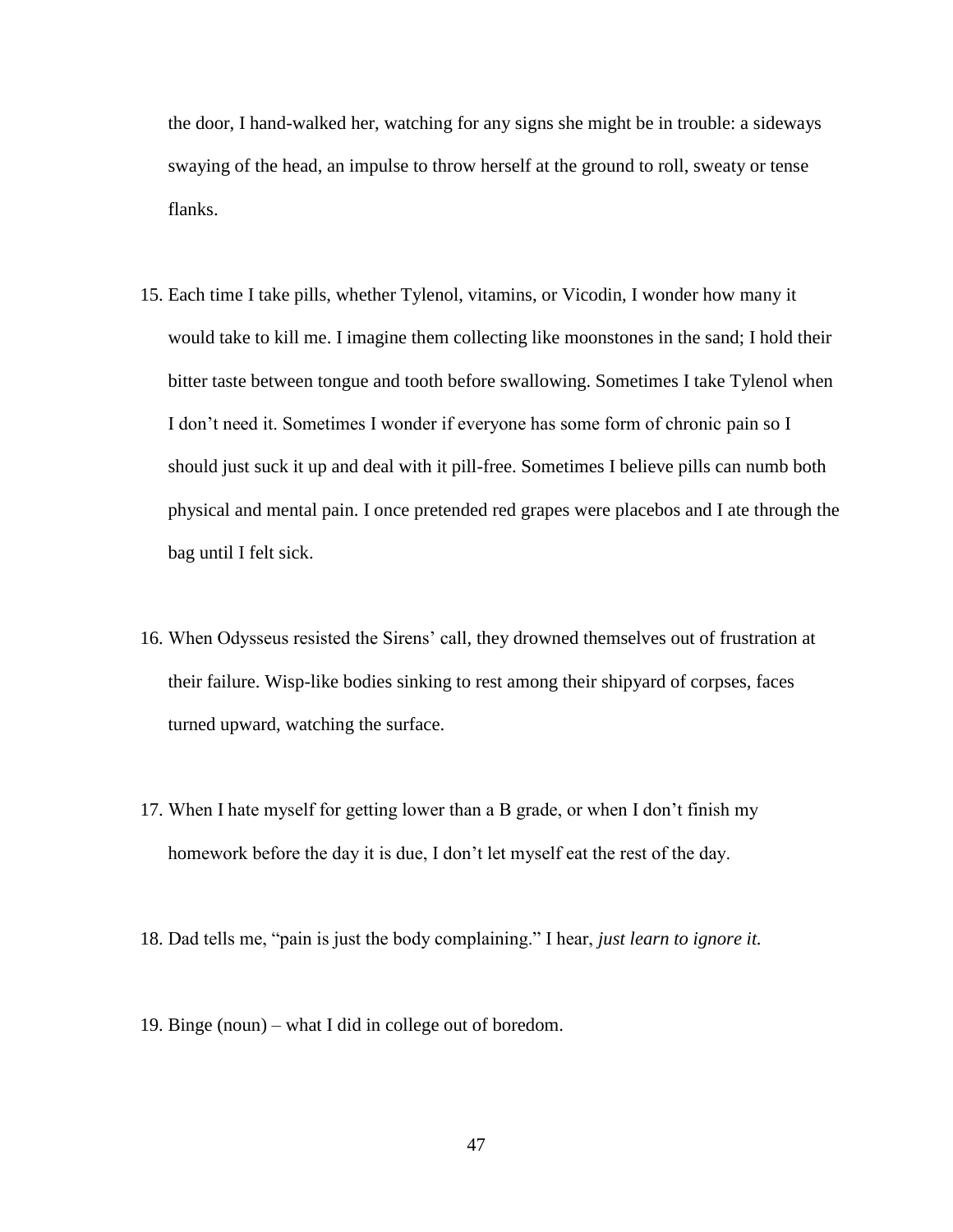- 20. I am still working on erasing myself, but my stomach pokes holes in my silence.
- 21. Each time I came home from college and my mother picked me up from Logan's airport, she always had a comment about my weight. Before we passed the New Balance cruise ship building docked at the Warrior Ice Arena, the giant Citgo sign, before emerging from the Ted Williams tunnel, I'd hear something like *you've gained some weight*. *Getting a little heavy, aren't you*. *You could lose a few pounds*. Her words filled the evergrowing space in the car between us, placeholders to all the things I wanted to tell her about school.
- 22. One year, I joked with my father that if I came home from college having developed an eating disorder, Mom would probably throw a party. I imagined cupcakes with blue frosting and the warning to not eat too many. I imagined different types of salad: spinach, pasta, fruit, coleslaw. I imagined not eating at my own party. Dad agreed.
- 23. After my first year of graduate school, I had lost twenty pounds. I attributed it to stress and working at a horse barn six days a week. Throwing and stacking sixty-pound hay bales or trying to stay with a bucking horse is a good workout. My doctor tells me, "please don't lose anymore." My mother says, *but you could lose a bit more.*
- 24. In Japanese culture, suicide erases all misdeeds of a life and raises that life to spiritual enlightenment. Across Asian cultures in general, suicide has the power to make an individual worthy of life.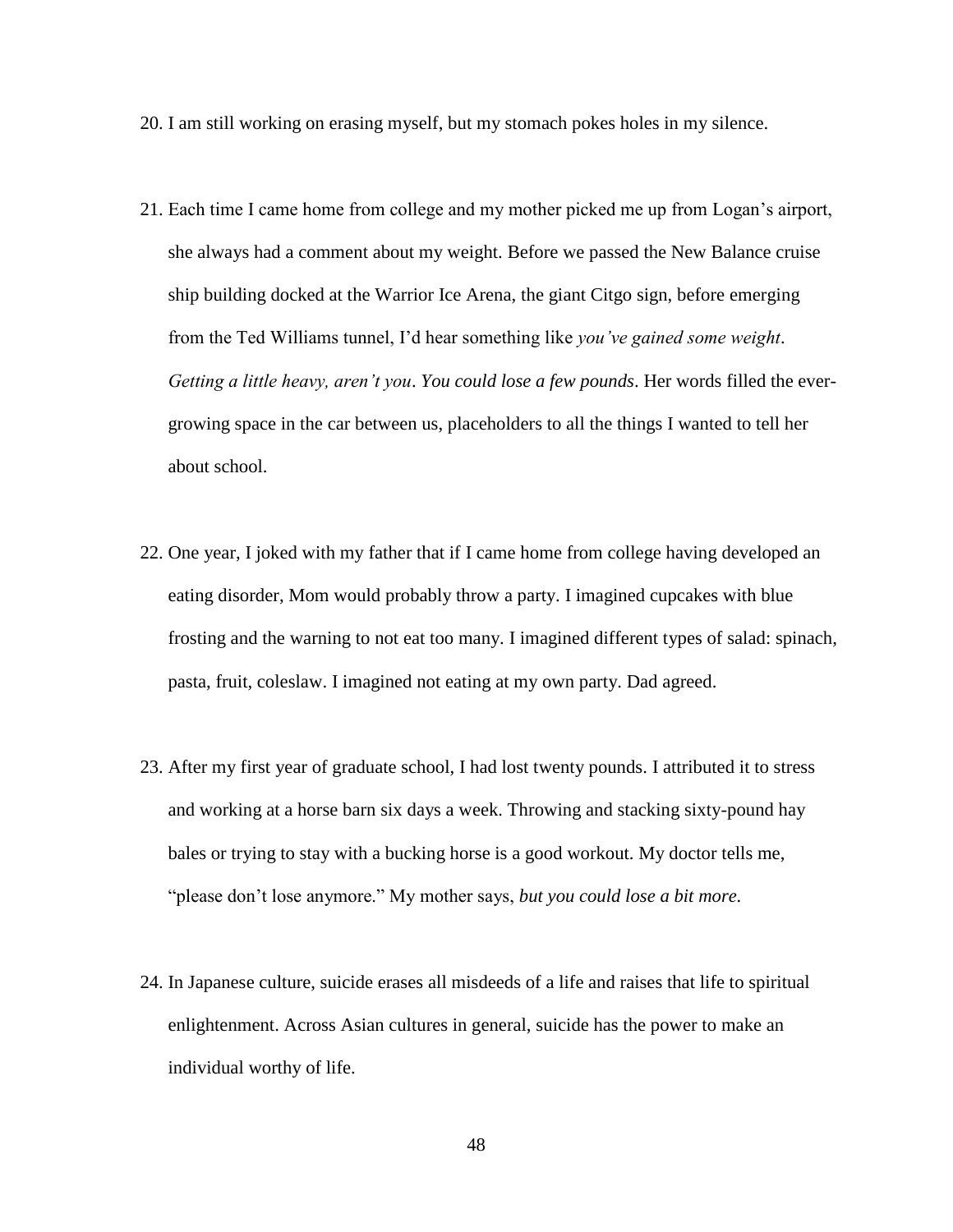- 25. One Christmas, my aunt gave me a Make Your Own Rock Candy kit, much to my mother's displeasure. I set it up on the dining room table, pushing aside *Science* journals and articles about motor phenotypes and neurobiological dysfunctions in lab rats. Every morning I checked it, believing I could see the sugar crystals growing. Before I could taste the sweetness, before my teeth could hurt from the sugar, Mom threw it out. The science journals never got thrown out. They stack up on bookshelves, the dining room table, the corner behind the filing cabinet.
- 26. I stand in the Walmart aisles comparing nutrition labels. I decide if I really need Cheez-Its with their six grams of fat per serving, or if the price of chicken is worth the protein. Mom's voice always loud in the back of my mind comparing grams of fats, sugars, sodium, proteins, guilt. Walmart's blinding lights make me squint to read the labels.
- 27. To prevent an accidental overdose, acetaminophen brands reduced the maximum daily dose for adults from eight pills to six pills.
- 28. When the TV is the only light in the house and I am the only one awake, I steal my father's toffee candies. The crumbs collect in the breaks between my fingers and I make sure to lick up each one so not to leave a trace. I shake the container, rearranging the remaining candies, so it doesn't look like any are missing. I've only dropped the container once. I stood on one foot waiting for the crash to wake the house.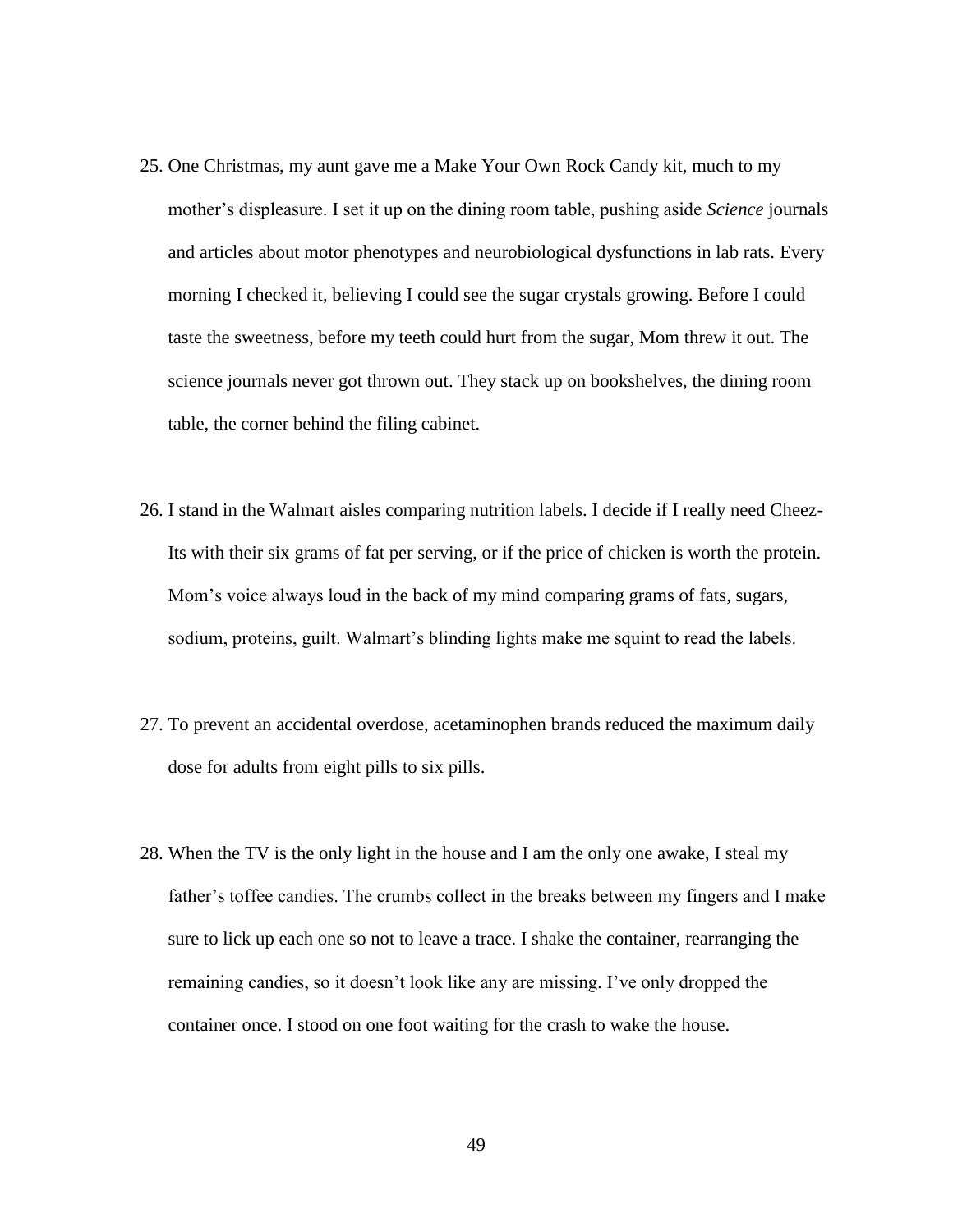- 29. Suicide is the second leading cause of death among Asian-Americans ages 15-34. Although cancer is the first, the cultural links between suicide and honor run deep in blood, blur international borders, bleed into adoptive families.
- 30. Too often I stand in front of my mirror in the morning trying on two or three different outfits because I can't decide which one I hate my body less in. Dresses and skirts accentuate the wrong curves. Jeans are usually a safe bet, but only with a belt to pull the waistline thinner. I used to love cargo pants until my mother told me they are "masculine" clothes, they make the hips boxy, not sexy.
- 31. My Mom identifies people by their weight: "The one who's really overweight." "She's a little chunky." "He could cut a few pounds." I try to point out other aspects: the color of their shirt, the braid in their hair, but she only sees what they could lose.
- 32. From downstairs, I hear the floorboards squeak as Mom tiptoes into the bathroom to weigh herself on the scale. I wonder if the floor squeaks in the same way when I do this.
- 33. The only time I binge-drank myself to blackout level was one night during my second semester of college. A friend, who I knew had a girlfriend, pulled me down onto his lap at a party. Drunk, he fumbled with my belt, got a hand halfway into my jeans. I tipped his drink onto him and as he swore, I ran. Another friend brought a six-pack; I drank my way through most of the bottles. He let me sleep it off on his bed. I saw both boys Monday morning in Intro to Environmental Science.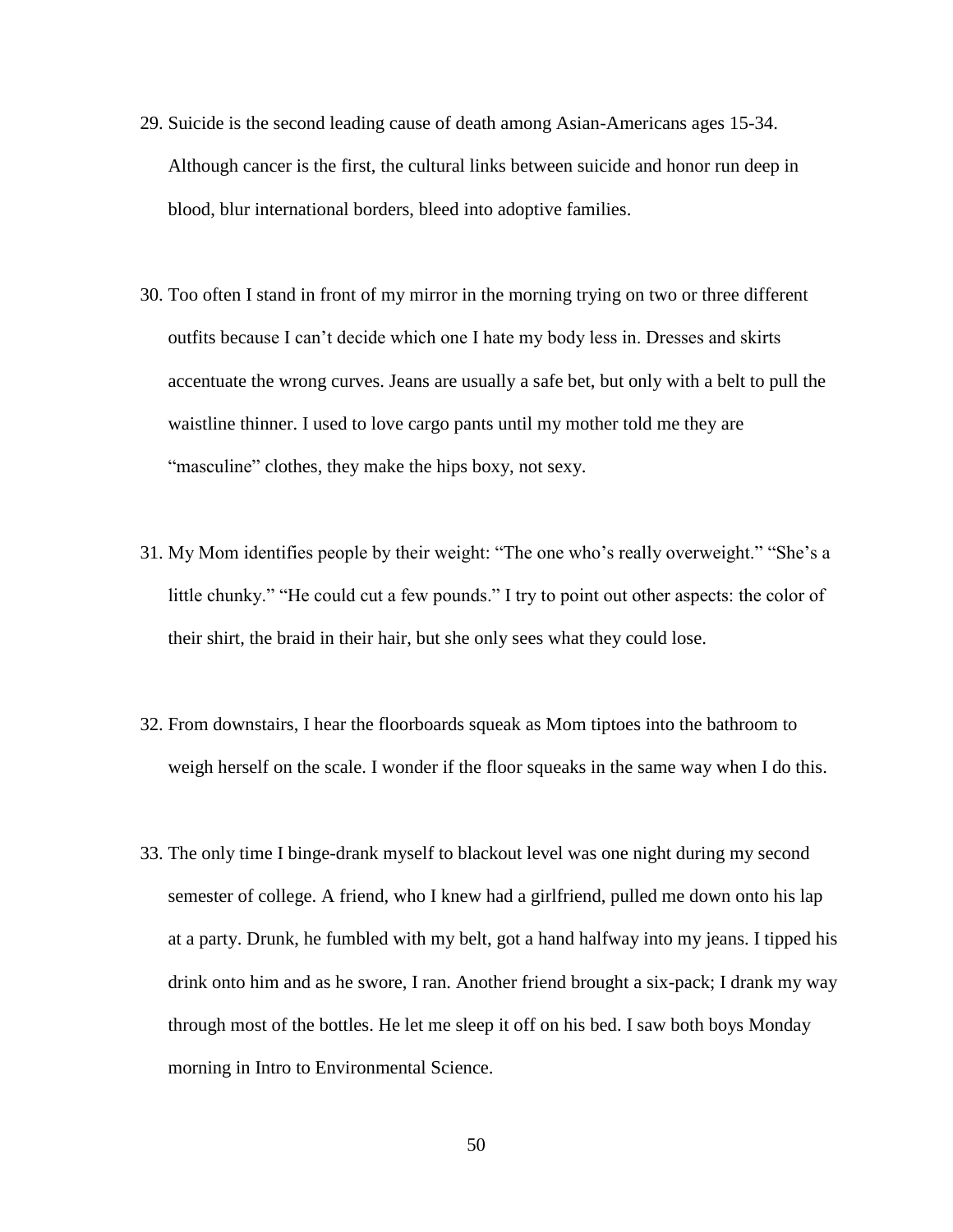- 34. When I think about teaching a class with 35 students in it or when I think about someone reading my personal essays, I throw up.
- 35. Purposefully starving oneself or overeating are forms of self-harm.
- 36. My senior year of high school, I stood on the roof of a parking garage with some friends to watch the New Year's fireworks. While they all looked up, watching the colors paint the city sky, I couldn't stop looking down, something in me daring me to jump. I leaned against the concrete wall, wondered how far I'd have to tip forward to fall accidentally. Firework explosions roared in my ears, the way everything feels distant right before a loss of consciousness. The sidewalks so far below, the concrete comfortingly solid, the lack of people to land on, it all looked better, right.
- 37. I try to remember Mom's words aren't solely her own. She's an echo of her father, the result of his abuse, of being his daughter.
- 38. Mom bought a box of sugar cubes, *for the horses*, she said. Sometimes I took one for myself.
- 39. Sometimes I spend ten hours in my graduate school office, and then I go to the barn for three hours after. I know the horses' feeding schedules, how much oats, alfalfa, or beet pulp, is right for their diet. I divvy out two flakes of hay per horse, three in winter. Sometimes I forget to eat.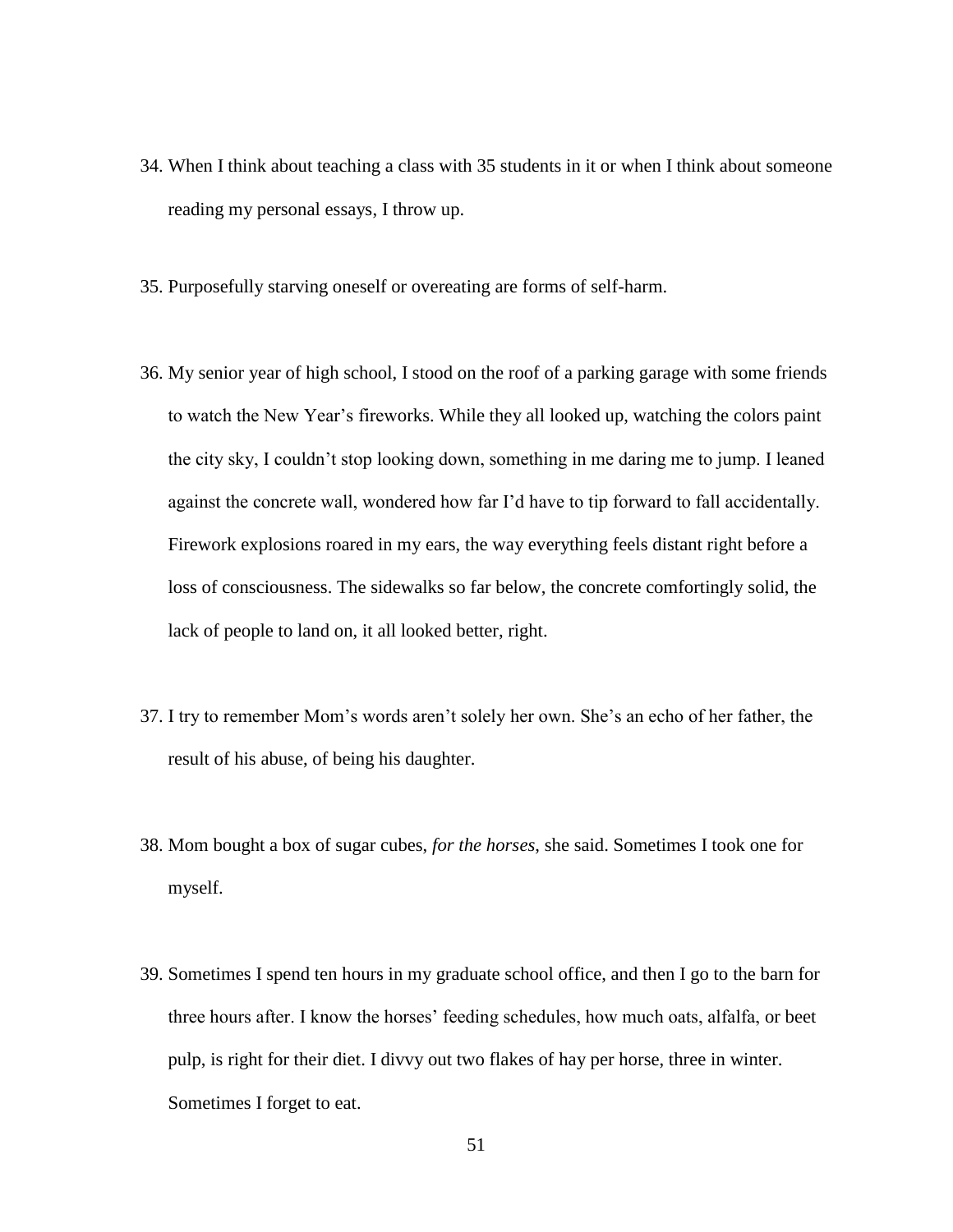- 40. I want another writer to describe the way he or she imagined the pills in my hand before I took them. I want someone else to read an imagined version of my body broken at the bottom of a parking garage, resting among a shipyard of corpses. I think about how Karen Green writes about David Foster Wallace. The way Hunter S. Thompson writes about Ernest Hemingway. The way Tom Wolfe writes about Hunter S. Thompson. The way we all still write about Sylvia Plath.
- 41. Mom shrinks. Both my parents seem to take up less and less space each time I visit. Her once athletic frame now looks used up, like the skin doesn't drape right. Mom has to force herself to eat when she's stressed. Currently, she weighs less than 110. And yet, she's not happy, she's not proud, she's not confident. She's not all the things she told me I would be if I were that thin. I worry that I start to see my own tendencies in her: driving closer to the Jersey barriers, a longer look at the knife, the behaviors of someone who is tired of trying.
- 42. Virginia Woolf died by drowning herself in 1941. Just in 2017 alone, Lake Superior claimed nine bodies. Maybe it will claim mine.
- 43. Binge (etymology) "to soak," origin unknown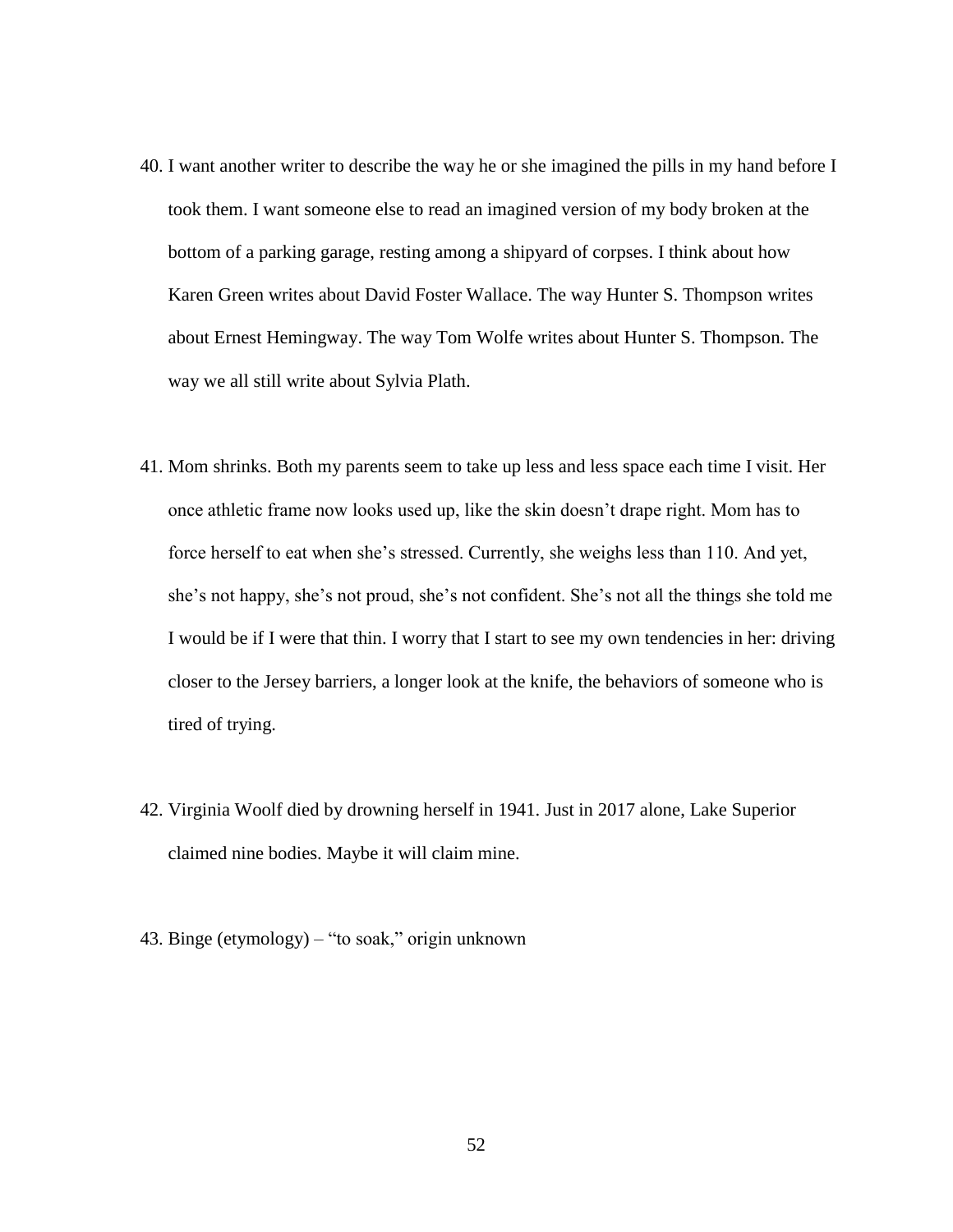#### Contrapasso

<span id="page-57-0"></span>Minos Kalokerinos was the first to find marine styled pottery at Knossos in 1878. By 1940, many of these Minoan octopus amphoras moved to the Heraklion Archaeological Museum on Crete where I traced their shapes into a notepad. I found octopi curled inside tires on the ocean floor on Bonaire in 2013. The conservation teams recycled tires to the sea floor where they provide homes for marine life and corals. I don't want to be in my own body anymore. Do opposites really attract? When a shark swims overhead, the network of chromatorphores and specialized muscles protect the octopus. Tentacles hug black rubber, cells learning how to mimic this foreign texture. Outside their tires, fish have already memorized the rubber maze. I wonder if the octopus trusts its body's ability to remain unseen. Every ten days or so, the octopus darts from rock crevice to tire to hollow coconut shells, changing colors as it goes. Each new home with new threats, new sharks, same body. I wonder how long it takes to find a home.

The tarpon doesn't know its protruding jaw and bulging eyes make it fearsome. The Latin name for tarpon is *megalops*, meaning "large-eyed." Fly fishers, since the 1880s, sought out these fish for the challenge of wrestling an eight-foot long, two hundred pound body. I know all the ways I've tried to not be me. If the tarpon knew of the reputation of its black eyes, would it be afraid of itself? The hissing sound of my dive regulator and the stream of bubbles rising from my tank scare the tarpon easily. I think the burn from fire coral more resembles stinging nettle, not poison ivy. Tarpon are air-breathing fish. They gulp air to fill their swim bladders, rolling their bodies against the surface to exchange gases. I peer into the greenish shadows under the docks, hoping to catch a glimpse of silver scales, a waving tail fin. I envy the way their scales disguise them under docks. I too want darkness to hide me.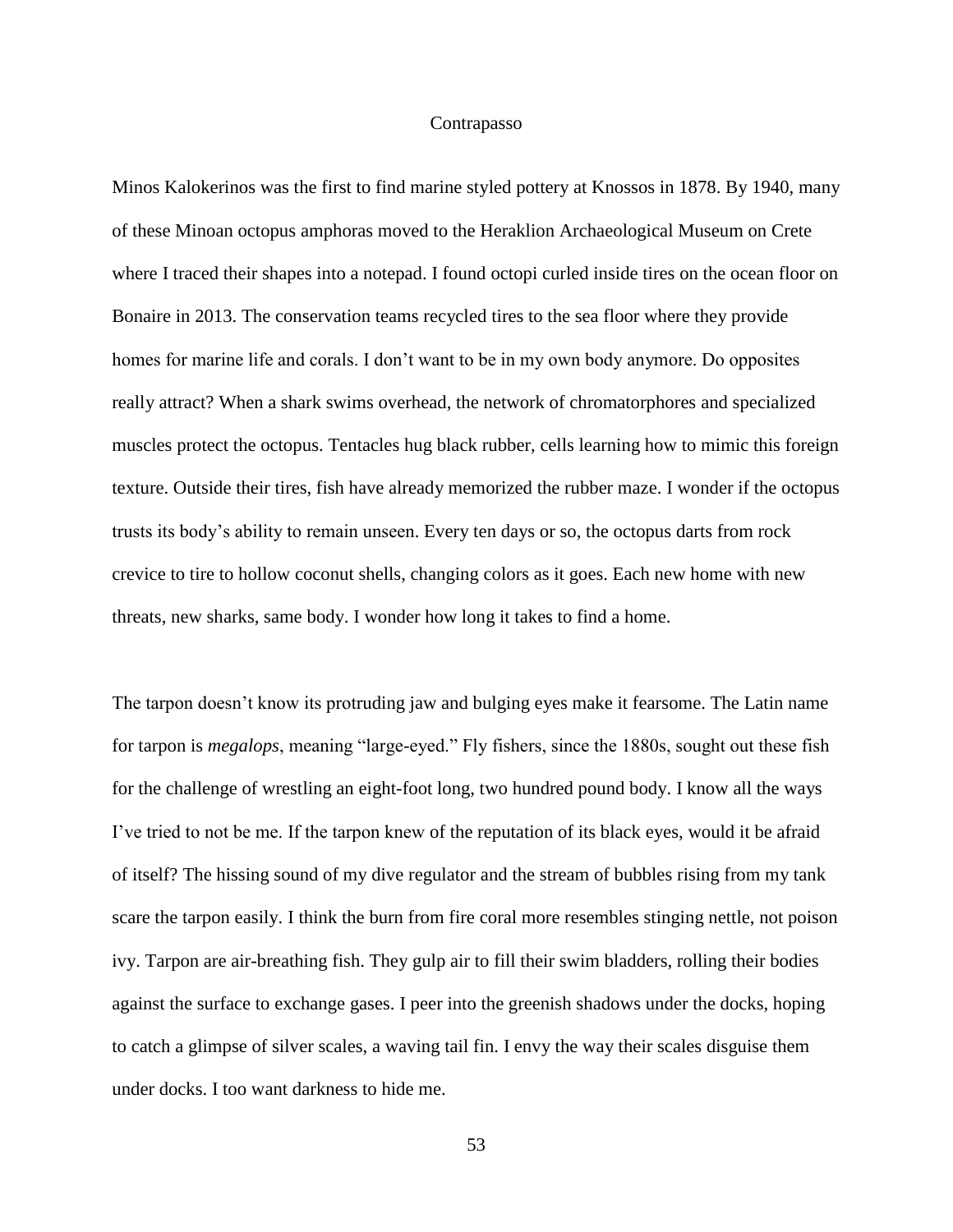How do we forgive the parts of ourselves we hate? At night, nurse sharks become thirteen-foot bottom-feeding catfish. At night, a quick snap of teeth, another dead fish. They flash in and out of moonlight, but always return to the reef by dawn. I wonder if somewhere there is a shark that does not want to be a shark. The origin of the name "nurse shark" is unclear. Nurse sharks have adapted to perch on their fins in the sand, pumping water in through their mouths and out through their gills to breathe. They hunt by sucking prey from the sand, like a human baby nursing. During the day, they nap on top of each other under ledges or within crevices of the reef. The shark that gets bored probably daydreams of deeper reefs, or of the warm shallows where she was born. The archaic word *nusse* means cat shark. I wonder if love can save us from life. The Old English word for sea-floor shark is *hurse*. I swim over their group huddled together watching the world pass by from under the same rock.

I try to stay close to the things that make me glad I am alive: *horses, oceans, autumn, poetry*. When northern lobsters migrate south, they march single file, pushing the body in front of them to keep the line moving. *Mark Doty, Lauren Slater, Amy Tan, Philip Lopate*. Steam whines through the lobster's shell when its body is boiled alive. There's a reason you put the lid on immediately after; lobsters spend the three minutes it takes them to die, screaming. *Inferno, Paradise Lost, Maggie Nelson, The Shining*. Anatomy explains lobsters don't feel pain the same ways as humans. We assume the act of a body curling in on itself is a pain response, but the research of electrically shocking crustaceans is inconclusive. *Se7en, Fuel, Prufrock, Girl Interrupted.* It does not mean they don't feel pain in other ways. In parts of East Asia, kitchen shears cut the lobster apart, while it is still alive. Blue blood stains white flesh, and the separated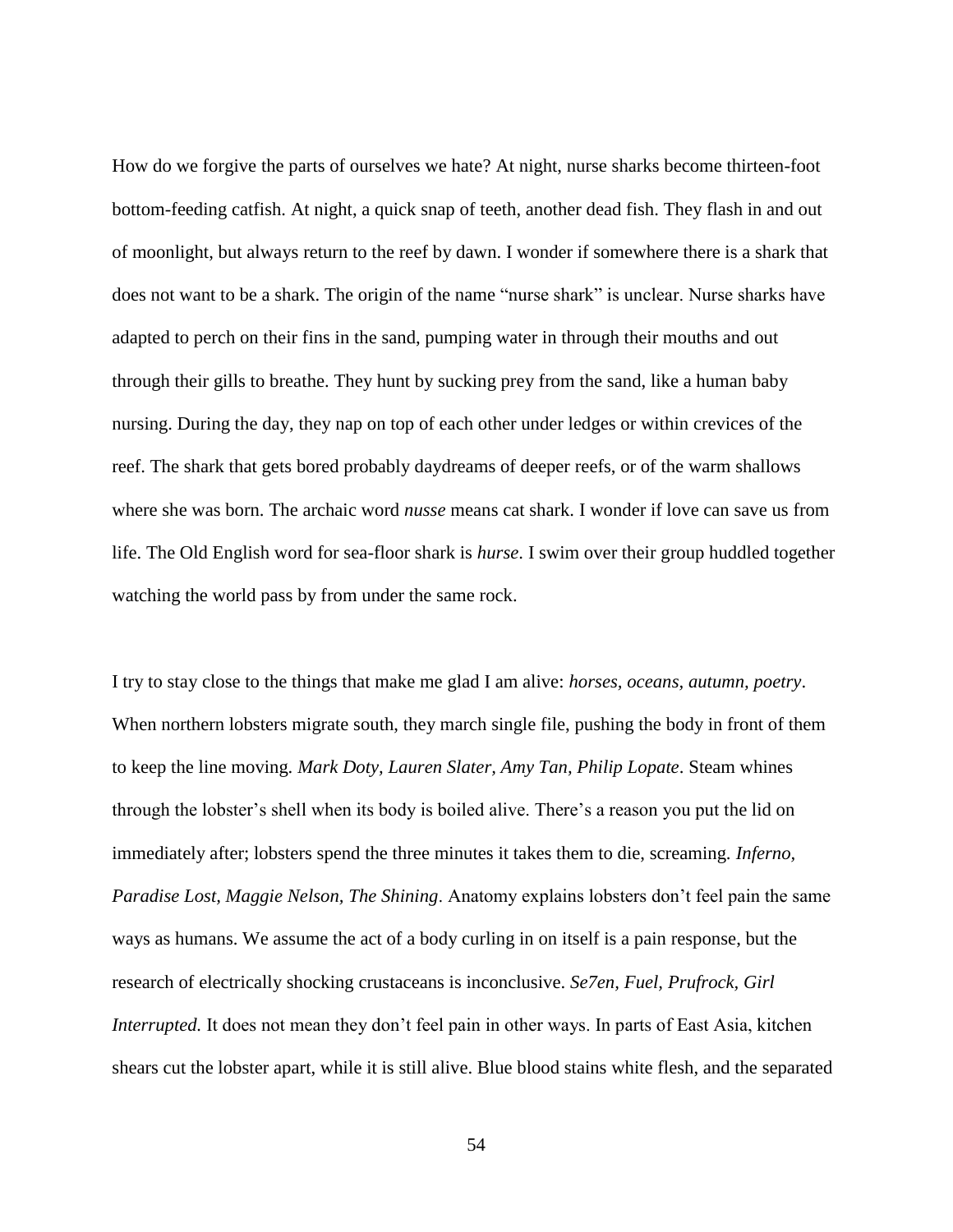legs twitch of their own accord. Tails curl under, a reflex, a last attempt to stay whole. *February, Greece, Bonaire, Virginia Woolf*. In grocery stores, they suffocate in tanks, antennae pushed against the glass, tails uncurled, relaxed, waiting. *Language, travel, rain*. I've never liked the taste of lobster meat. I cringe watching my southern cousins snap lobster shells, using their thumbs to squeeze the last bits of meat from legs.

The Abdopus octopus, or algae octopus, pulls its body out of tide pools, feels the pressure of gravity hug its bones. It crawls across the rocks looking for crabs and shellfish, holding its breath until skin feels tight and suction cups dry. Can I stop time when I move from land to sea? When a fish is caught in a net and rises out of the water, do the other fish think it becomes nothing more than a soulless skeleton? I don't want to remember the first time I learned things don't come back. What do barnacles write on rocks before they die? I wonder if the pattern suction cups and slime leave is a poem in iambic pentameter.

The picture I take on Bonaire of the ballyhoo, swimming near the surface in the evening, outlives the fish itself. I wonder by how much. What should I have said to save you? Hagfish are the first to tear at a whale carcass that's sunk miles to the ocean floor. Fishermen nicknamed the humboldt squid "diablo rojo" for the way they flash red in anger. I sometimes think like personalities attract. I should have recorded your voice singing pop songs in our high school hallway. I should have recorded the sound of your laugh because now I don't remember it. I flip through my childhood photo album of fish, and only fish. Each blurry photo resurrects its own memory, and I remember how long it took to get the perfect picture of the transparent squirrelfish, the fear from almost swimming into a four-foot barracuda, its scales turned from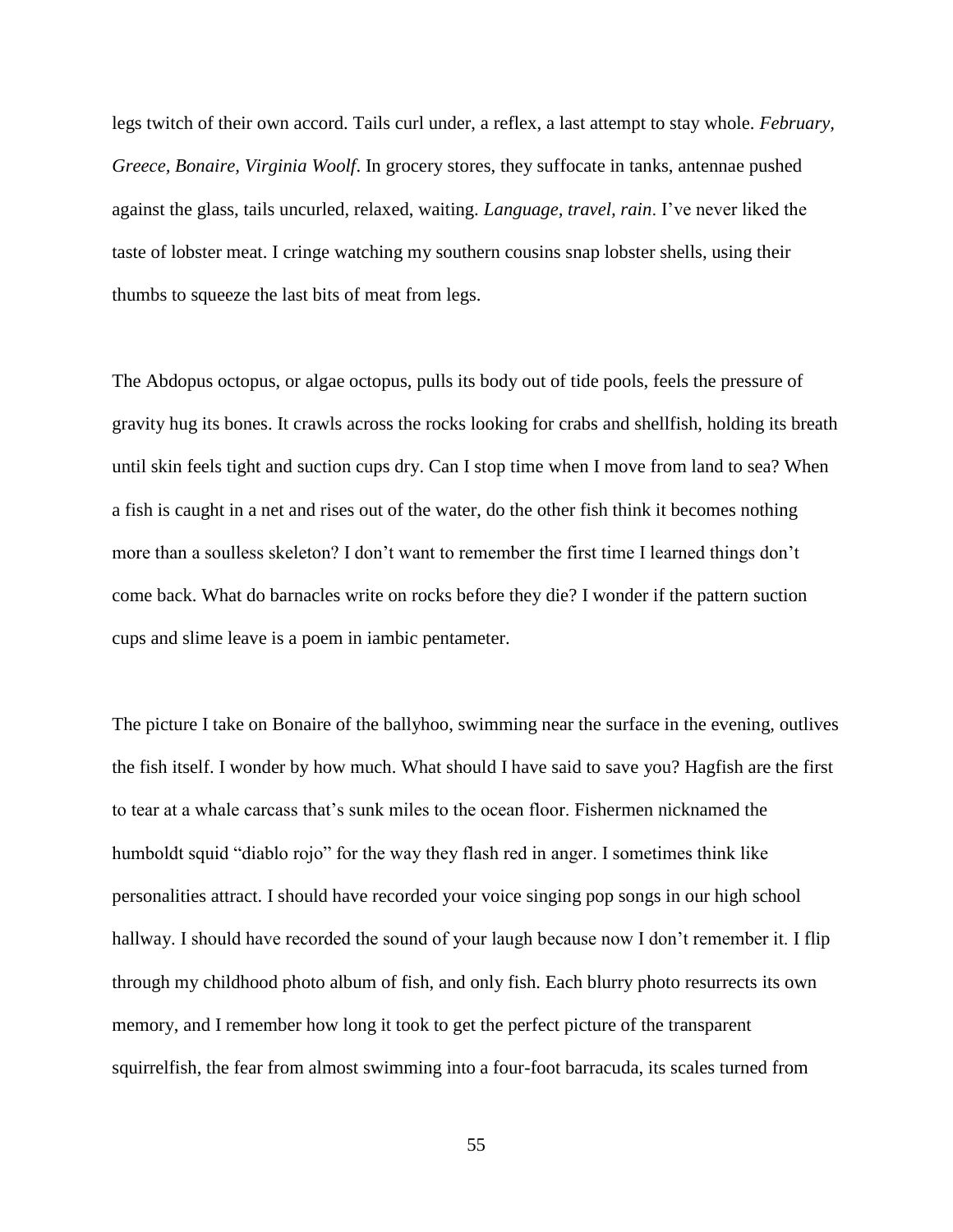silver to black with rage, its mouth opened slightly in warning. Again, I came too close. I remember what the tree looks like where you died. Hagfish chew a hole in the whale's side, making a home sheltered by ribs. I want to feel as safe on land as I do in the water. I love the crunch of a parrotfish beak biting at coral. It's loud against the crackling of sand against sand, the distant hum of a boat, and the constant whir of waves. In 2016, I argued with my uncle because he showed off his saltwater tank like it was a trophy.

Standing on the beach in front of the Turtle Nest Inn on Grand Cayman, the moon wakes in me and I become the horseshoe crab, the nesting turtle, the stingray moving in the sand. When I see scars in straight lines, I always assume they're self-inflicted. Baby barracudas grow up in mangrove nurseries; the trees provide sanctuary from predators, from stray currents. I wonder if a mangrove is what it means to be truly safe. My friend has fresh cuts on the back of her hand and she tells me this is the lowest she's ever been. I think about how I cage myself: the bars that bleed that I've etched into my skin. When I was six on this same beach, I found a bone with miniature rows of teeth. Someone at the inn told me it was the lower jaw of a baby nurse shark. Seventeen years later, I Googled it and learned it is actually the pharyngeal jaw of a parrotfish. I think about how the moon jellyfish doesn't apologize for healing itself after an injury. Within two days, it's rearranged its cells to compensate for the loss. It's taken me years to understand trauma can form scar tissue. There's sea magic in the humpback whale's eerie song, the sneakiness of morays as they weave through coral heads. There's magic in the way currents shape the sea floor, the rock beds. I see contrapasso in the whiteness of scars, the comforting red of blood, the intentional gouging of an organ whose purpose is to protect. Eventually, the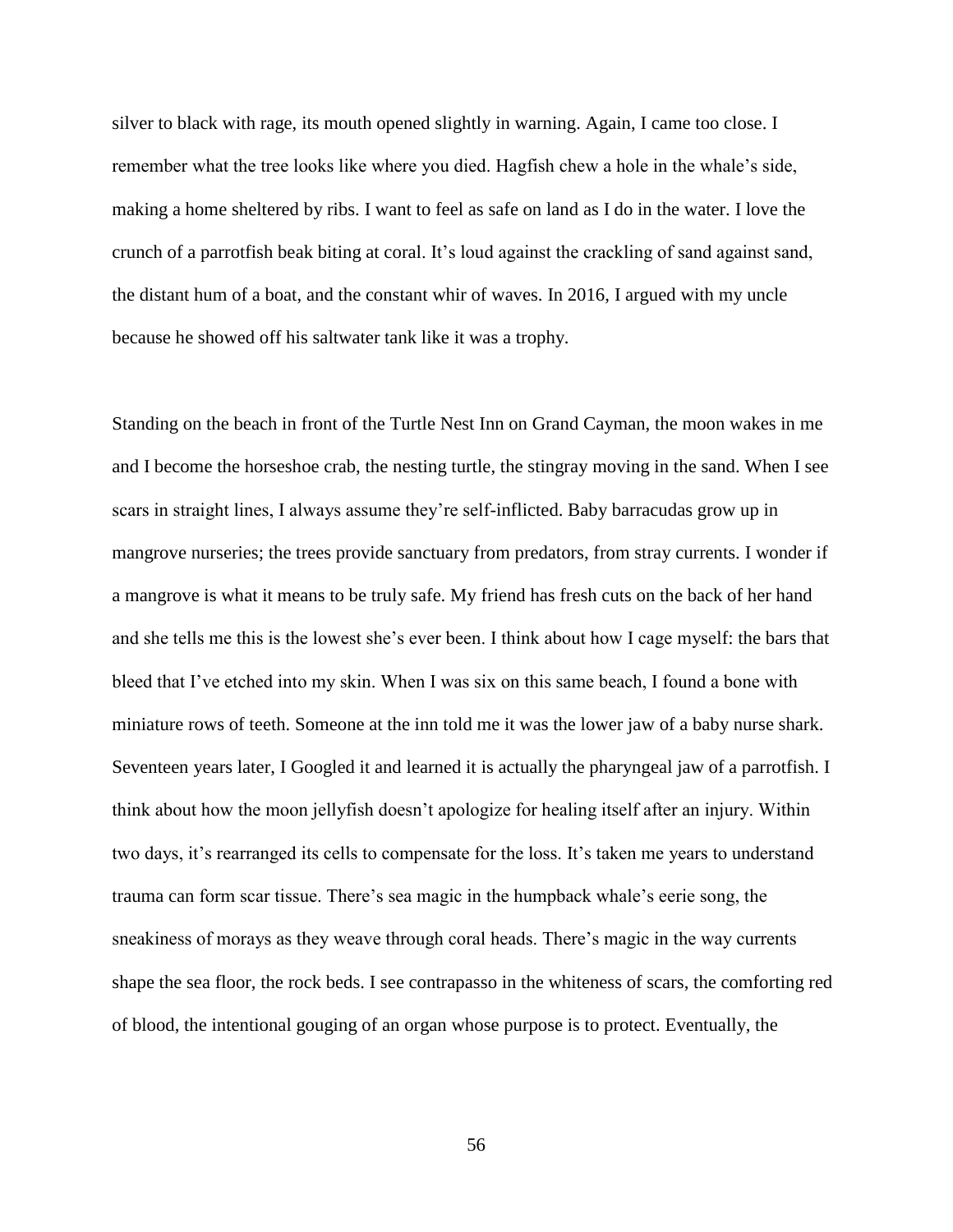barracuda has grown too big for safety. I wonder at what age the confines of the mangroves start to feel like a cage.

Each octopus decorates their home with shell fragments and small rocks. Dig in the sand and scatter treasures. Cut your skin on rock. Spear the octopus between the eyes to sever the nerve. On shore, beat the carcass against a rock, again and again and again, to tenderize the meat and wring out the water. Grill over charcoal. Season with fresh lemon. Serve with raki. Eat. Eat and be at home.